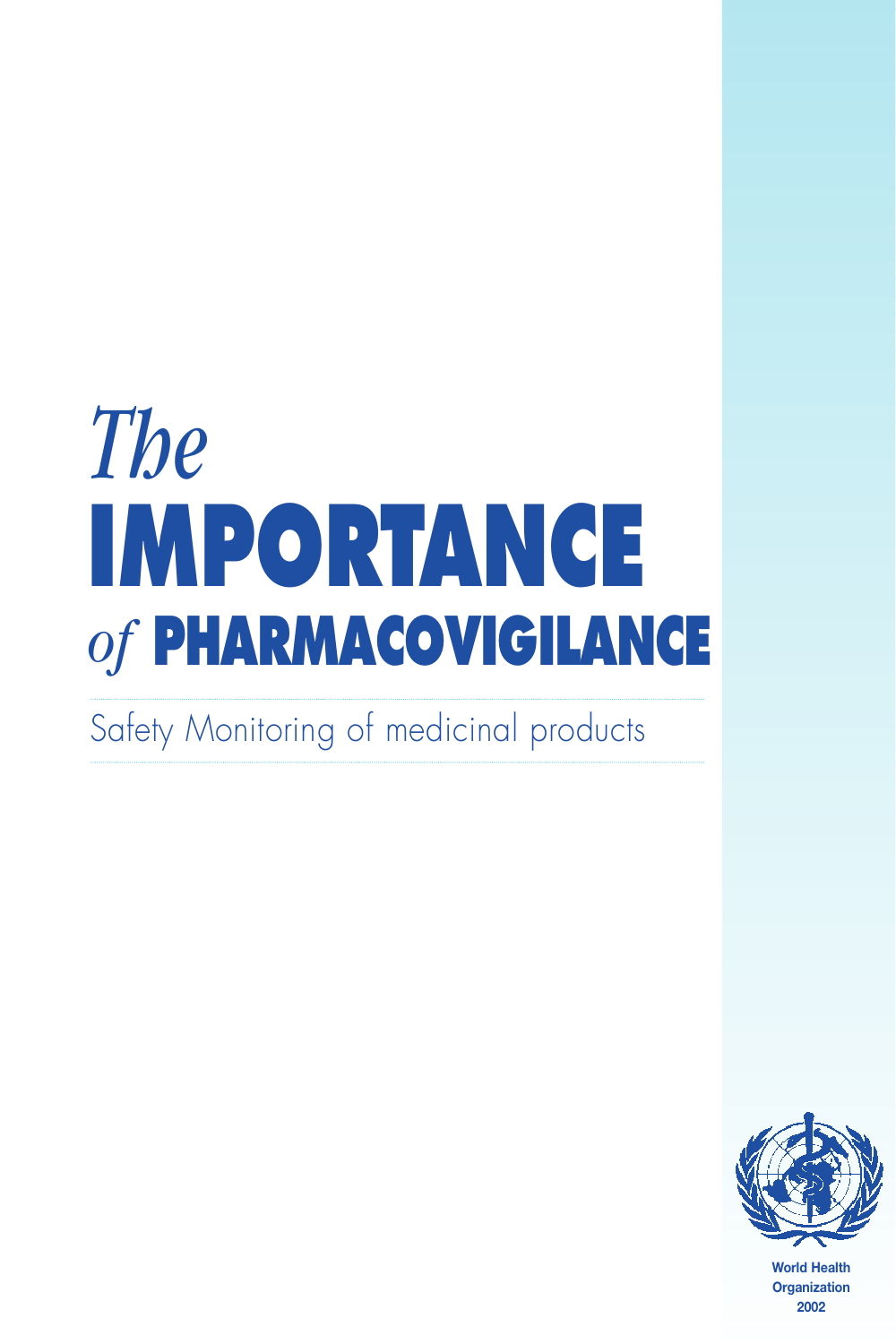# **WHO Library Cataloguing-in-Publication Data**

The Importance of Pharmacovigilance.

(Safety monitoring of medicinal products)

- 1. Drug monitoring
- 2. Pharmaceutical preparations adverse effects
- 3. Adverse drug reaction reporting
- 4. Product surveillance, Postmarketing
- 5. Legislation, Drug I.Series

ISBN 92 4 159015 7 (NLM classification: QV 38)

The World Health Organization welcomes requests for permission to reproduce or translate its publications, in part or in full. Applications and enquiries should be addressed to the Office of Publications, World Health Organization, Geneva, Switzerland, which will be glad to provide the latest information on any changes made to the text, plans for new editions, and reprints and translations already available.

## **© World Health Organization 2002**

Publications of the World Health Organization enjoy copyright protection in accordance with the provisions of Protocol 2 of the Universal Copyright Convention. All rights reserved.

The designations employed and the presentation of the material in this publication do not imply the expression of any opinion whatsoever on the part of the Secretariat of the World Health Organization concerning the legal status of any country, territory, city or area or of its authorities, or concerning the delimitation of its frontiers or boundaries.

The mention of specific companies or of certain manufacturers' products does not imply that they are endorsed or recommended by the World Health Organization in preference to others of a similar nature that are not mentioned. Errors and omissions excepted, the names of proprietary products are distinguished by initial capital letters.

Typeset and printed in the United Kingdom.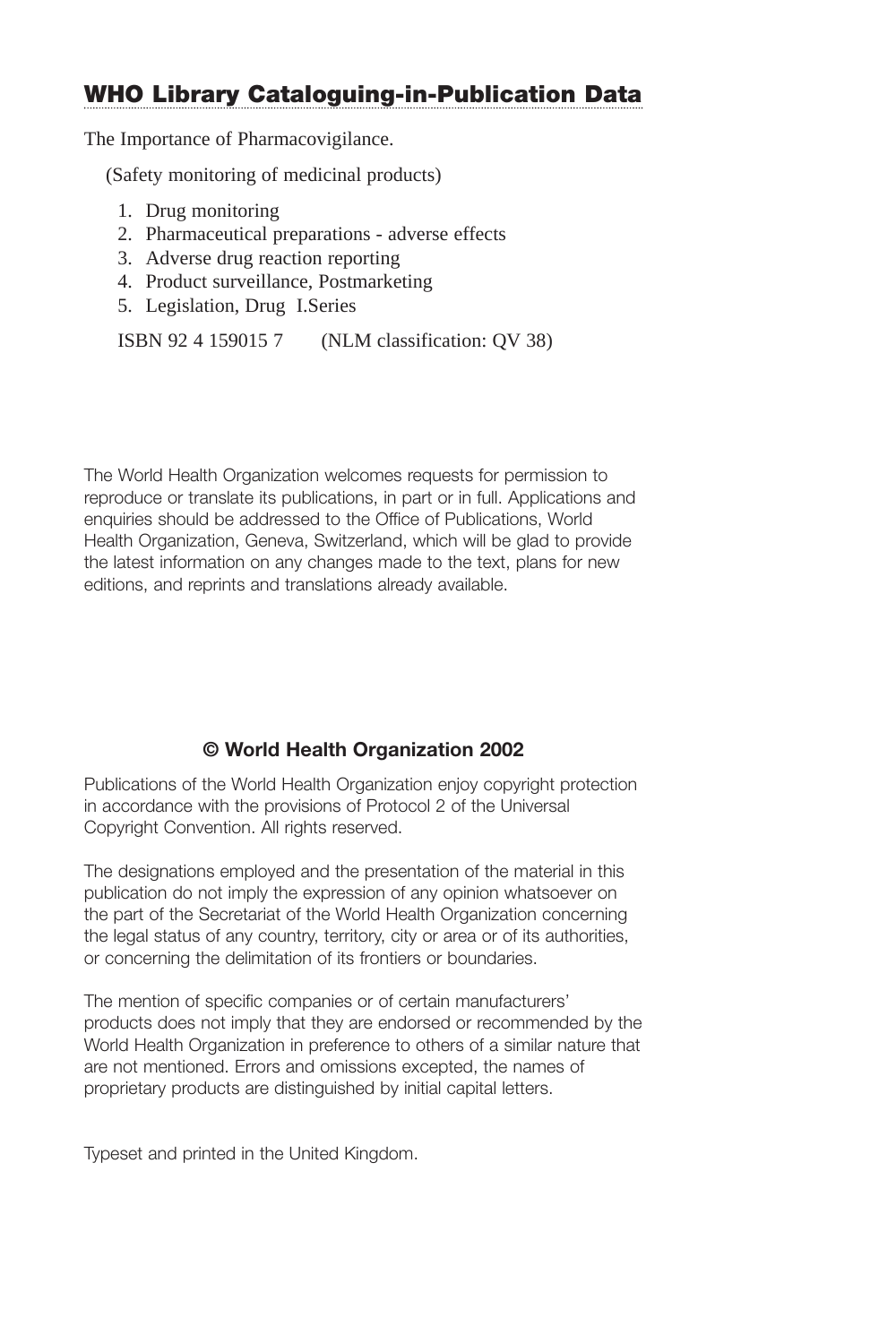# *The* **IMPORTANCE**  *of* **PHARMACOVIGILANCE**

Safety Monitoring of medicinal products



**World Health Organization 2002**



**WHO Collaborating Centre for International Drug Monitoring**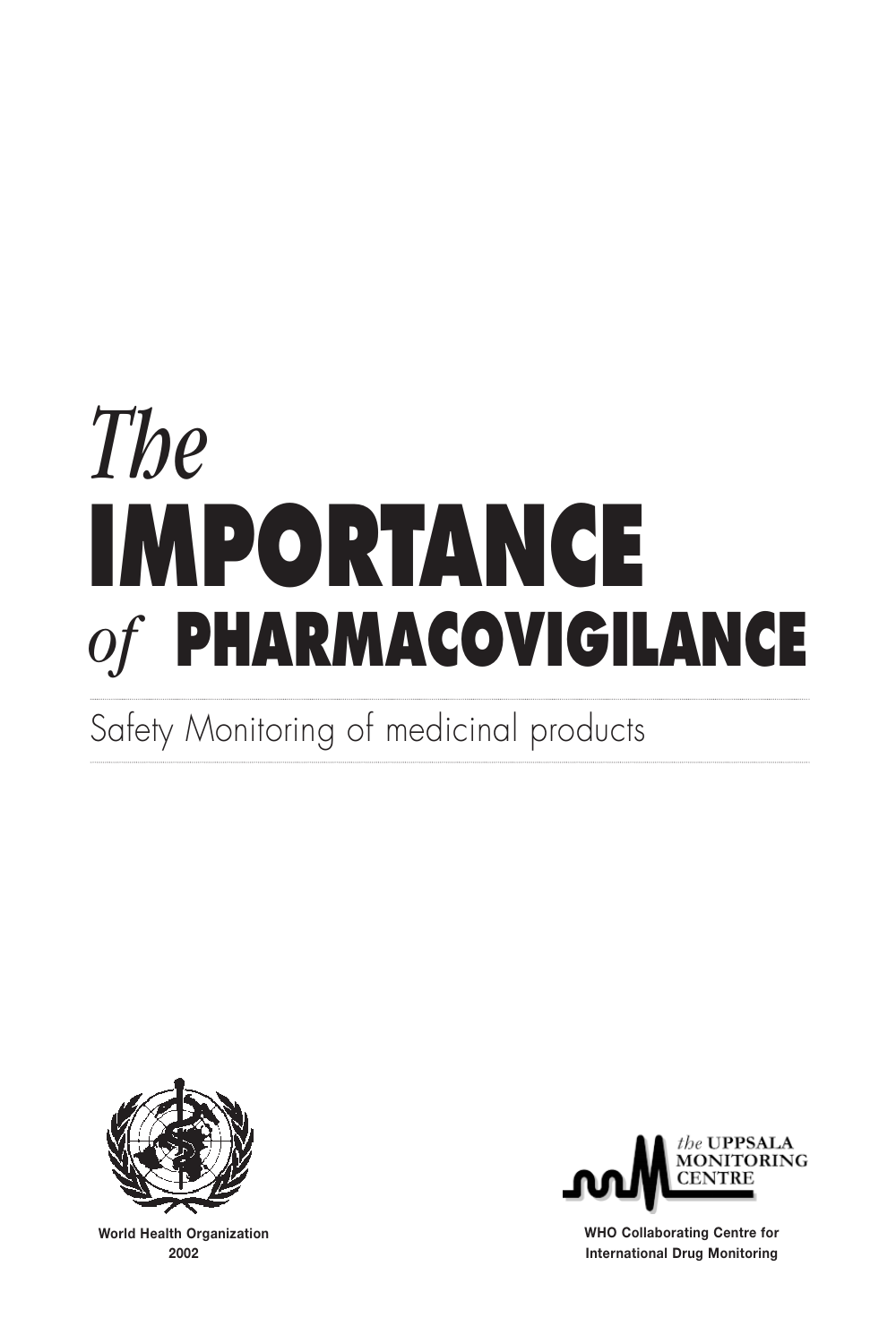# **TABLE OF CONTENTS**

| <b>Contents</b>   |                                                                           | Page |
|-------------------|---------------------------------------------------------------------------|------|
| <b>Preface</b>    |                                                                           | з    |
|                   | <b>Chapter 1 Introduction</b>                                             | 4    |
|                   | Chapter 2 A Short History of Involvement in Drug Safety Monitoring by WHO | 5    |
|                   | <b>Chapter 3 Partners in Pharmacovigilance</b>                            | 9    |
|                   | Chapter 4 Pharmacovigilance in Drug Regulation                            | 15   |
|                   | <b>Chapter 5 Pharmacovigilance in Clinical Practice</b>                   | 24   |
|                   | Chapter 6 Pharmacovigilance in International Health                       | 28   |
|                   | <b>Chapter 7 Conclusion and considerations for the future</b>             | 35   |
| Glossary          |                                                                           | 40   |
| <b>References</b> |                                                                           | 44   |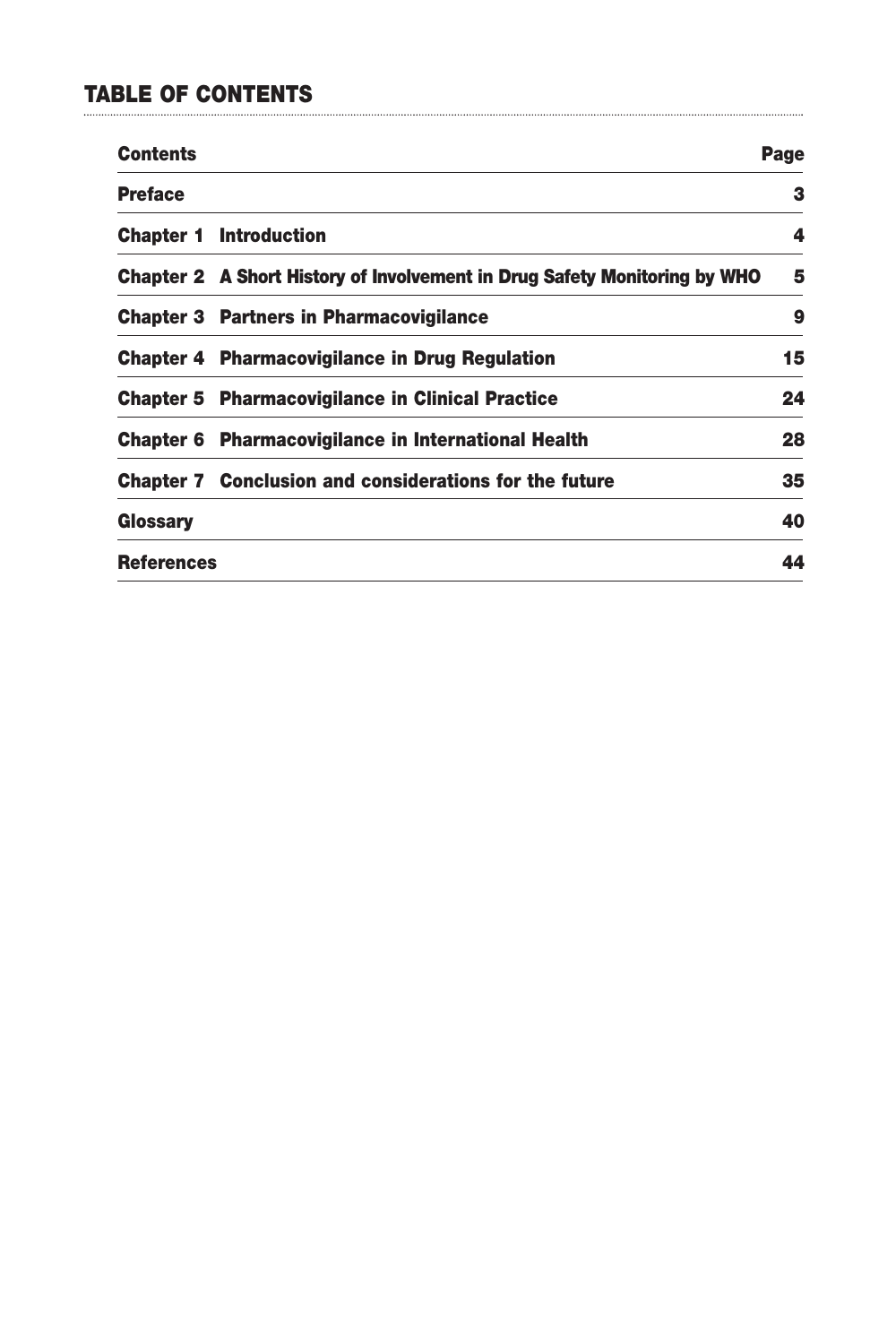# **PREFACE**

The Quality Assurance and Safety: Medicines team in WHO aims to assure the safety of medicines by ensuring reliable and timely exchange of information on drug safety issues, promoting pharmacovigilance activities throughout the Organization and encouraging participation in the WHO Programme for International Drug Monitoring. This team is developing a series of publications on Safety Monitoring of Medicinal Products. This text was developed in consultation with the WHO Collaborating Centre for International Drug Monitoring and the national pharmacovigilance centres participating in the WHO Programme for International Drug Monitoring. The draft was widely circulated and discussed at two informal consultations with international experts in pharmacovigilance. The WHO Department of Essential Drugs and Medicines in Geneva held these consultations. Contributions were made by:

Ms N Arthur, Irish Medicines Board, Dublin, Ireland Dr A Bentsi-Enchill, Vaccine Assessment and Monitoring, WHO, Geneva Dr M R Couper, Quality Assurance and Safety: Medicines, WHO, Geneva Dr P Duclos, Vaccine Assessment and Monitoring, WHO, Geneva Dr I R Edwards, WHO Collaborating Centre for International Drug Monitoring, Uppsala, Sweden Mr T Fushimi, Ministry of Health, Labour and Welfare, Tokyo, Japan Dr K Hartigan-Go, Makati City, Philippines Dr P Folb, University of Cape Town, Cape Town, South Africa Dr N A Kshirsagar, GS Medical College and KEM Hospital, Mumbai, India Dr J K Lazdins-Helds, Product Research and Development, WHO, Geneva Dr V Lepahkin, Quality Assurance and Safety: Medicines, WHO, Geneva Dr Y Maruyama, Traditional Medicine, WHO, Geneva Dr S Pal, Quality Assurance and Safety: Medicines, WHO, Geneva Mr S Olsson, WHO Collaborating Centre for International Drug Monitoring, Uppsala, Sweden Dr P Olumese, Roll Back Malaria, WHO, Geneva Dr L Rägo, Quality Assurance and Safety: Medicines, WHO, Geneva Mr B Rowsell, Ontario, Canada Dr J S Schou, Charlottenlund, Denmark Dr R Soulaymani-Bencheikh, Institut Nationale d'Hygiène, Rabat, Morocco Dr K Tamiya, Quality Assurance and Safety: Medicines, WHO, Geneva Special thanks go to Dr U Mehta, University of Cape Town, Cape Town, South Africa, who drafted the text and acted as rapporteur at the consultations. Thanks also to Mr B

Hugman for his invaluable help in editing the document.

*Preface* **3**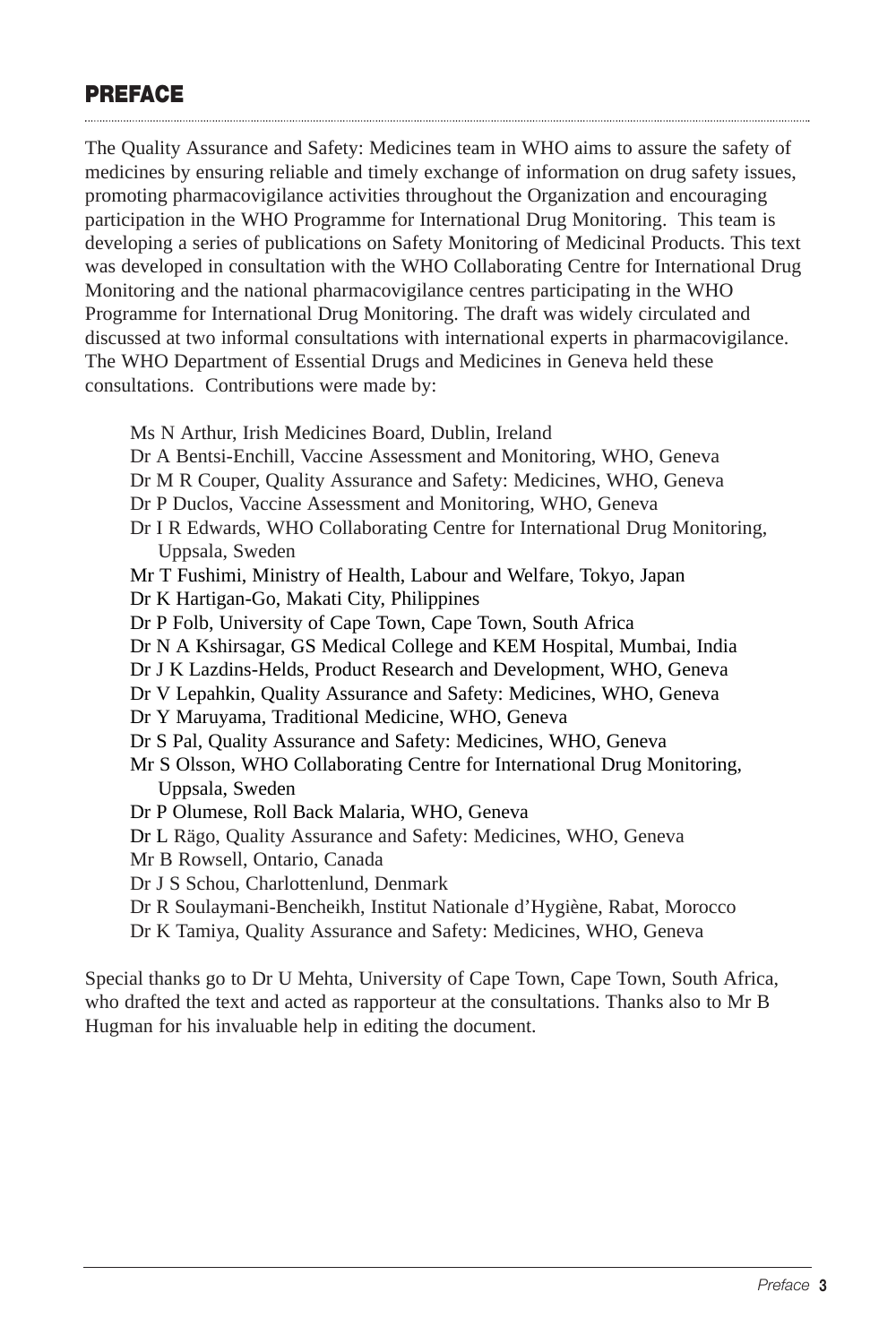## **INTRODUCTION**

The purpose of this document is:

- to present the case for the importance of pharmacovigilance,
- to record its growth and potential as a significant discipline within medical science, and
- to describe its impact on patient welfare and public health.

It highlights the need for critical examination of the strengths and weaknesses of present pharmacovigilance systems in order to increase their impact. It anticipates developments necessary to meet the challenges of the next ten years. It argues that the distinctive approaches adopted by different countries in response to their individual needs should be supported and fostered. The document also highlights the importance of collaboration and communication at local, regional and international levels, to ensure pharmacovigilance delivers its full benefits.

Pharmacovigilance and all drug safety issues are relevant for everyone whose life is touched in any way by medical interventions. The document is intended for the following, wide-ranging readership:

- Policy makers at all levels of healthcare, particularly those concerned with drug policy
- Staff and consultants in national drug regulatory authorities
- Healthcare practitioners including doctors, nurses and pharmacists
- Pharmaceutical industry executives and scientists
- Professional staff in national pharmacovigilance centres
- Editors of medical and scientific journals
- Health epidemiologists
- Health economists
- Professional staff of poison and drug information centres
- Health administrators
- Consumer groups and patient support groups
- Legal advisors in health care
- Schools of health sciences, and
- The concerned layperson.

#### **COMMON ABBREVIATIONS USED IN THIS DOCUMENT:**

- ADR Adverse Drug Reaction
- ICH International Conference on Harmonization
- UMC *the* Uppsala Monitoring Centre (The WHO Collaborating Centre for International Drug Monitoring)
- WHO The World Health Organization

Other abbreviations and specialized terms appear in the Glossary.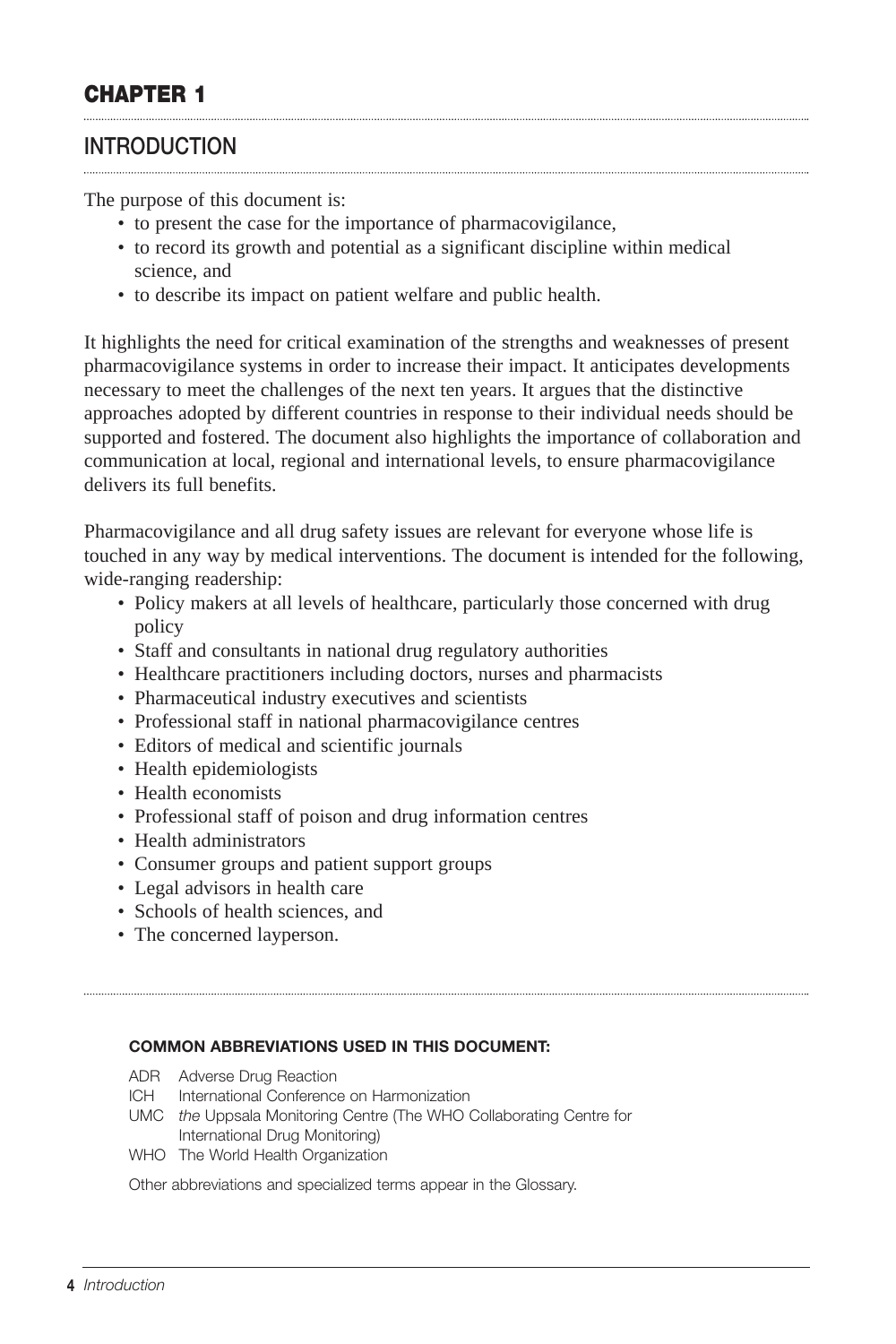## **A SHORT HISTORY OF INVOLVEMENT IN DRUG SAFETY MONITORING BY WHO**

This chapter introduces the events and ideas that have underpinned the foundation and early development of pharmacovigilance over the last thirty years under the aegis of the World Health Organization. In 2002, more than 65 countries have their own pharmacovigilance centres. Membership of the WHO Programme for International Drug Monitoring is co-ordinated by the WHO Collaborating Centre for International Drug Monitoring, known as *the* Uppsala Monitoring Centre (UMC).

The evolution of pharmacovigilance in recent years and its growing importance as a science critical to effective clinical practice and public health science are described. The national pharmacovigilance centres have become a significant influence on the drug regulatory authorities, at a time when drug safety concerns have become increasingly important in public health and clinical practice. Pharmacovigilance is now firmly based on sound scientific principles and is integral to effective clinical practice. The discipline needs to develop further to meet public expectations and the demands of modern public health.

#### **Background**

According to Article 2 of its constitution, the World Health Organization has a mandate from its Member States

*to develop, establish, and promote international standards with respect to food, biological, pharmaceutical and similar products*

There is also provision made in Article 21 of the constitution of the World Health Assembly to adopt regulations concerning

*standards with respect to the safety, purity and potency of biological, pharmaceutical and similar products moving in international commerce.*

It was not until the disaster caused by thalidomide in 1961 that the first systematic international efforts were initiated to address drug safety issues. At that time many thousands of congenitally deformed infants were born as the result of exposure in utero to an unsafe medicine promoted for use by pregnant mothers. The Sixteenth World Health Assembly (1963) adopted a resolution (WHA 16.36)<sup>(1)</sup> that reaffirmed the need for early action in regard to rapid dissemination of information on adverse drug reactions and led, later, to creation of the WHO Pilot Research Project for International Drug Monitoring in 1968. The purpose of this was to develop a system, applicable internationally, for detecting previously unknown or poorly understood adverse effects of medicines. A WHO technical report followed based on a consultation meeting held in 1971.<sup>(2)</sup>

From these beginnings emerged the practice and science of pharmacovigilance. Systems were developed in Member States for the collection of individual case histories of ADRs and evaluation of them. The collection of international ADR reports in a central database, would serve the important function of contributing to the work of national drug regulatory authorities, improve the safety profile of medicines, and help avoid further disasters.(3)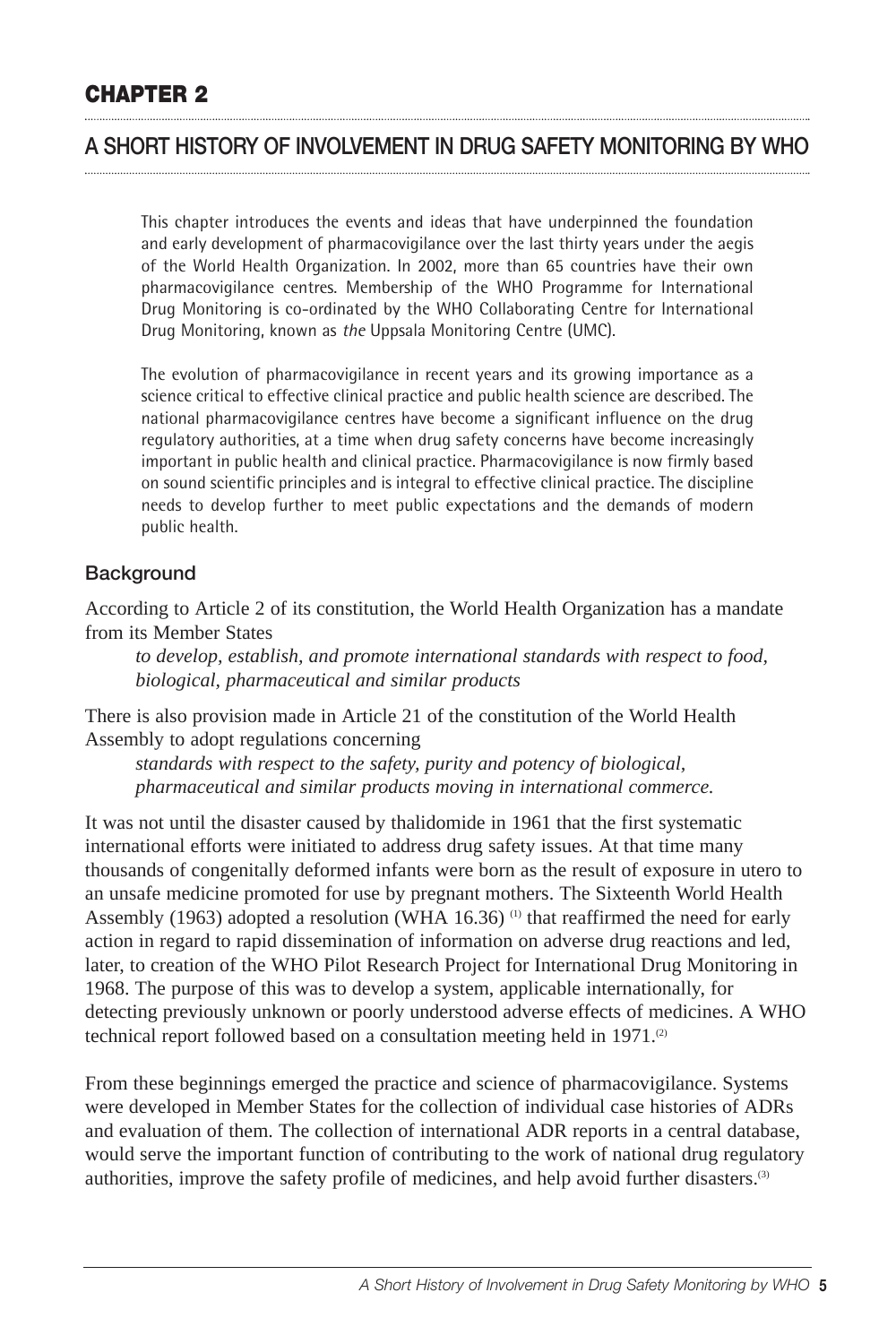#### **From pilot to permanence**

The principal achievement of the 1971 WHO consultation meeting was:

- to advocate establishment of national centres for drug monitoring,
- to provide guidelines
- to identify the contribution that national centres might make to the international system.

In so doing, it was envisaged that the time necessary to recognize that a drug produces an adverse reaction might be reduced, and the importance of the reaction more readily assessed. It was noted that

- data collection from health practitioners,
- systematic monitoring of populations,
- review of health statistics and of drug utilization data, and
- effective analysis of input data

would be necessary for the objectives of pharmacovigilance to be achieved. Special attention would need to be paid to new drugs. Specialized reference centres would be required to provide additional data to National Centres and for investigation of particular drug safety problems.

Since the start of the International Programme in 1968 much has been accomplished:

- The pilot project has developed into the WHO Programme for International Drug Monitoring now co-ordinated by *the* Uppsala Monitoring Centre (UMC) in Uppsala, Sweden, with oversight by an international board
- The Programme has expanded to include more than sixty member countries
- In many countries, regional reporting centres, interest groups, dedicated internal medicine and pharmacology department units, drug and poison information centres and other non-governmental organizations have developed
- The idea that pharmacovigilance centres are a luxury, affordable only in the developed world, has been replaced by a realization that a reliable system of pharmacovigilance is necessary for public health and for the rational, safe and cost-effective use of medicines in all countries. Where no established regulatory infrastructure exists, a drug monitoring system is an effective and cost-efficient means of detecting and minimizing injury to patients and averting potential disaster.

## **Professional interest**

The creation of the International Society of Pharmacoepidemiology (ISPE) in 1984 and of the European Society of Pharmacovigilance (ESOP – later ISoP – the International Society) in 1992 marked the introduction of pharmacovigilance formally into the research and academic world, and its increasing integration into clinical practice. Specialist medical journals have appeared, and a number of countries have implemented active surveillance systems to complement conventional methods of drug monitoring. Examples of such systems are:

- the prescription event monitoring systems (PEM) in New Zealand and the United Kingdom
- record linkage systems in the United States of America and Canada
- case control studies in the United States of America.

Pharmacovigilance activities have also evolved as a regulatory activity. In the early 1980s, in close collaboration with the WHO, the Council for International Organizations of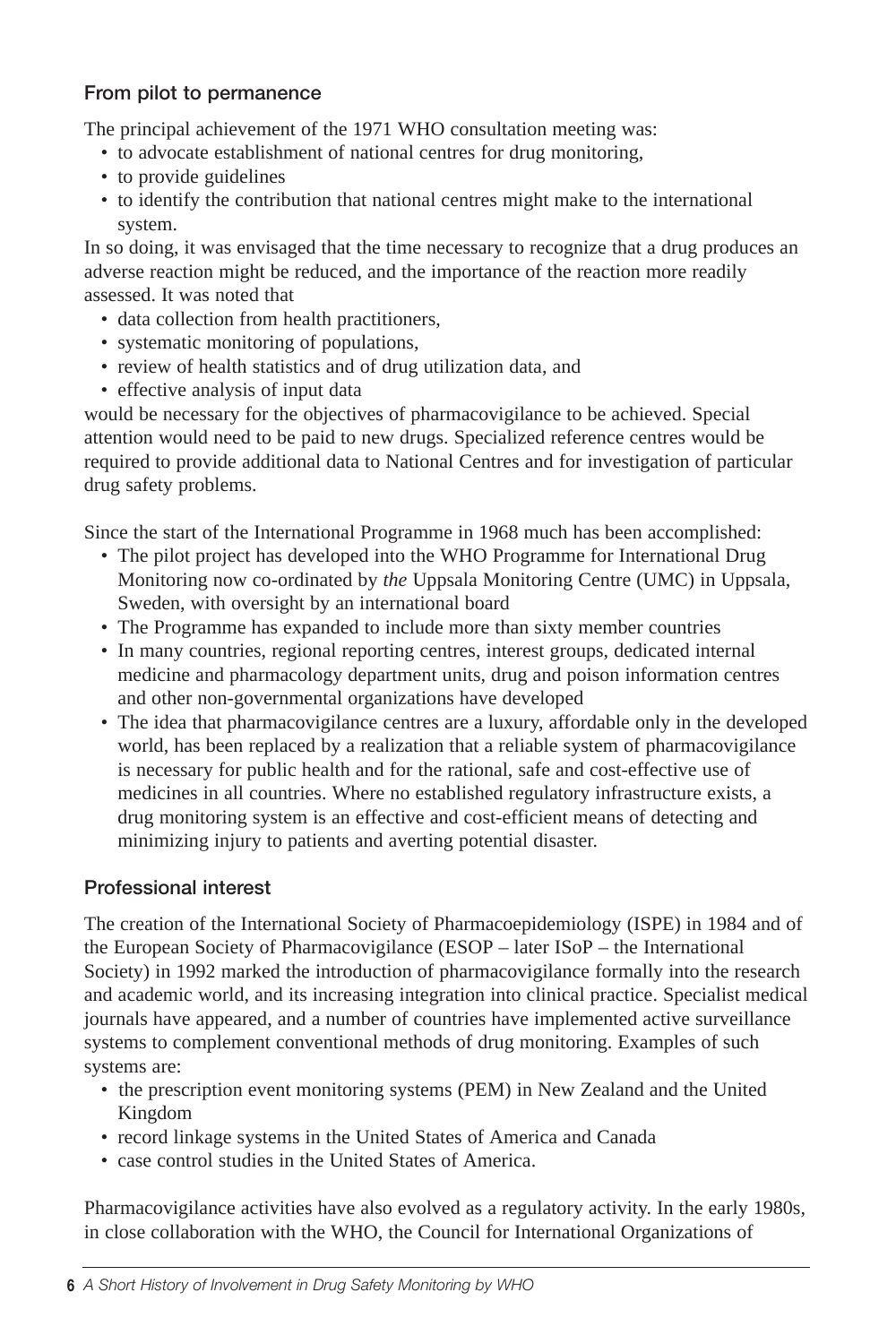Medical Sciences (CIOMS) launched its programme on drug development and use. CIOMS provided a forum for policy makers, pharmaceutical manufacturers, government officials and academics to make recommendations on the communication of safety information between regulators and the pharmaceutical industry. The adoption of many of the recommendations of CIOMS by the International Conference on Harmonization (ICH) in the 1990s has had a notable impact on international drug regulation.

## **Widening horizons**

Within the last decade, there has been a growing awareness that the scope of pharmacovigilance should be extended beyond the strict confines of detecting new signals of safety concerns. Globalization, consumerism, the explosion in free trade and communication across borders, and increasing use of the Internet have resulted in a change in access to all medicinal products and information on them. These changes have given rise to new kinds of safety concerns such as:

- illegal sale of medicines and drugs of abuse over the Internet
- increasing self-medication practices
- irrational and potentially unsafe drug donation practices
- widespread manufacture and sale of counterfeit and substandard medicines
- increasing use of traditional medicines outside the confines of the traditional culture of use
- increasing use of traditional medicines and herbal medicines with other medicine with potential for adverse interactions.

There is a need for a reconsideration of pharmacovigilance practice in the light of the lack of clear definition of boundaries between:

- food
- medicines (including traditional medicines, herbal medicines and 'natural products'),
- medical devices, and
- cosmetics.

Increasing public expectation of safety in relation to all of these adds another dimension of pressure for change. National pharmacovigilance centres are in no position to address all these safety concerns on their own, but they are especially able to detect and anticipate the impact of such problems on the safety of patients. Through strong links with the national drug regulatory authority as well as to other countries, National Centres are in a position to influence decision-making on drug and other health-related policies.

## **The purpose of pharmacovigilance**

Pharmacovigilance is the science and activities relating to the detection, assessment, understanding and prevention of adverse effects or any other possible drug-related problems. Recently, its concerns have been widened to include: (4)

- herbals
- traditional and complementary medicines
- blood products
- biologicals
- medical devices
- vaccines.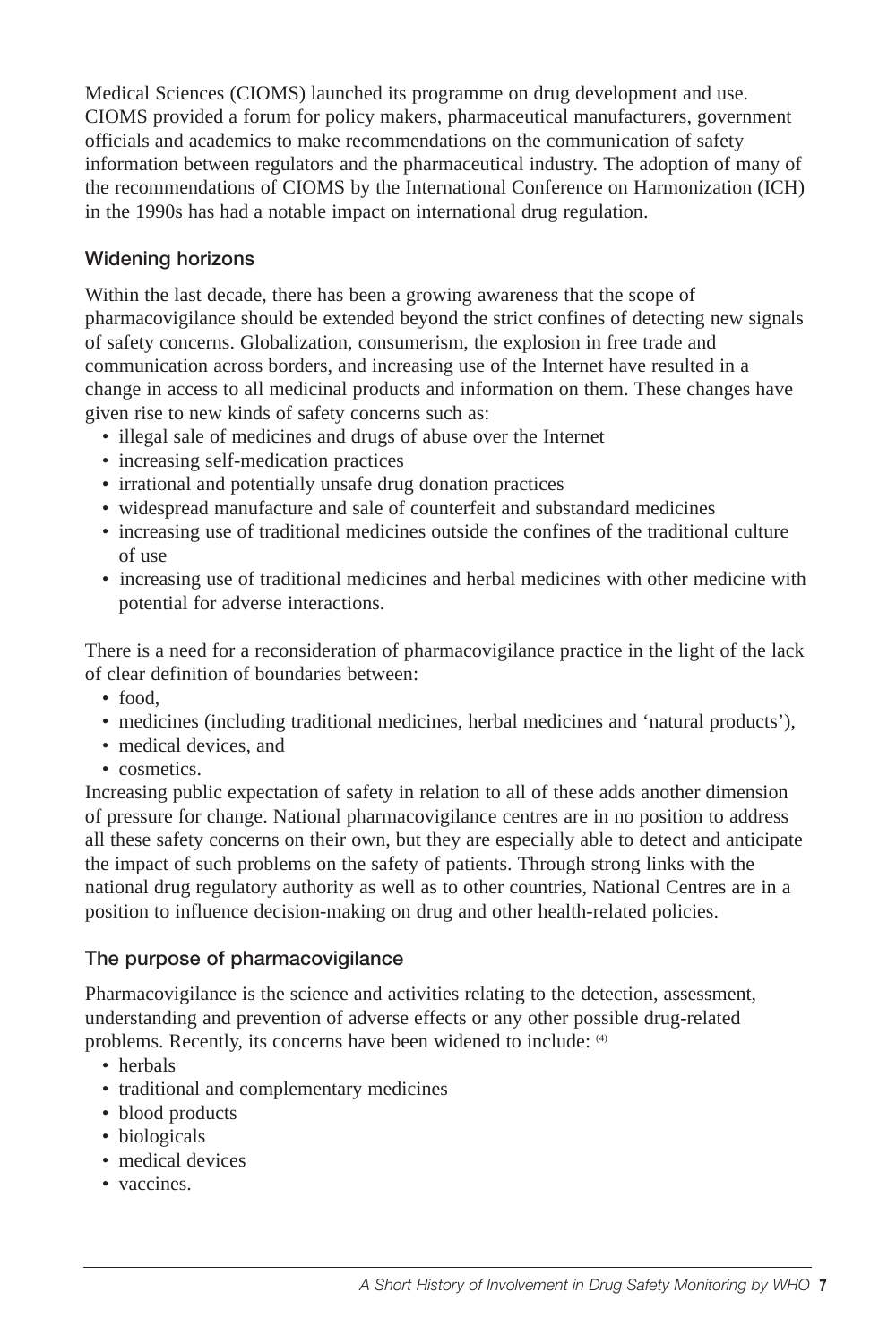Many other issues are also of relevance to the science:

- substandard medicines
- medication errors
- lack of efficacy reports
- use of medicines for indications that are not approved and for which there is inadequate scientific basis
- case reports of acute and chronic poisoning
- assessment of drug-related mortality
- abuse and misuse of medicines
- adverse interactions of medicines with chemicals, other medicines, and food.

The specific aims of pharmacovigilance are to:

- improve patient care and safety in relation to the use of medicines and all medical and paramedical interventions,
- improve public health and safety in relation to the use of medicines,
- contribute to the assessment of benefit, harm, effectiveness and risk of medicines, encouraging their safe, rational and more effective (including cost-effective) use, and
- promote understanding, education and clinical training in pharmacovigilance and its effective communication to the public.<sup>(5)</sup>

Pharmacovigilance has developed and will continue to develop in response to the special needs and according to the particular strengths of members of the WHO Programme and beyond. Such active influence needs to be encouraged and fostered; it is a source of vigour and originality that has contributed much to international practice and standards.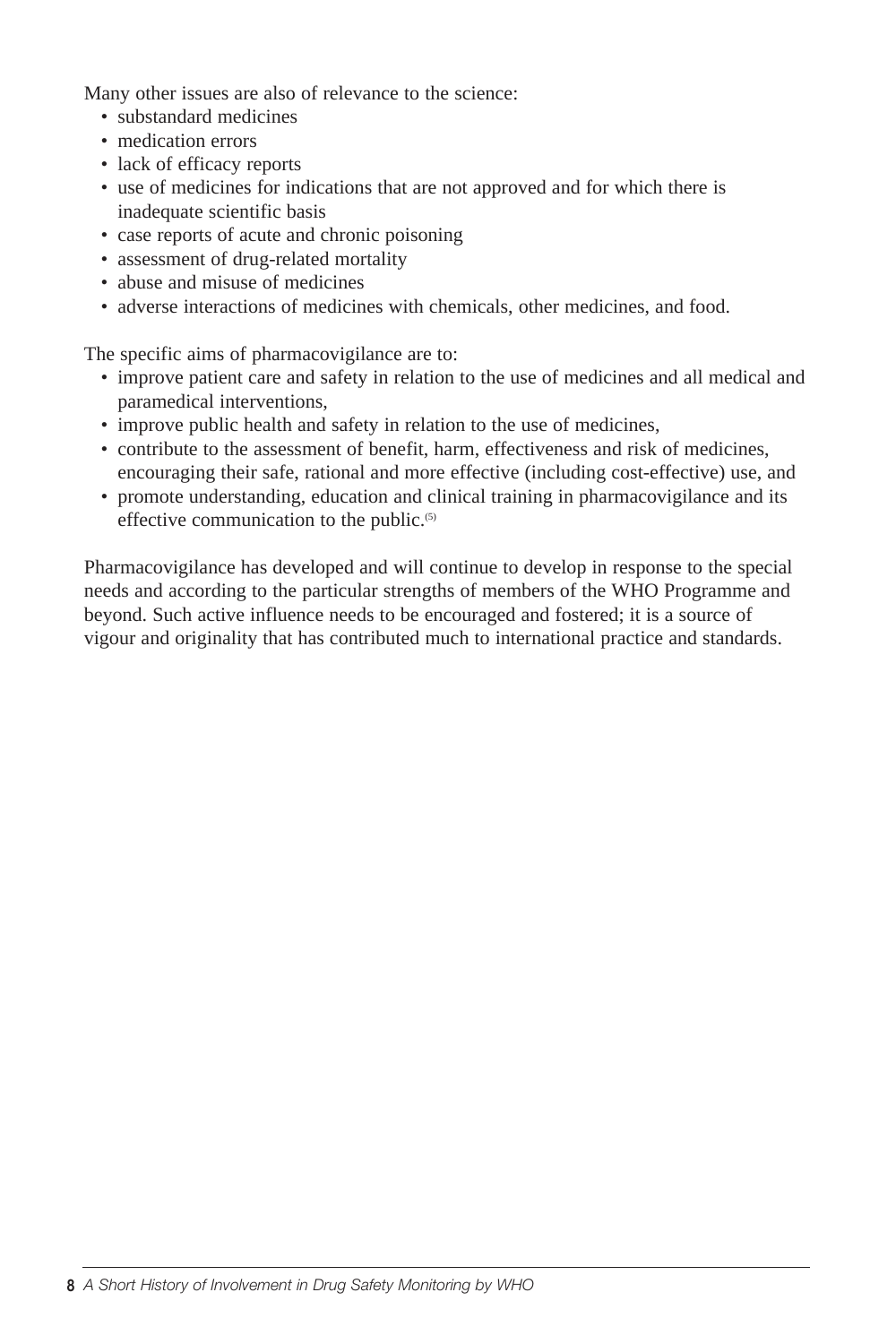# **PARTNERS IN PHARMACOVIGILANCE**

A complex and vital relationship exists between a wide range of partners in the practice of drug safety monitoring. Sustained collaboration and commitment are vital if the future challenges in pharmacovigilance are to be met and the discipline is to continue to develop and flourish. These partners must jointly anticipate, understand and respond to the continually increasing demands and expectations of the public, health administrators, policy officials, politicians and health professionals. There is little prospect of this happening in the absence of sound and comprehensive systems that makes such collaboration possible. The partners concerned, and the present constraints under which they function, are described in this chapter. The constraints include training, resources, political support, and most especially scientific infrastructure. Understanding and tackling these would set the scene for future development of the science and practice of pharmacovigilance.

#### **The WHO Quality Assurance and Safety: Medicines Team**

The Quality Assurance and Safety: Medicines team is responsible for providing guidance and support to countries on drug safety matters. The team is part of the Department of Essential Drugs and Medicines Policy, within the WHO Health Technology and Pharmaceuticals cluster. The purpose of the department is:

*to help save lives and improve health by closing the huge gap between the potential that essential drugs have to offer and the reality that for millions of people – particularly the poor and disadvantaged – medicines are unavailable, unaffordable, unsafe or improperly used.* <sup>(6)</sup>

WHO works towards fulfilling this mission by providing global guidance on essential drugs and medicines, and working with countries to implement national drug policies. These are designed to ensure:

- equity of access to essential drugs
- drug quality and safety
- rational use of drugs.

The explicit objectives of the Quality Assurance and Safety: Medicines team are:

• to ensure the quality, safety and efficacy of all medicines by strengthening and putting into practice regulatory and quality assurance standards.

For this policy to meets its objectives, the scope of pharmacovigilance needs to be extended to include the safety of all related health technologies, including medicines, vaccines, blood products, biotechnology, herbal medicines and traditional medicines.

#### *the* **Uppsala Monitoring Centre**

The principal function of *the* Uppsala Monitoring Centre is to manage the international database of ADR reports received from National Centres.<sup>(7)</sup> In 2002 this database held nearly three million case reports. The majority of national contributing centres have easy electronic access to these. *the* UMC has established standardized reporting by all National Centres and has facilitated communication between countries to promote rapid identification of signals.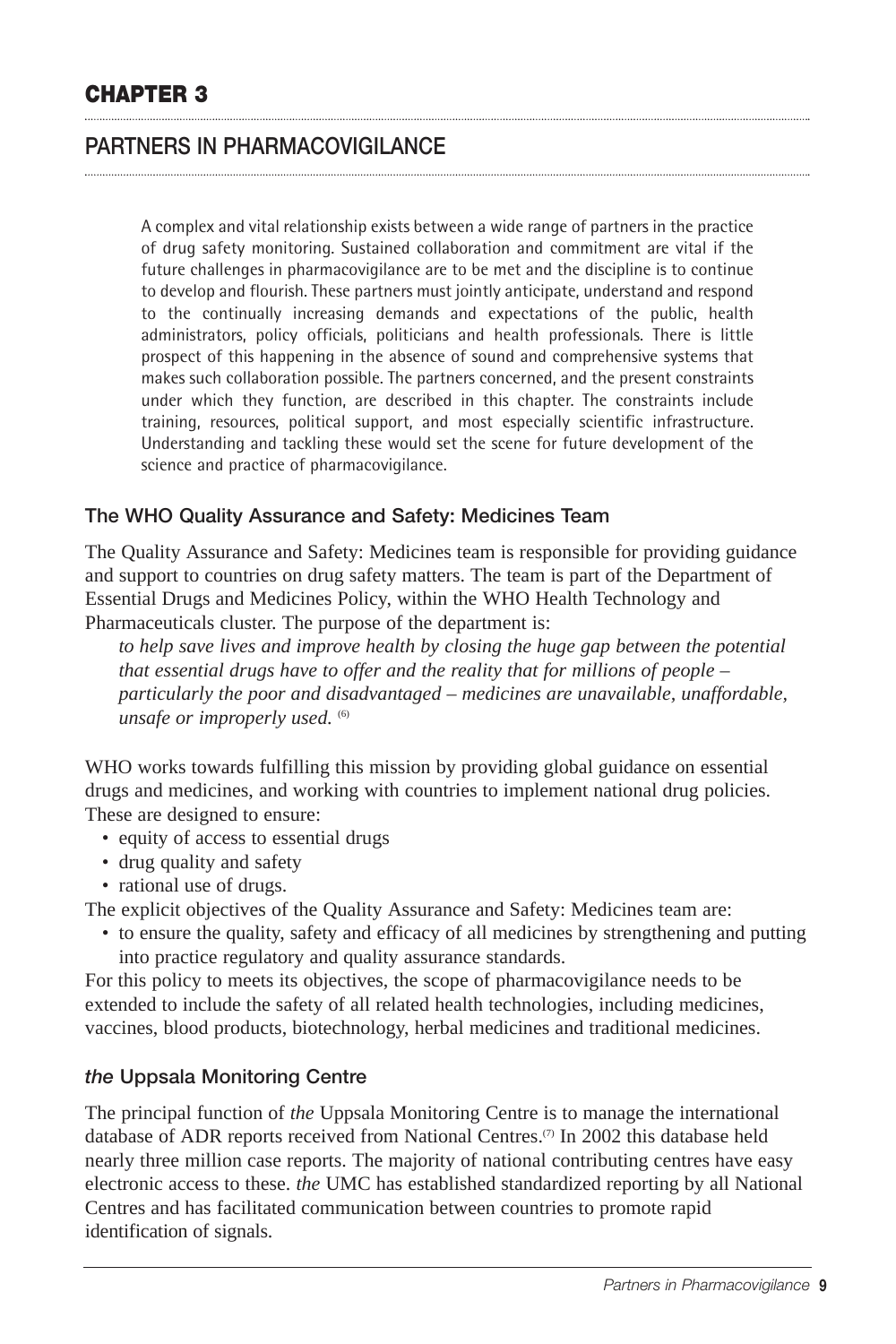A sophisticated Bayesian confidence propagation neural network (BCPNN) programme was created in 1998, which partly automates the signal detection system, and provides earlier alert signals than previous methods.<sup>(8)</sup>

- The effectiveness of this system depends on:
	- the size of the database
	- the quality of the reports received from the contributing centres
	- the timeliness of such reporting
	- an active and reliable reporting culture within participating countries.

An international advisory panel of clinical experts determines the validity and clinical importance of the signals generated.

In recent years *the* UMC has expanded its role as a communications and training centre and clearing-house for information on drug safety. Through

- mail discussion groups,
- website development,
- newsletters
- annual National Centre meetings,

*the* UMC team, in collaboration with the WHO, facilitates and encourages the international collaboration, which was identified in 1972 as being vital for the success of pharmacovigilance.

The terminologies developed within the WHO programme for coding adverse reactions and medicines have been widely adopted by National Centres, manufacturers and drug regulators. In recent years, the introduction of a new terminology known as MedDRA (Medical Dictionary for Drug Regulatory Activities) has replaced the World Health Organization Adverse Reaction Terminology (WHO-ART) in developed countries. WHO-ART remains the mainstay of communicating adverse reactions in most developing countries within the International Programme.

Another project at *the* UMC is the creation of an ADR monitoring system for herbal and traditional medicines. (The growing importance of such a system is further referred to in Chapter 4 on Drug Regulation (page 21-22)).

While *the* UMC has achieved much in improving the activities, support and recognition of individual National Centres, much more could still be done in providing training and encouraging expertise at a national level. There needs to be better consultation and communication between developed and developing countries when discussions on international harmonization of pharmacovigilance issues are taking place.

More effective communication of information is being promoted and encouraged through the WHO International Drug Monitoring Programme and *the* UMC. They are working towards playing a more pro-active role in working together with countries in addressing specific safety concerns and establishing a system that would make possible an evaluation of safety concerns of international importance by a supranational body of experts. An example of such a system, as it applies to vaccine safety, is described in Chapter 6 (page 30, footnote).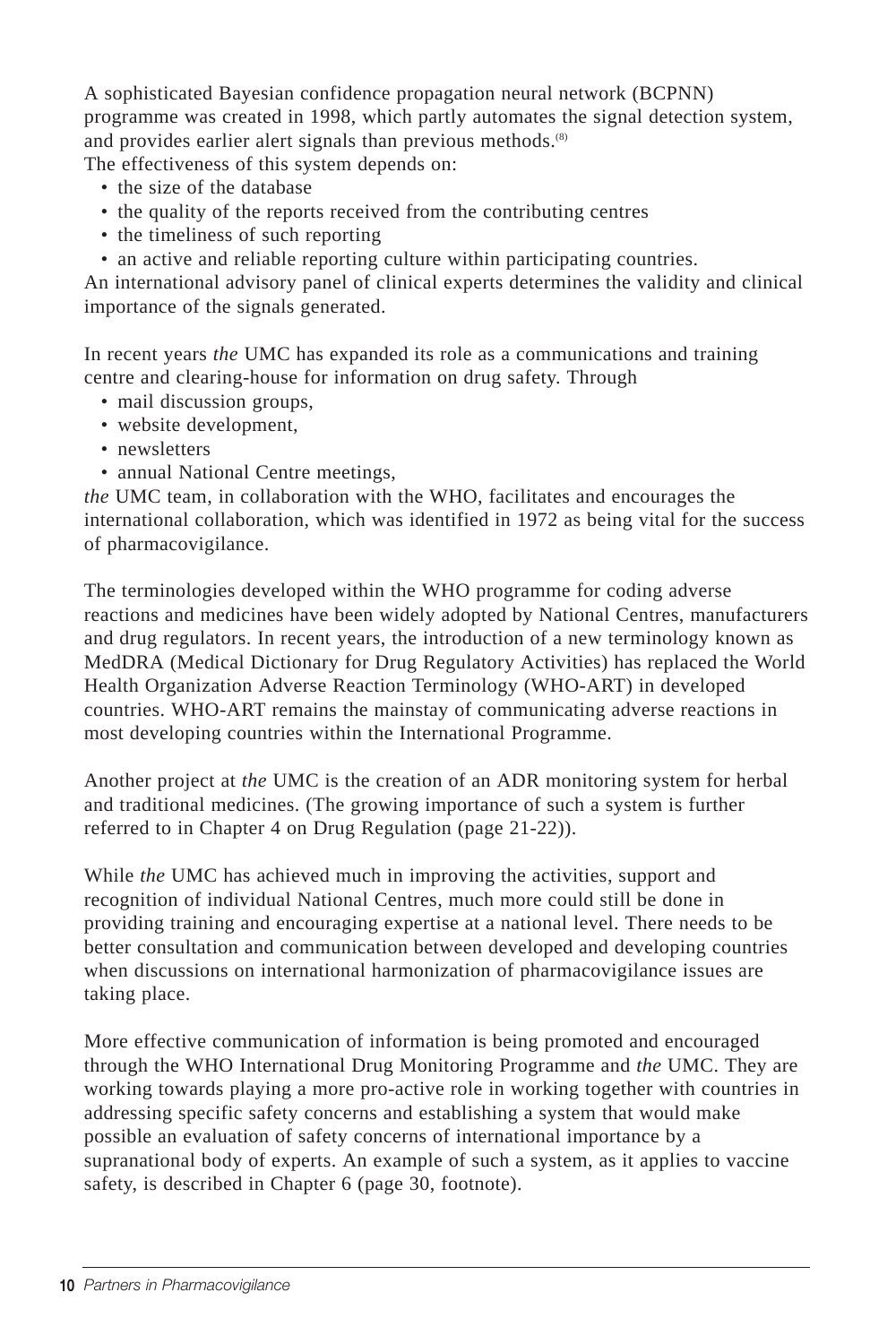## **The National Pharmacovigilance Centres**

At present, post-marketing surveillance of medicines is mainly co-ordinated by national pharmacovigilance centres. In collaboration with *the* UMC the National Centres have achieved a great deal in:

- collecting and analysing case reports of ADRs
- distinguishing signals from background 'noise'
- making regulatory decisions based on strengthened signals
- alerting prescribers, manufacturers and the public to new risks of adverse reactions.

The number of National Centres participating in the WHO International Drug Monitoring Programme has increased from 10 in 1968 when the Programme started to 67 in 2002. The centres vary considerably in size, resources, support structure, and scope of activities. Collecting spontaneous reports of suspected ADRs remains their core activity.

National Centres have played a significant role in increasing public awareness of drug safety. As a result, pharmacovigilance is increasingly seen as more than a regulatory activity, having also a major part to play in clinical practice and the development of public health policy. This development is partly attributable to the fact that many national and regional centres are housed within hospitals, medical schools or poison and drug information centres, rather than within the confines of a drug regulatory authority.

The scope of activities of National Centres has expanded to include communication of information about benefit, harm, effectiveness and risk to practitioners, patients and the public. Major centres in developed countries have established active surveillance programmes using record linkage and prescription event monitoring systems (PEM) to collect epidemiological information on adverse reactions to specific drugs. Such systems have already been implemented in New Zealand, the United Kingdom, Sweden and the United States of America.<sup>(9)</sup>

In the nature of their work, National Centres have also become familiar with real or contrived drug scare crises, which they have managed with variable success. Some centres are also involved in training undergraduate and qualified healthcare professionals in pharmacovigilance and the importance of reporting ADRs. The extent of such activities varies between countries.

The source and extent of funding of different National Centres also varies significantly. Most ministries of health fund their National Centre, at least in part. The entire cost of a pharmacovigilance system, compared with the national expenditure on medicines or the cost of ADRs to the nation is very small indeed.<sup>(10)</sup>

With the rapid spread of drug information across the globe, there is a recognized need for routine and rapid communication between National Centres and between national regulatory authorities. Many regulatory authorities in different regions of the world have developed close ties with each other to discuss safety data obtained on particular medicines and on the regulatory decisions being made in response to them.

Policies and regulatory guidelines are often discussed between National Centres. The International Conference for Drug Regulatory Authorities (ICDRA), the Annual Meetings of National Pharmacovigilance Centres Participating in the WHO Programme for International Drug Monitoring and other similar conferences facilitate such discussions.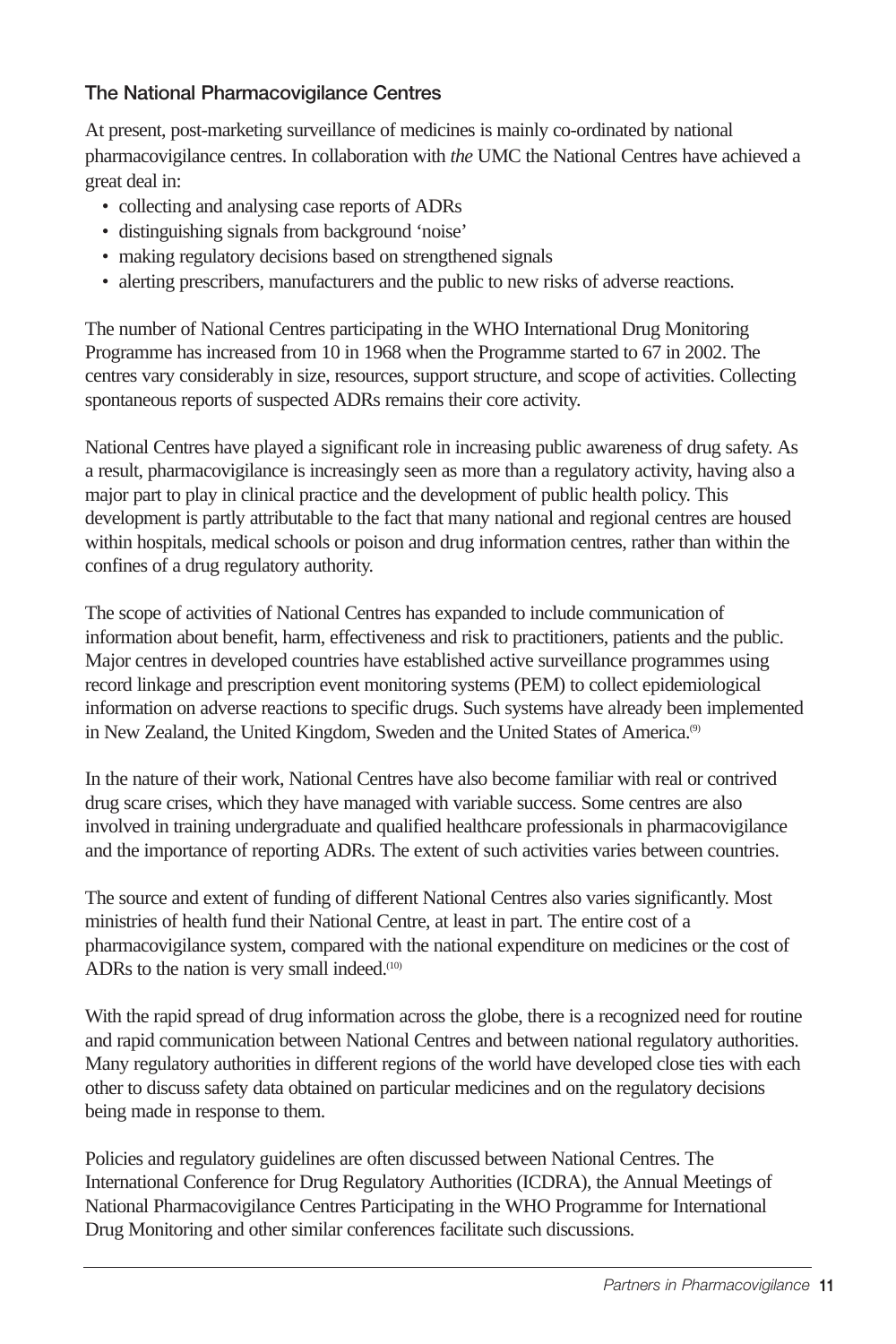The development of pharmacoepidemiology as a discipline would not have happened without the collaborative efforts of the pharmaceutical industry and academia. The infrastructure of databases, registries and published studies to support post-approval surveillance activities can largely be attributed to the needs of the pharmaceutical industry and drug authorities. Borrowed from the financial sector, the concepts of risk assessment and risk management were modified to reflect the needs of healthcare.

The pharmaceutical industry has prime responsibility for the safety of medicines. Manufacturers are uniquely placed for monitoring the safety of medicines, from the start of drug development and thereafter throughout the lifetime of the drug. Many companies have developed innovative and efficient monitoring systems that have contributed to the detection of new safety signals. The pharmaceutical industry has made many technological advances in drug developments that have improved the safety of new drugs.<sup>(11)</sup>

The number of staff in the pharmaceutical industry involved in pharmacovigilance is growing. This has been in response to the high regulatory standards that have been set at national and international levels and the increasing requirement for post-approval monitoring set by national drug regulatory authorities. Communication and exchange of information between the industry and regulatory authorities has improved as a result of the regional and international harmonization arrangements that have emerged in recent years. Continuing professional education, patient education, and sponsorship by industry of drug information activities have also contributed to safer use of medicines.

## **Hospitals and Academia**

The efforts of clinical pharmacology and pharmacy departments around the world have resulted in the development of pharmacovigilance as a clinical discipline, A number of medical institutions have developed adverse reaction and medication error surveillance systems in their clinics, wards and emergency rooms. Case-control studies and other pharmacoepidemiological methods have increasingly been used to estimate the harm associated with medicines once they have been marketed.

The expansion of scientific knowledge in drug safety is attributable to greater awareness and academic interest in this field. Academic centres of pharmacology and pharmacy have played an important role through teaching, training, research, policy development, clinical research, ethics committees (institutional review boards) and the clinical services they provide.(12) In many medical institutions, particularly in the developed world, ADR monitoring is recognized as an essential quality assurance activity.

Greater integration of pharmacovigilance into clinical practice is still needed. Drug safety should feature in the medical and pharmacy curricula. Access to updated, unbiased and clinically relevant drug information is currently inadequate. Research and postgraduate training in the field remains neglected by many schools of health sciences. The growing alliance between the industry and academia and drug regulatory authorities has implications for pharmacovigilance. These are referred to in Chapters 4 and 5.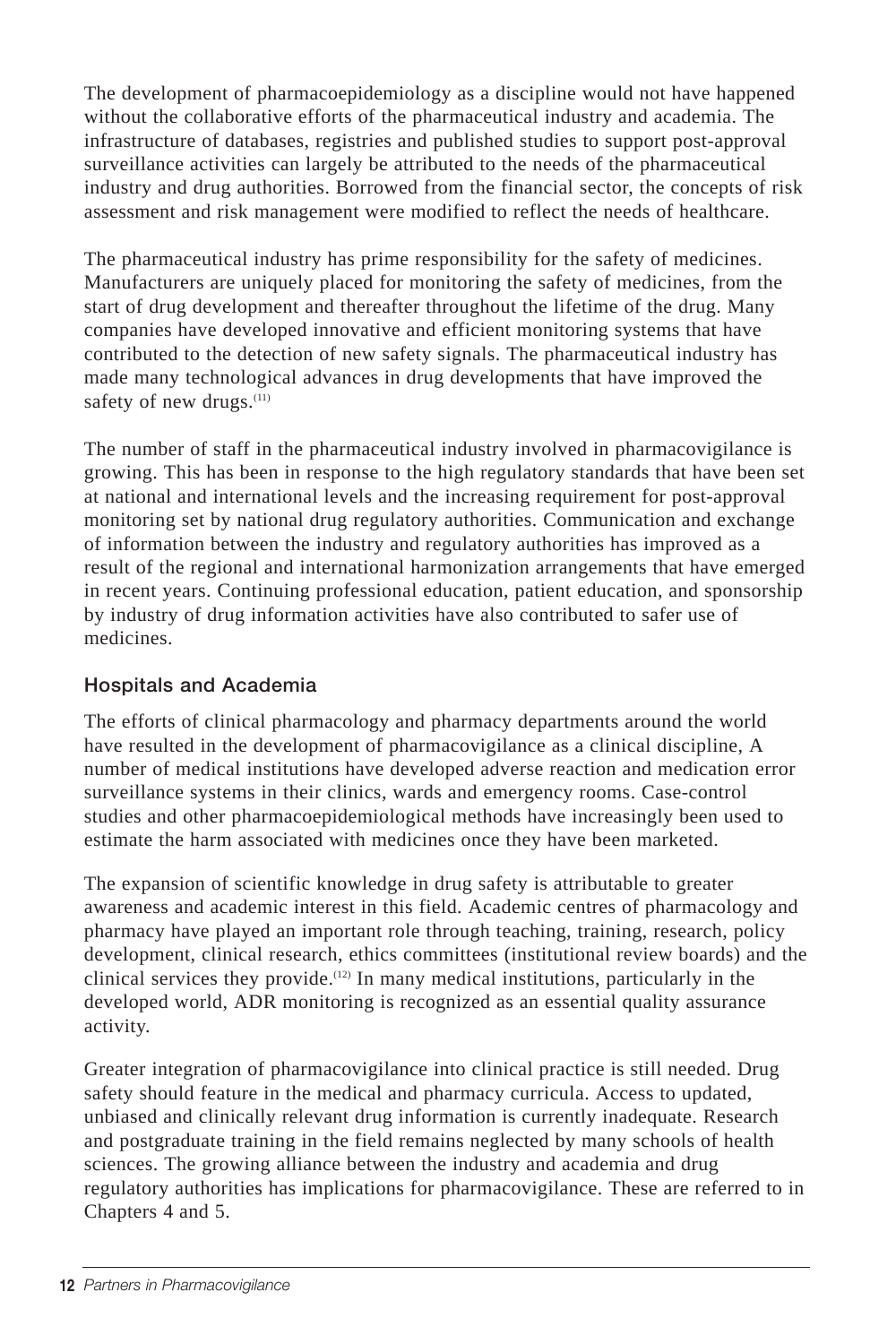#### **Health Professionals**

The success or failure of any spontaneous reporting system depends on the active participation of reporters. Although limited schemes for reporting by patients have been initiated recently, health professionals have been the major providers of case reports of suspected ADRs throughout the history of pharmacovigilance.

Originally physicians were the only professionals invited to report as judging whether disease or medicine causes a certain symptom by exercising the skill of differential diagnosis. It was argued that accepting ADR reports from physicians only, would ensure high quality information and minimize the reporting of unrelated, random associations. Studies have shown, however, that different categories of health professionals will observe different kinds of drug related problems.<sup>(13, 14)</sup>

Only by inviting reports from all professionals involved in the care of patients will it be possible to detect the full spectrum of complications related to pharmaceutical treatment. If, for example, only general practitioners contribute to the pool of information, medicines used primarily by specialists will not be covered. To get a representative picture of the reality, all sectors of the healthcare system would need to be involved, such as public and private hospitals, general practitioners, nursing homes, retail dispensaries, and clinics for traditional medicine. Wherever medicines are being used there should be a readiness to observe and report unwanted and unexpected medical events.

#### **Patients**

Only a patient knows the actual benefit and harm of a medicine taken. Observations and reports made by a health professional will be an interpretation of a description originally provided by the patient, together with objective measurements. Some believe strongly that direct patient participation in the reporting of drug related problems will increase the efficiency of the pharmacovigilance system and compensate for some of the shortcomings of systems based on reports from health professionals only.(15)

Patients who suspect they have been affected by an ADR are normally recommended to report to their doctor to enable the doctor to report it to the pharmacovigilance centre. However, since only 5% of doctors are estimated to participate in any pharmacovigilance system, this process is not efficient in ensuring that the patient's concerns are being recorded. There are studies indicating that systems for recording patient concerns might identify new drug safety signals earlier than the professional reporting systems alone. (16)

#### **Other Partners**

The contribution of other partners in drug safety including the media, advocacy groups, and lawyers needs to be acknowledged. These partners in pharmacovigilance have directly or indirectly facilitated the development of new and robust drug policies and decisions, while highlighting deficiencies and weaknesses in existing drug safety policies. In many instances these groups or individuals have the capacity to voice, and often change, public opinion. Moreover, they often facilitate active public debate and discussion of issues, which have direct relevance to their health. In many countries, policy-makers engage pro-actively with these partners when important matters of public interest are being considered. Co-operation and open lines of communication with non-governmental agencies including the media and consumer advocacy groups is likely to facilitate the creation of policies and legislation on pharmacovigilance which will enjoy widespread public support and confidence.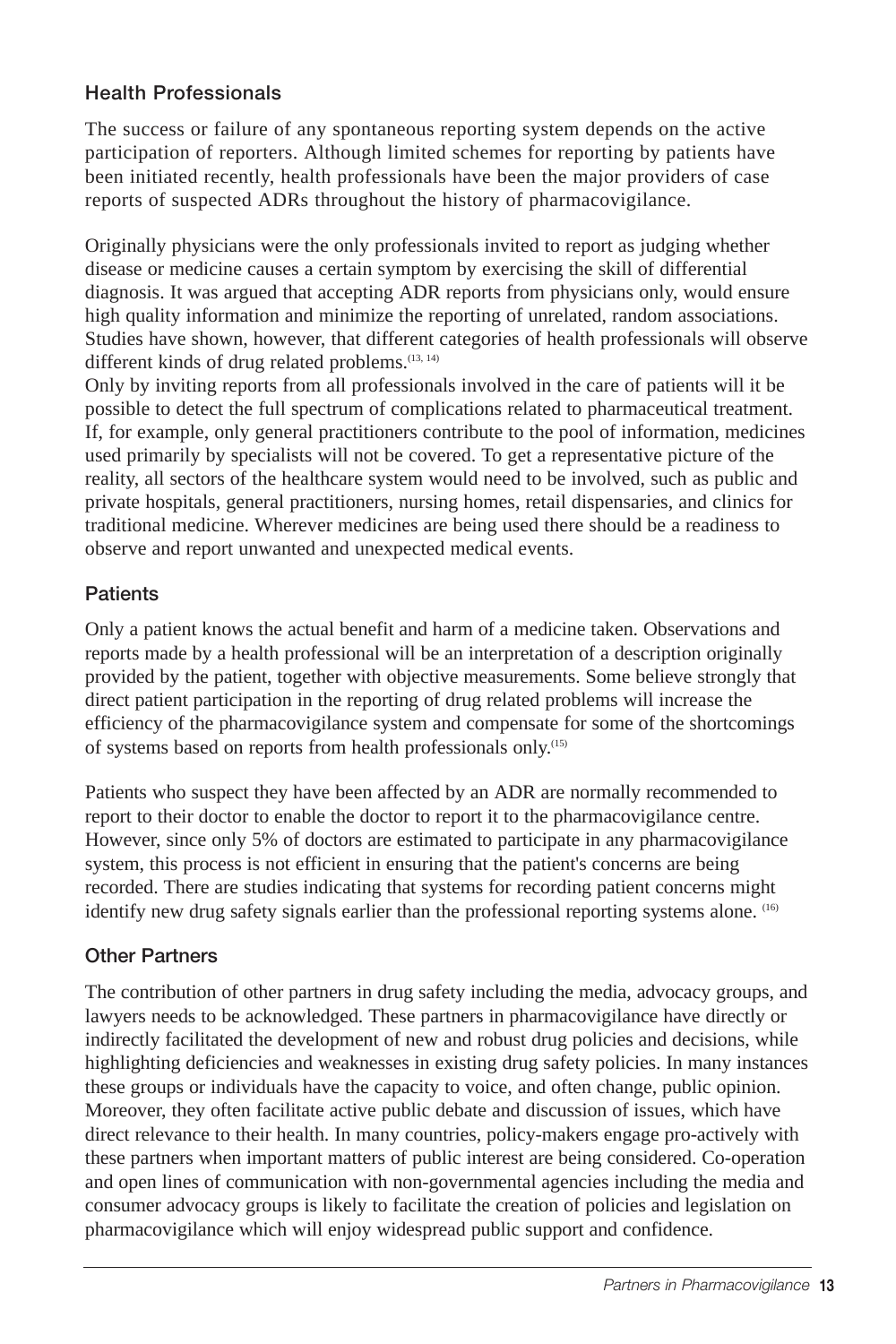Much needs to be done to improve the relationship between these and other partners in pharmacovigilance. Misrepresentation of data and sensationalism of drug safety concerns in the media and in courtrooms has given rise to unfounded rumours and misplaced concerns about the safety of potentially valuable medicines.

Situations where there has been divergence in perspective on specific issues of safety between these and other partners, have resulted in a devastating impact on public confidence in regulatory bodies and other organizations. It is important that all partners recognize the considerable responsibility inherent in conducting activities relating to pharmacovigilance and of communicating them effectively.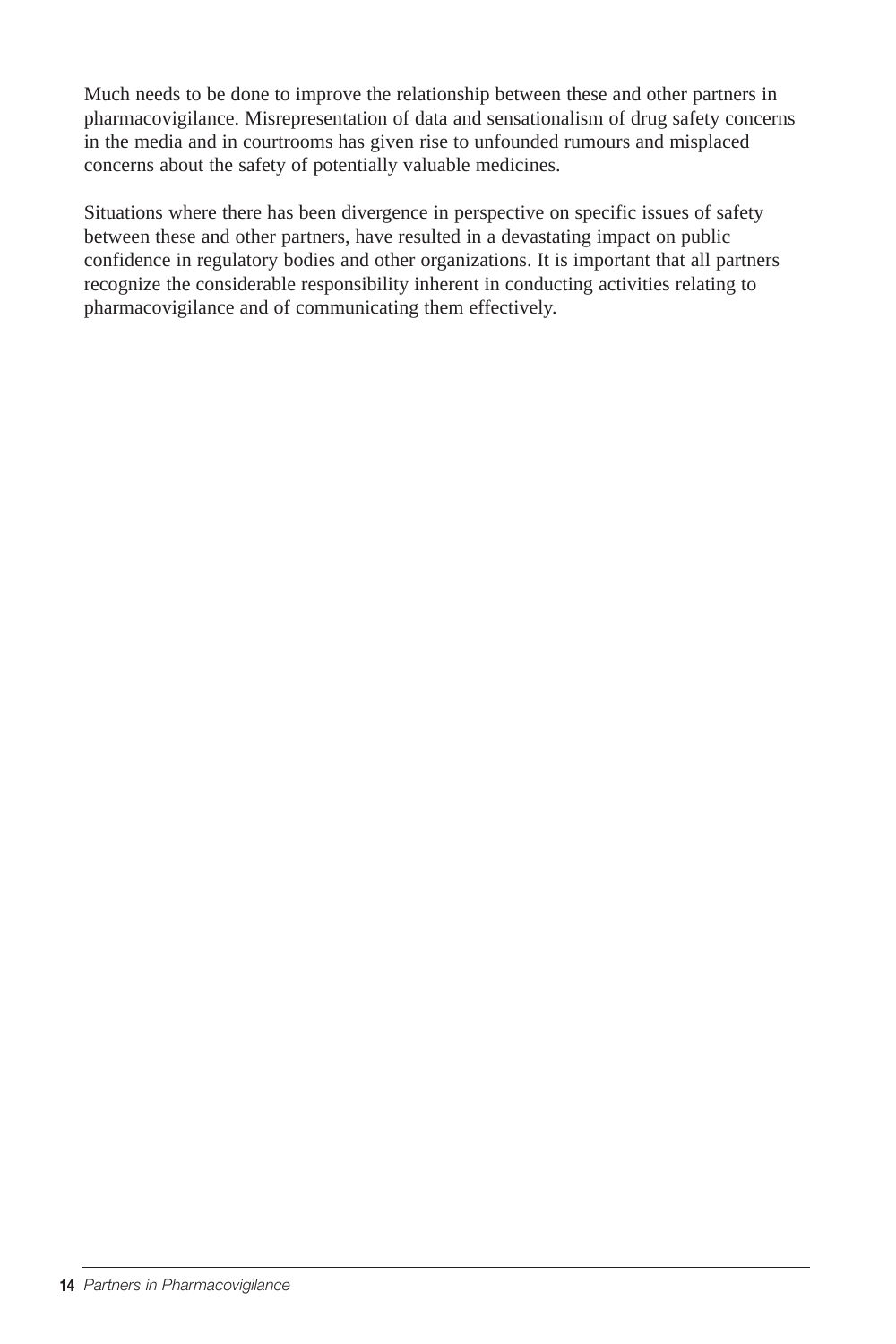## **PHARMACOVIGILANCE IN DRUG REGULATION**

Sound drug regulatory arrangements provide the foundation for a national ethos of drug safety, and for public confidence in medicines. The issues with which drug regulatory authorities have to contend besides the approval of new medicines, include:

- clinical trials
- safety of complementary and traditional medicines, vaccines and biological medicines
- developing lines of communication between all parties with an interest in drug safety and ensuring that they are open and able to function efficiently, particularly at times of crisis.

Pharmacovigilance programmes need strong links with regulators to ensure that authorities are well briefed on safety issues in everyday practice that may be relevant to future regulatory action. Regulators understand that pharmacovigilance plays a specialized and pivotal role in ensuring ongoing safety of medicinal products. Pharmacovigilance programmes need to be adequately supported to achieve their objectives.

#### **Introduction**

A new medicine must pass three hurdles before its approval by the national drug regulatory authority. Sufficient evidence is required to show the new drug to be

- of good quality,
- effective, and
- safe for the purpose or purposes for which it is proposed.

Whereas the first two criteria must be met before any consideration can be given to approval, the issue of safety is less certain. Safety is not absolute, and it can be judged only in relation to efficacy, requiring judgement on the part of the regulators in deciding on acceptable limits of safety.

There is a possibility that rare yet serious adverse events (such as those occurring with a frequency of, say, one in five thousand) will not be detected in the pre-registration development of the drug. For example, fatal blood dyscrasia occurring in 1 in 5,000 patients treated with a new drug is only likely to be recognized after 15,000 patients have been treated and observed, provided that the background incidence of such a reaction is zero or a causal association with the drug is clear.<sup>a</sup>

#### **Clinical trial regulation**

In recent years there has been a substantial increase in the number of clinical trials in developed and developing countries. Clinical trials in the United States of America alone nearly doubled between 1990 and 1998.<sup>(17)</sup> With sequencing of the human genome, clinical research in potential new drug therapies is likely to increase even further.

<sup>a</sup> This arbitrary 'rule of three' is based on the experience that for any given adverse effect approximately threefold the number of patients need to be treated and observed for the side effect to become manifest and reliably linked with the drug assuming a background incidence of zero of the effect being observed.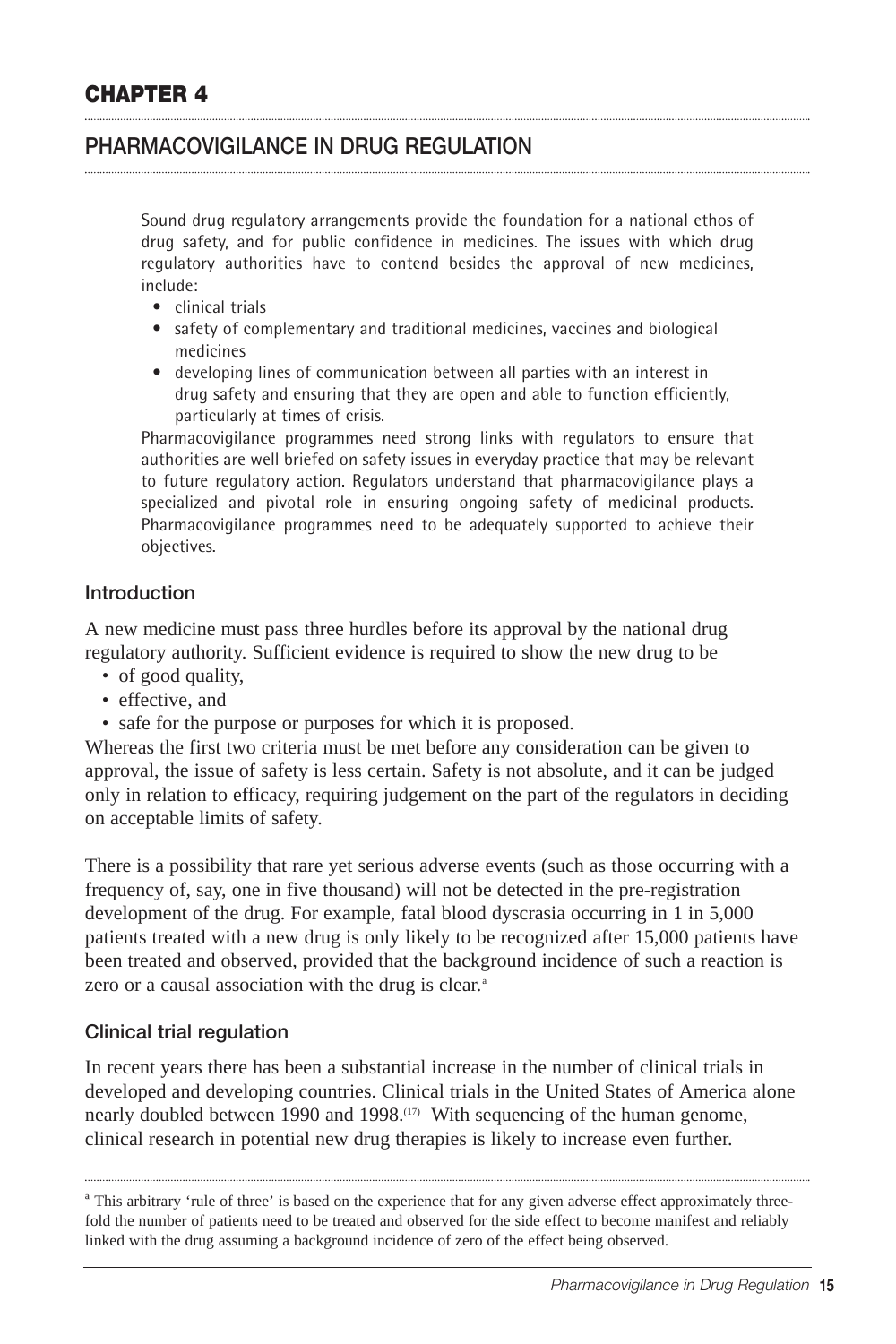There is also a growing alliance between academia and the pharmaceutical and biotechnology industries. This has given rise to serious and widespread concern over ethical and scientific issues such as:<sup>(18-21)</sup>

- the potential for conflict of interest
- unethical patient recruitment practices
- inadequacy of informed consent
- lack of capacity to ensure on-going monitoring of clinical trials and adherence to principles of sound and ethical clinical practice
- poor reporting and management of adverse events.

For drug regulators, the changing trends over recent years in the conduct of clinical trials present special and urgent challenges, particularly in ensuring that the rights and health of patients and their communities are protected. In their approval of clinical trials, regulatory bodies look at safety and efficacy of new products under investigation. They must also pay attention to the general standards of care and safety of study subjects, in conjunction with the appropriate institutional review boards (IRBs).

Medicines that are required for diseases such as tuberculosis, malaria, HIV/AIDS and meningococcus A meningitis, and those which may have a questionable or uncertain effectiveness - safety profile, require careful surveillance when first introduced on a large scale into communities.<sup>(22)</sup>

The increasing complexity of clinical trials presents further challenges to regulators.  $(23)$  Study designs often require large cohorts of participants. In many instances trials are carried out at various sites in several countries. Local ethics committees and drug regulators are not always aware of patients' and investigators' experiences at other international sites. Clinical trials are increasingly contracted to clinical research organizations and patient recruitment agencies, which act as intermediaries between the sponsors of the study, the investigators and the patients.

Responsibility for ensuring proper conduct of the clinical trial may, in such circumstances, be divided between the parties. Information requested by ethics committees and regulators may be difficult to obtain in a short time. Regulators and ethics committees do not always have the capacity to carry out these functions effectively. This may have serious implications for the safety of patients.

Safety monitoring during clinical trials is now recognized as one of the major concerns for new drug development. This is currently being addressed by a CIOMS working group. Three main topics are being addressed:

- 1) the collection of adverse experience information
- 2) assessment/monitoring of clinical data
- 3) reporting/communication of clinical data.

A standardized reporting system for safety concerns arising during clinical trials might serve as a helpful tool for regulatory agencies, and for ethics committees (institutional review boards), provided there were full exchange of information between them and the investigators and sponsors. Expedited electronic submission of safety reports in ICH countries has facilitated the reporting process to some extent; however, routine review of safety information requires considerable resources, expertise, support and commitment from those involved.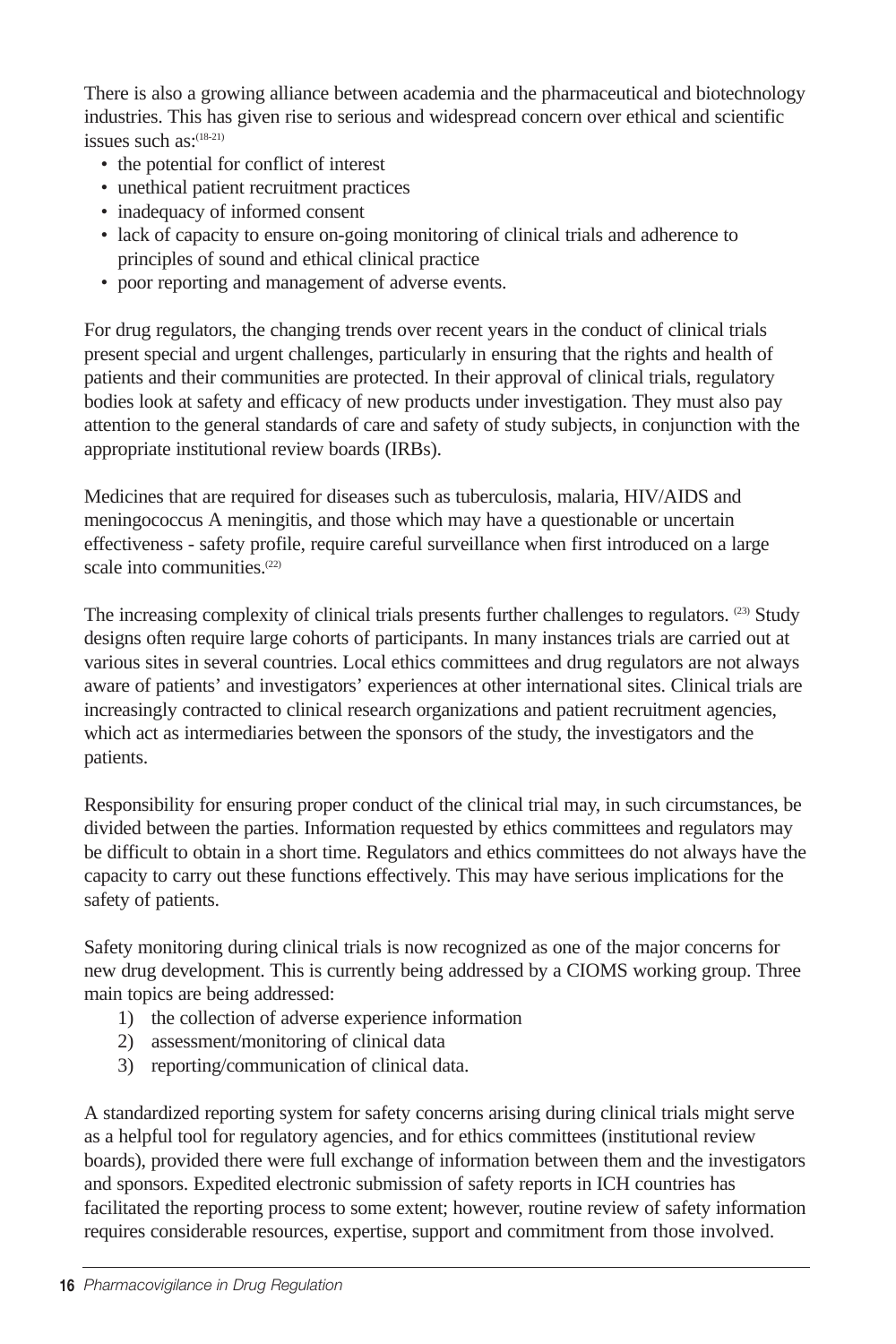Once research into new drugs is in the post-marketing stage (Phase IV studies) safety may be monitored to comply with the conditions of registration, particularly when there are unresolved concerns. This may lead to improved and more rapid changes in labelling or even withdrawal of a new drug from the market.<sup> $(24)$ </sup> Routine application of principles of good clinical practice that ensure patient safety and strict compliance with prescribed regulatory requirements would substantially improve standards of clinical trials. (25)

#### **Post-marketing safety monitoring**

It is now generally accepted that part of the process of evaluating drug safety needs to happen in the post-marketing (approval) phase, if important innovations are not to be lost in an unduly restrictive regulatory net. Judgement as to whether and how this might happen lies with the regulators.

The stronger the national system of pharmacovigilance and ADR reporting, the more likely it is that reasonable regulatory decisions will be made for the early release of new drugs with the promise of therapeutic advances. Legislation governing the regulatory process in most countries allows for conditions to be placed on approvals, such as a requirement that there should be detailed pharmacovigilance in the early years after a drug's release.

Careful safety monitoring is not confined, however, to new drugs or to significant therapeutic advances. It has an important role to play in the introduction of generic medicines, and in review of the safety profile of older medicines already available, where new safety issues may have arisen. In a developing country, these latter considerations are likely to be more important than the benefits a novel therapeutic entity might bring to an already pressed health service.

While spontaneous reporting remains a cornerstone of pharmacovigilance in the regulatory environment, and is indispensable for signal detection, the need for more active surveillance has also become increasingly clear. Without information on utilization and on the extent of consumption, spontaneous reports do not make it possible to determine the frequency of an ADR attributable to a product, or its safety in relation to a comparator. $\degree$ More systematic and robust epidemiological methods that take into account the limitations of spontaneous reporting are required to address these important safety questions. They need to be incorporated into post-marketing surveillance programmes.

There are other aspects of drug safety that have been rather neglected until now, which should be included in monitoring latent and long-term effects of medicines. These include:

- detection of drug interactions
- measuring the environmental burden of medicines used in large populations
- assessing the contribution of 'inactive' ingredients (excipients) to the safety profile
- systems for comparing safety profiles of similar medicines
- surveillance of the adverse effects on human health of drug residues in animals, e.g. antibiotics and hormones.

A more difficult question is whether pharmacovigilance has resulted in inappropriate removal from the market of potentially useful medicines as a result of misplaced fears or false signals.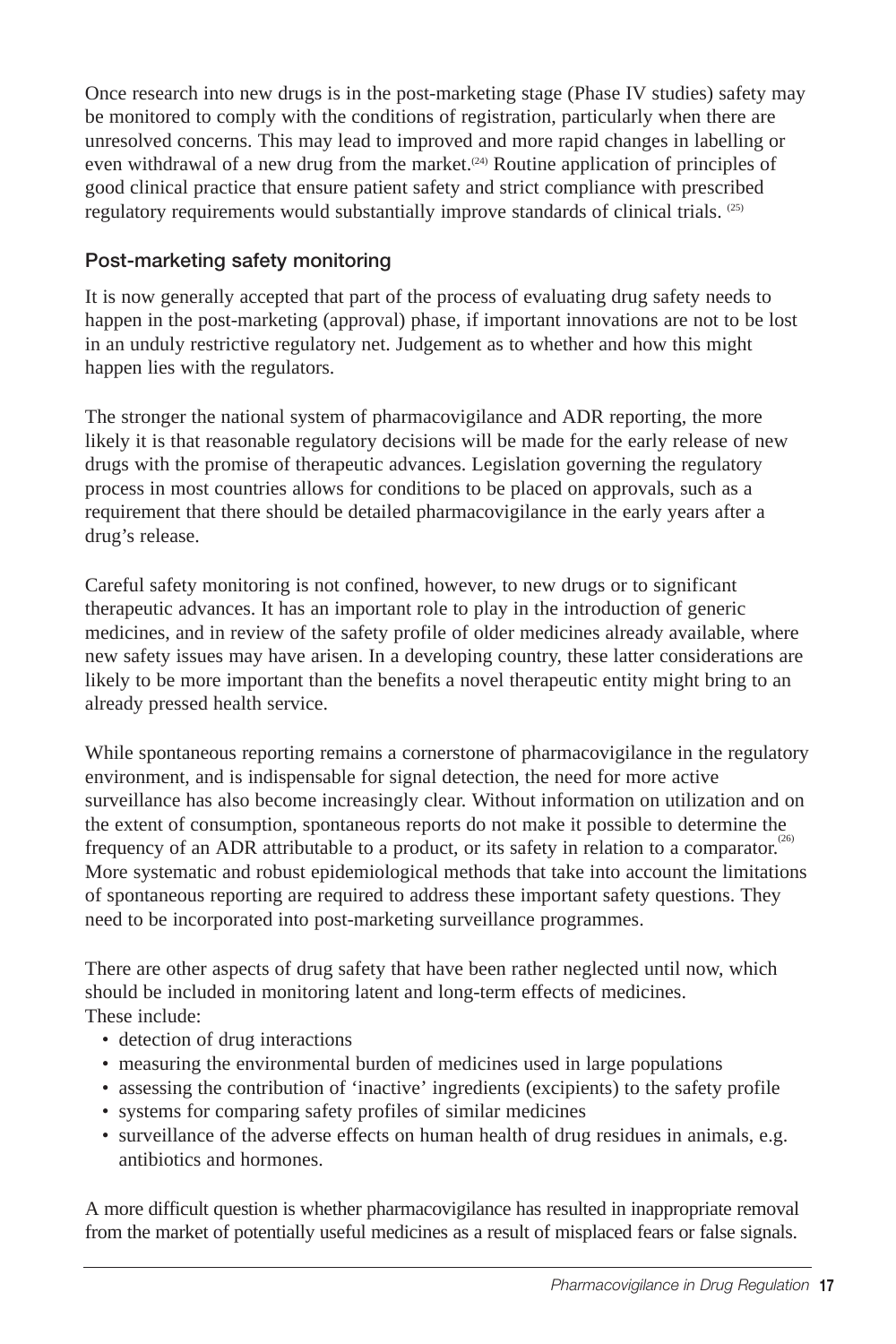The CIOMS report (27) on benefit-risk assessment of medicines after marketing has contributed to a more systematic approach to determining the merit of available medicines. Systematic medical and prescription record linkage, with drug utilization studies, would contribute to greater accuracy. This is a responsibility that falls outside the strict traditional terms of reference of national pharmacovigilance centres.

## **Promotional activities**

The safety of medicines in the development stage is increasingly affected by the constraints placed by sponsors on the study plan, laboratory programme and the open sharing of information as the research agenda is negotiated with clinical collaborators.(28) There is growing public concerns that close collaboration between academia and the pharmaceutical industry may adversely affect medical practice and clinical research.<sup>(17, 29 & 30)</sup>

A worrying development for drug safety is 'direct to consumer' advertizing by pharmaceutical manufacturers, other sellers of medicines and parties with a vested interest. Spending on this activity has doubled in the USA over the past four years.(19) While it may improve patients' understanding and is in keeping with the need to improve access to drug information, lack of reliability and accuracy may compromise patient care and safety.

Even where direct advertizing of prescription medicines to consumers is illegal, the Internet provides a medium that makes communication possible across borders. This may make national regulations about advertizing ineffective. Websites now make it possible to buy and sell prescription drugs such as benzodiazepines without controls. These developments in communication all have an impact on the safety of medicine.<sup>(31)</sup>

All these issues suggest the need for more thorough monitoring of drug safety and scrutiny of advertizing. Resources and expertise are necessary to ensure that promotional materials contain accurate and balanced information, and that practices are ethical. Self-regulation by industry is unlikely to be sufficient in many countries. Regional or international collaboration in the implementation of a regulatory code of practice for advertizing medicinal products, overseen by an impartial advisory body, would help in this regard. (32) Misrepresentation and lack of full disclosure may have equally important and potentially serious safety implications. Certain international medical journals have developed a uniform policy that reserves the right to refuse to publish drug company-sponsored studies unless the researchers are guaranteed scientific independence. A joint editorial, which outlines the rationale for this policy, states that this action is a response to the industry's increasingly tight control over research, results and, in many cases, whether and how results are made public.<sup>(33)</sup> More collaboration with journalists and the media needs to be fostered to ensure the objectivity and reliability of published medical information.

## **International harmonization of drug regulatory requirements**

Harmonization of various elements of drug regulatory activities has been undertaken in the last decade by various intergovernmental organizations at regional and inter-regional levels. The driving force of these efforts was the increase of global trade in pharmaceutical products and the growth in complexity of technical regulations related to drug safety and quality.

Harmonization activities related to drug regulation are being pursued in all WHO regions. The ICH initiative, which started in 1990, is an inter-regional venture covering seventeen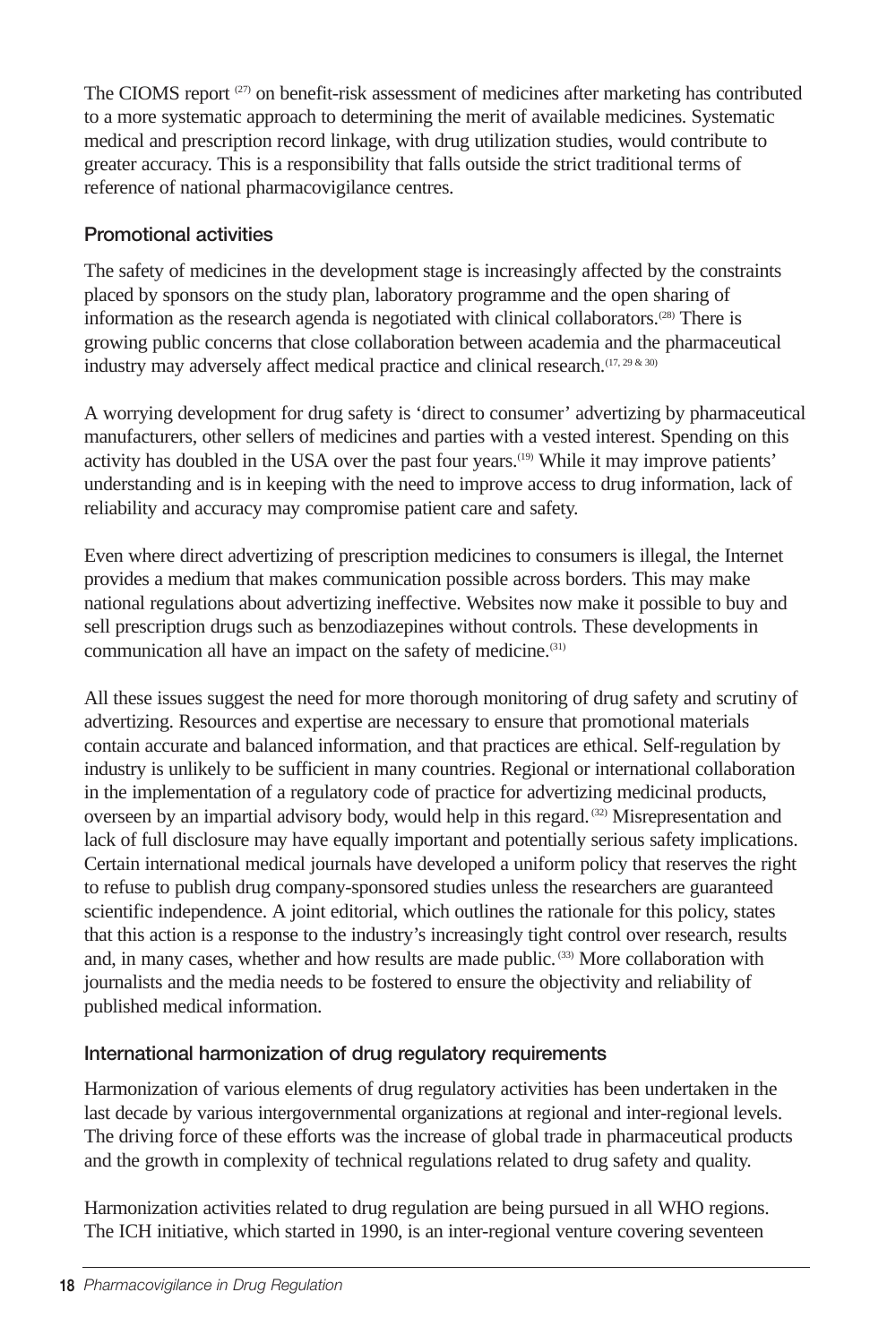high-income countries. The guidelines produced by these groups of specialists drawn from the regulatory authorities and pharmaceutical companies of ICH members represent the latest thinking and are having an impact on all countries.  $(34, 35)$ 

WHO has observer status in all ICH activities. Discussions are in progress to consider the implications of the ICH process and globalization of its guidelines. This includes describing the benefits of the process and explaining concerns about extending its influence to non-ICH countries. If ICH moves into the field of pharmacovigilance, the group should be encouraged to capitalize on the work already carried out by WHO in this area. All ICH countries should be encouraged to participate more actively in the WHO Programme for International Drug Monitoring.

## **Promoting communication in the field of drug safety**

Society has a great concern about coping with the dangers of modern life. Medicinal products are among the technological advances that have provided society with great benefits and added risks. Knowledge of the public perception of these risks is essential if they are to be managed effectively. How safe is safe enough? Which risks are acceptable? These are two critical questions that providers of medicines need to consider when communicating with patients and the public. Recognizing that there is variance between expert views of risk and public perception, there is a need to analyse and understand the differences much more thoroughly. It is not sufficient for the experts to be satisfied with the evidence for safety. The pharmaceutical industry, governments and healthcare providers must build public trust through effective risk communications. This can be achieved only once the public mindset is examined and understood.(36, 37)

Some regulatory authorities are increasing the transparency with which they conduct their affairs. However, many authorities continue to be constrained by real or notional secrecy provisions, intended to protect the intellectual property rights of pharmaceutical manufacturers. The problem with secrecy is that it creates an environment of distrust and misunderstanding.

It is now expected of regulators that they should deal with drug regulation, including drug safety issues, with a new commitment to openness, including patients and their representatives in the process. In this regard, considerable progress has been made in many countries, notably in the regulation of drugs for HIV/AIDS and cancer.

There has been a tendency for drug safety issues to be dealt with in a way that protects the interests of pharmaceutical manufacturers in the first instance.(5) National pharmacovigilance centres, provided they have the necessary expertise and resources, are especially well placed to collect, evaluate and make recommendations on drug safety, free of other constraining influences. It should be possible to protect patient confidentiality by applying careful standard operating procedures.

The greatest challenge for National Centres, as it is for drug regulatory authorities, is to promote and maintain effective and open communication of information regarding the benefit, harm, effectiveness and risk of medicines, including the uncertainty of knowledge in this area, with the public and the health professions. The 1998 Erice Declaration on Communicating Drug Safety Information called for a united effort on the part of all interested parties in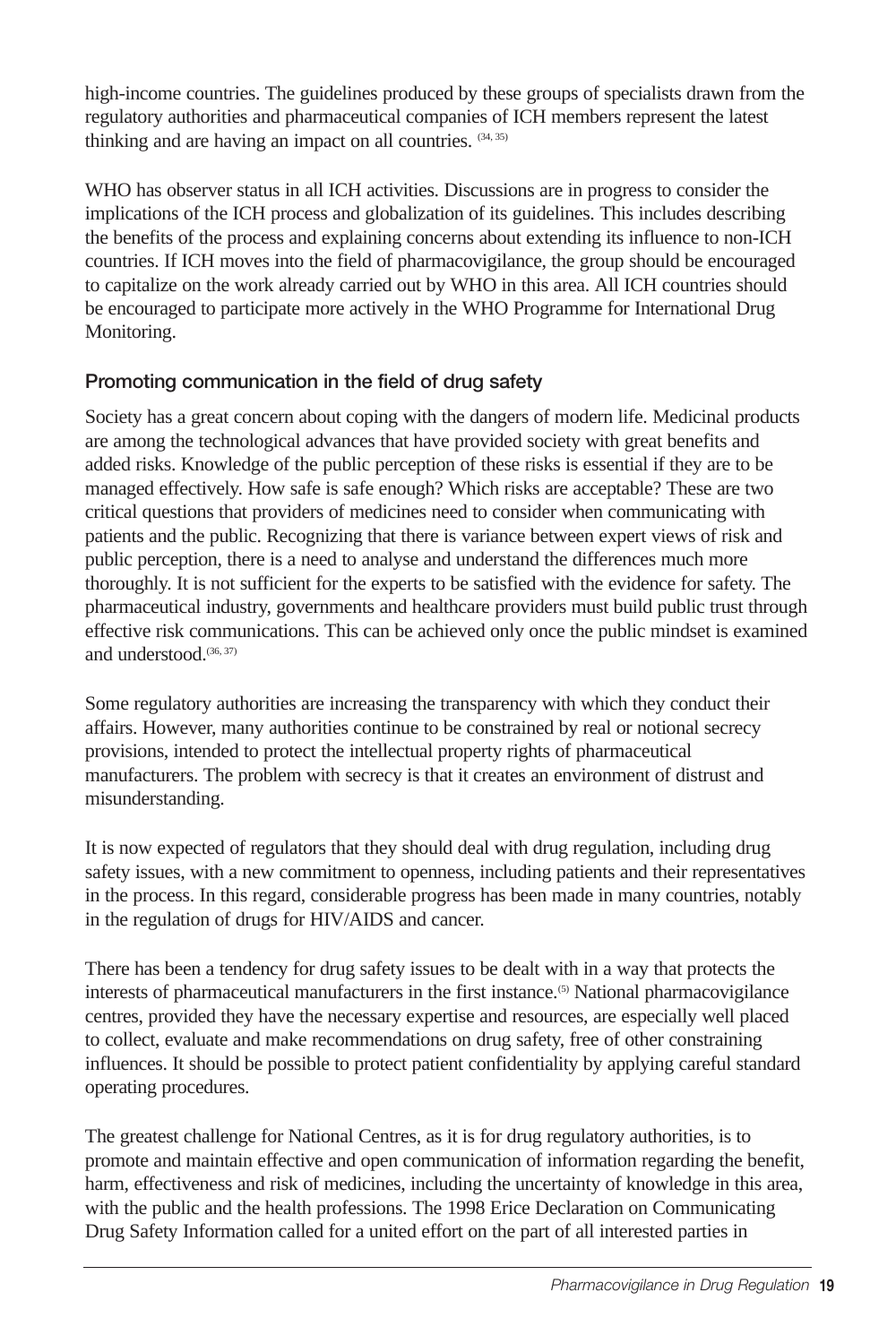establishing a new culture of transparency, equity and accountability in the communication of drug safety information. Much has already been accomplished internationally in achieving this. Since Erice, many regulatory authorities have extended their communication activities, developed websites and newsletters, and have actively engaged with the media to provide the public with updated safety information.

The principles of good communication, and the extent to which they may have been achieved and are achievable, are considered in Chapter 5.

## **Risk and crisis management**

The importance of an efficient system for dealing with drug safety risks and crises has become increasingly evident in recent years. Drug safety issues tend rapidly to take on international significance. The speed with which information spreads in the modern world means that drug safety concerns are no longer confined to individual countries. Often the media and general public are informed at the same time as, or even before, the national regulatory authority. When crises arise, whether they are real or perceived, local safety issues or concerns arising abroad, regulatory authorities are expected to meet them openly, efficiently, thoroughly and rapidly.

Many national authorities have identified the need for developing an organizational plan for managing risks and for communication and action during crises.(38) Regulators themselves often react under duress in a drug safety crisis within a legislative or administrative framework that is inadequate or excessively restrictive. There should be clear yet flexible operating procedures so that their response is not delayed, unnecessarily complicated, or unduly cautious (undue caution may result in removal of a product from the market even when there may be no justification and a more thoughtful and less drastic response would be appropriate). In such circumstances, the greater the disparity in safety information between the pre-registration evaluation and the real situation in practice, the greater is the likelihood that the regulatory response will be inappropriate. When crises arise, the regulatory authority has powers to suspend registration, impose special conditions, or severely restrict use to certain patients or prescribers. The authority may require manufacturers to change the product information in a specified manner. These decisions are normally communicated by drug alerts, general letters to doctors and pharmacists, press statements, through websites, newsletters and journal publications, depending on the type and urgency of the message and those who are being addressed.

## **Pharmacovigilance and the national drug regulatory authority**

The limitations of pre-marketing drug safety data are well-recognized.(39) They are aggravated by increasing pressure on drug regulators from the pharmaceutical industry to shorten the review time for new medicines. Registration approval of a new drug is likely to be followed by robust marketing and rapid exposures of thousands even millions of patients to it.(40) The implications for drug safety of this evolving situation need to be addressed.

Pharmacovigilance has become an essential component of drug regulation.<sup>(41)</sup> For the foreseeable future in developing countries, this is likely to take the conventional form of spontaneous monitoring, even though it is a far from perfect system. Many developing countries do not have rudimentary systems in place for the purpose, and even where pharmacovigilance systems do exist, active support and participation among health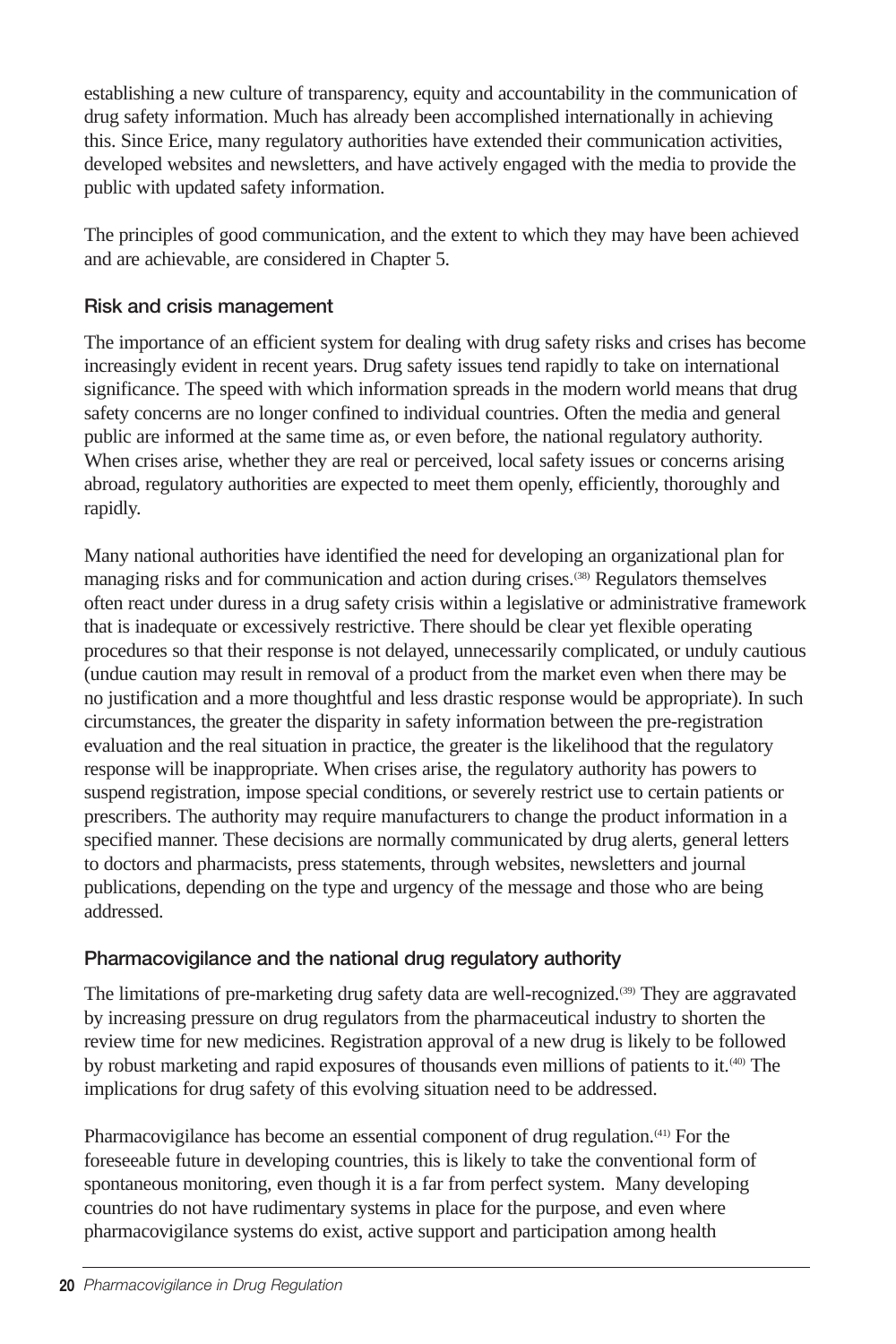professionals, regulators and administrators is likely to be lacking. Underreporting of ADRs by healthcare professionals remains a major problem in all countries. Within the national drug regulatory authority post-marketing surveillance is normally understood to serve a distinct function, separate from the process of evaluation and approval of new medicines. Post-marketing surveillance draws on its own special sources of information, infrastructure and expertise, although there is good reason for these systems and resources to be shared with other disciplines.

For example, it is necessary that in the proper conduct of pharmacovigilance there should be access to the information on which the original determination of risk and harm was made. Pre-registration files, including the advice and opinions of the original evaluators of the data, are required if a balanced and clinically relevant decision is to be made. Beyond response to events and media reporting, active enquiry and detailed clinical investigation are the essential tools of this work.

In many countries pharmacovigilance and drug regulatory approvals are linked by an ADR advisory committee appointed by, and directly reporting to, the national regulatory authority. (42, 43) The committee consists, amongst others, of independent experts in clinical medicine, epidemiology, paediatrics, toxicology and clinical pharmacology. Such an arrangement inspires confidence amongst health personnel and it can be expected to make a substantial contribution to public health.

## **Herbal and Traditional Medicines**

The use of herbal and traditional medicines raises concerns in relation to their safety. (44, 45) There is wide misconception that 'natural' means 'safe'. There is the common belief that long use of a medicine, based on tradition, assures both its efficacy and safety. There are examples of traditional and herbal medicines being adulterated or contaminated with allopathic medicines, chemicals such as corticosteroids, non-steroidal anti-inflammatory agents and heavy metals. Many traditional medicines are manufactured for global use and they have moved beyond the traditional and cultural framework for which they were originally intended. Self-medication further aggravates the risk to patients. When traditional and herbal medicines are used in conjunction with other medicines there is the potential of serious adverse drug interactions.

As with other products intended for human use (medicines, dietary supplements and foods), herbal medicines should be incorporated within a regulatory framework. These products should be governed by standards of safety, quality and efficacy that are equivalent to those required for other pharmaceutical products. Difficulties in achieving this arise from the growth of an ambiguous zone between foods and medicines, into which an increasing number of herbal products fall. The regulatory status of herbal products differs significantly from country to country. Currently less than 70 countries regulate herbal medicines and few countries have systems in place for the regulation of traditional health practitioners.

These disparities in regulation between countries have serious implications for international access to and distribution of such products. For instance, in one country a herbal product may be obtainable only on prescription and from an authorized pharmacy, whereas in another country, it may be obtainable from a health food shop, or even, as has become common practice, by mail order or Internet.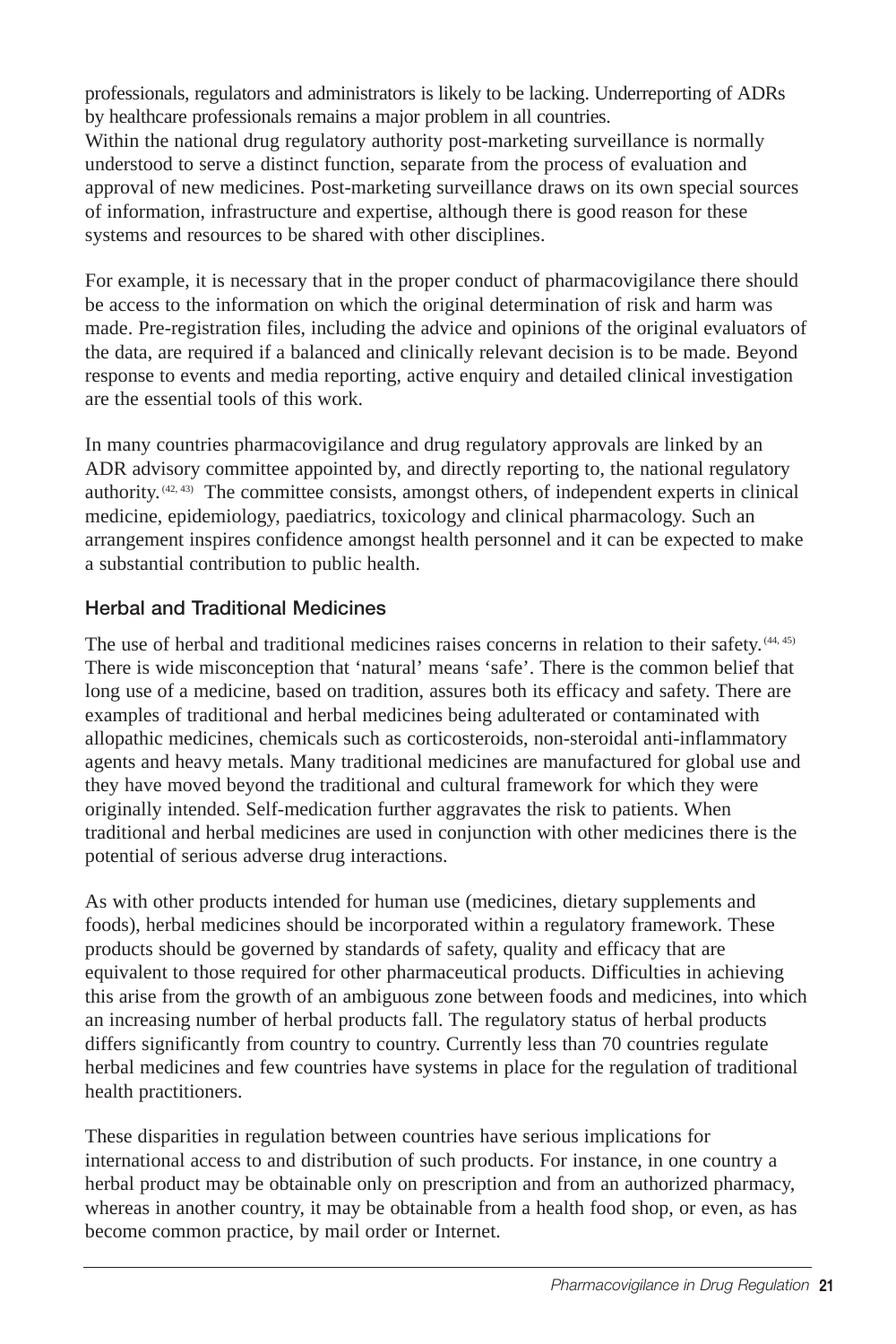For all these reasons, inclusion of herbal and traditional medicines in national pharmacovigilance programmes has become important and inevitable. Healthcare providers, including traditional health practitioners, regulators, manufacturers and the public share a responsibility for their informed and safe use. The World Health Organization has produced guidelines for assessment of the safety, efficacy and quality of herbal medicines.<sup>(46)</sup>

New systematic approaches for monitoring the safety of plant-derived medicinal products are being developed. $(47)$  A number of national pharmacovigilance centres are now monitoring the safety of traditional medicines. For that to succeed, the collaboration and support of consumers, traditional health practitioners, providers of traditional and herbal medicines and other experts is necessary. More attention needs to be given to research and to training of healthcare providers and consumers in this area.

#### **Vaccines and biological medicines**

For several reasons, vaccines and biologicals require modified systems of safety monitoring. They are often administered to healthy children. This applies particularly to vaccines used within a national immunization programme. In many countries, those exposed to a particular vaccine represent the entire birth cohort and therefore a sizeable part of the entire population. People's expectations of safety are high, and they are reluctant to countenance even a small risk of adverse events. Concerns regarding vaccine safety, real or imagined, may result in loss of confidence in entire vaccine programmes. This can result in poor compliance and a consequent resurgence in morbidity and mortality of vaccinepreventable disease.

It is essential that there should be adequate safety surveillance supporting immunization programmes. The skills and infrastructure to deal with genuine adverse events are essential in preventing or managing misplaced fear caused by false or unproven signals from patients and health workers that might adversely affect immunization cover. For example, concerns about the safety of whole-cell Pertussis resulted in dramatic reductions in vaccines coverage and a resurgence of Pertussis in many countries.<sup>(48)</sup>

The difficulties in monitoring and dealing with vaccine safety are complicated by the problems inherent in determining the causal link between an adverse event following immunization and a vaccine.<sup>(49, 50)</sup> For example, information on dechallenge and rechallenge is often missing, and vaccines are given to most of the country's birth cohort at an age when coincidental disease is likely. Several vaccines are likely to be administered concurrently. The possibility of programmatic errors<sup> $b$ </sup> should never be overlooked.

However, the responsibility of the regulatory authority is by no means limited to the safety of vaccines used in immunization programmes. Several biological products are used in specific patient populations as preventive or curative measures. The efficient regulation of these products is crucial in order to avoid potential harm to the public as a result of substandard manufacture or improper transportation and storage of imported vaccines and biologicals.

 $\overline{b}$  A programmatic error is a medical incident that was caused by some error in the transportation, storage, handling or administration of vaccines.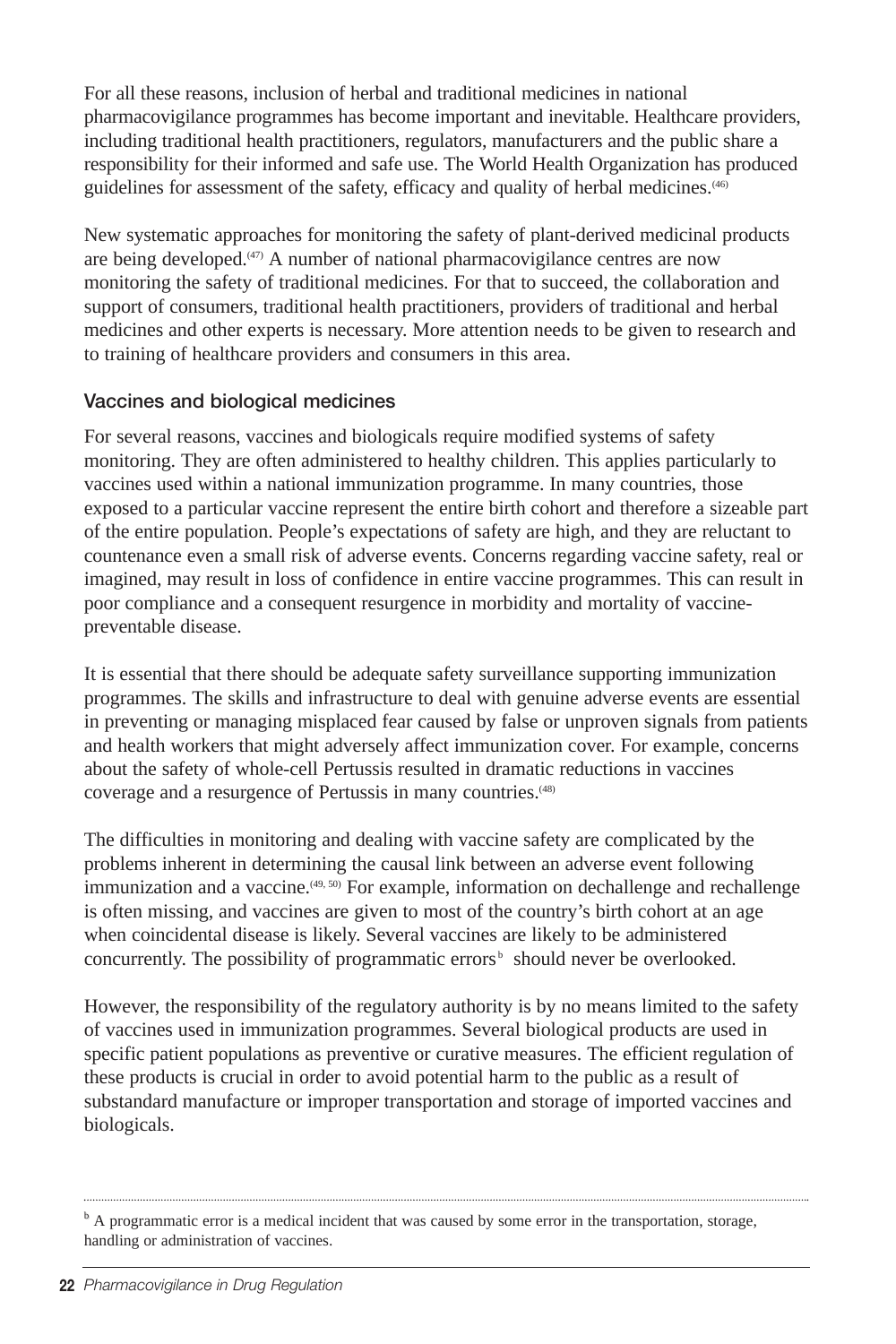In recent years, the safety of biological products and blood products has come under public scrutiny.<sup>(51)</sup> Concerns about the safety of medicinal products of animal origin have been raised in connection with variant Creutzfeldt-Jacob disease (vCJD), and with contamination of blood and blood products by infectious organisms such as HIV and hepatitis B.(52) The quality of screening and sterilization procedures and appropriate selection of donors are linked to the risks of contamination. Such safety issues related to the use of plasma-derived medicinal products should fall under the aegis of pharmacovigilance programmes. For that to happen, pharmacovigilance centres would have to consider the special issues related to safety of these products. Expertise in biological products, virology and medical microbiology would be required.

New vaccines for pandemic diseases such as HIV/AIDS and malaria are in the later phases of development. Clinical trials in large patient populations are being considered for testing the efficacy and safety of these vaccines. Special ethical, legal and regulatory challenges are raised in the conduct of such clinical trials, especially the implications vaccines may have for the epidemiology of disease and the possible direct and indirect risks of harm associated with the introduction of vaccines into large communities.

Other products likely to be regulated by the drug regulatory authority include veterinary medicines, biotechnology products, and genetically derived or genetically modified medicinal products. These products are all likely to pose unusual challenges in safety monitoring. They will require special and possibly various types of expertise to assess safety concerns arising from their use. Such expertise may not be available within the regulatory authority. Collaboration and consultation with appropriate experts within the country or in other countries may be necessary.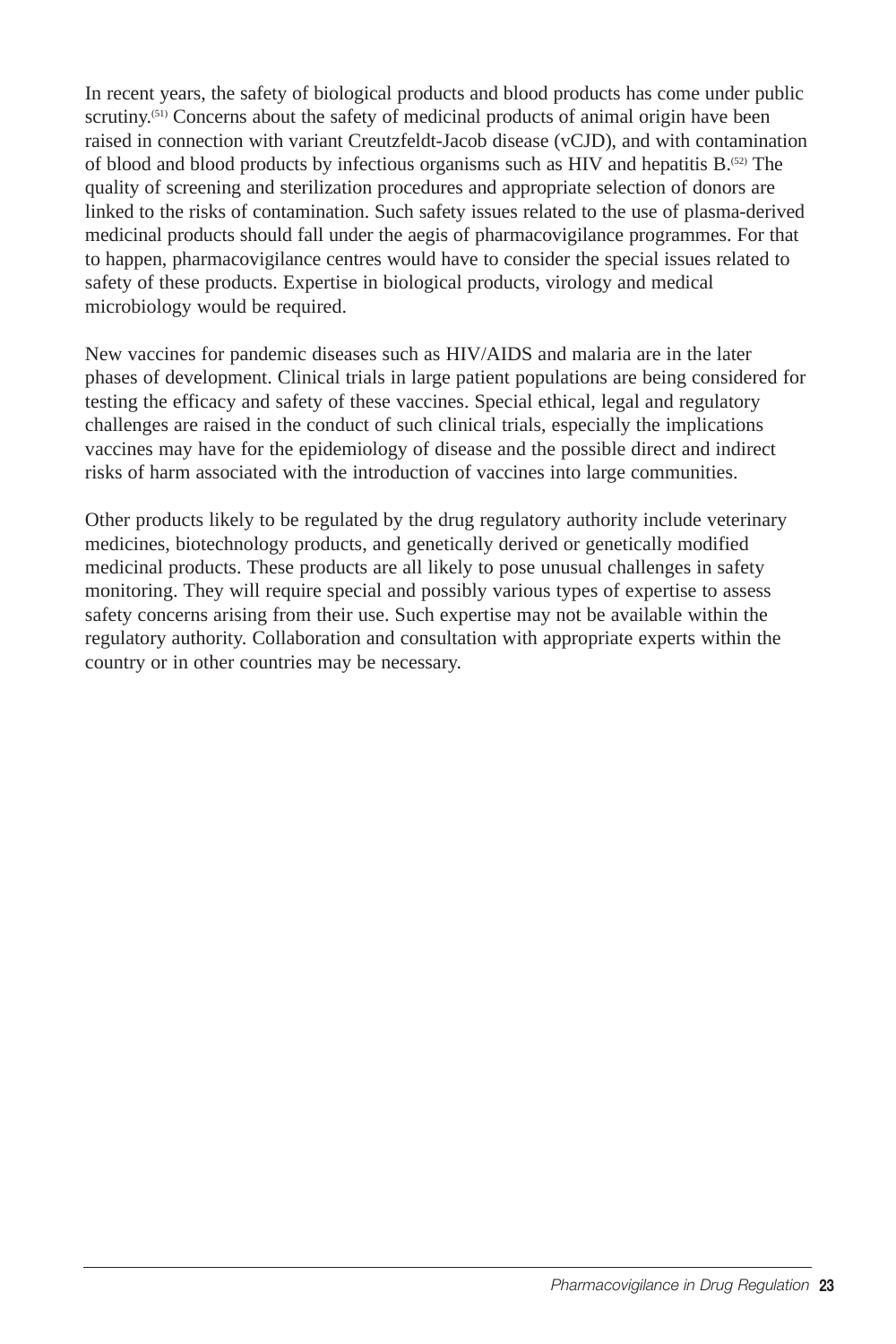# **PHARMACOVIGILANCE IN CLINICAL PRACTICE**

Safety monitoring of medicines in common use should be an integral part of clinical practice. The degree to which clinicians are informed about the principles of pharmacovigilance, and practise according to them, has a large impact on health care quality. Education and training of health professionals in drug safety, exchange of information between national centres, the co-ordination of such exchange, and linking clinical experience of drug safety with research and health policy, all serve to enhance effective patient care. National programmes for pharmacovigilance are perfectly placed for identifying research necessary for better understanding and treatment of drug-induced diseases.

#### **Introduction**

Drug safety monitoring is an essential element for the effective use of medicines and for high quality medical care. It has the potential to inspire confidence and trust among patients and health professionals in medicines and contributes to raising standards of medical practice. Pharmacovigilance is a clinical discipline in its own right – one that contributes to an ethos of safety and serves as an indicator of the standards of clinical care practised within a country. Healthcare practitioners are in a position to make good use of their patients' positive and negative experiences of treatment to contribute to medical science and to an improved understanding of disease and of the medicines.

There are three approaches that might serve to increase awareness and interest in drug safety among clinicians, and to address research issues. These are described in the following sections.

#### **Education, training and access to reliable information**

Adverse reactions tend to be viewed, incorrectly, as 'side effects' and thus as distractions from patients' and doctors' priorities. Learning about the scope and severity of ADRs should start early in professional training. Good safety monitoring encourages healthcare practitioners to take fuller responsibility for the medicines they use. It improves clinical effectiveness and increases the confidence with which they and their patients use medicines.

To achieve something nearer ideal practice more attention needs to be given to training health professionals in diagnosis, management and prevention of ADRs. Not all signals are as specific and dramatic, and readily diagnosed, as were the phocomelia and micromelia caused by thalidomide. Recognition of less obvious adverse effects requires clinical alertness, accurate diagnosis and an understanding of the principles of causality assessment $(53)$ 

Health professionals are more likely to identify and report important ADRs if they have confidence in their ability to diagnose, manage and prevent such reactions. National pharmacovigilance centres and training institutions play a central role in this by encouraging inclusion of the principles and methods of pharmacovigilance and the study of iatrogenic disease at undergraduate and postgraduate levels in schools of medicine, pharmacy and nursing.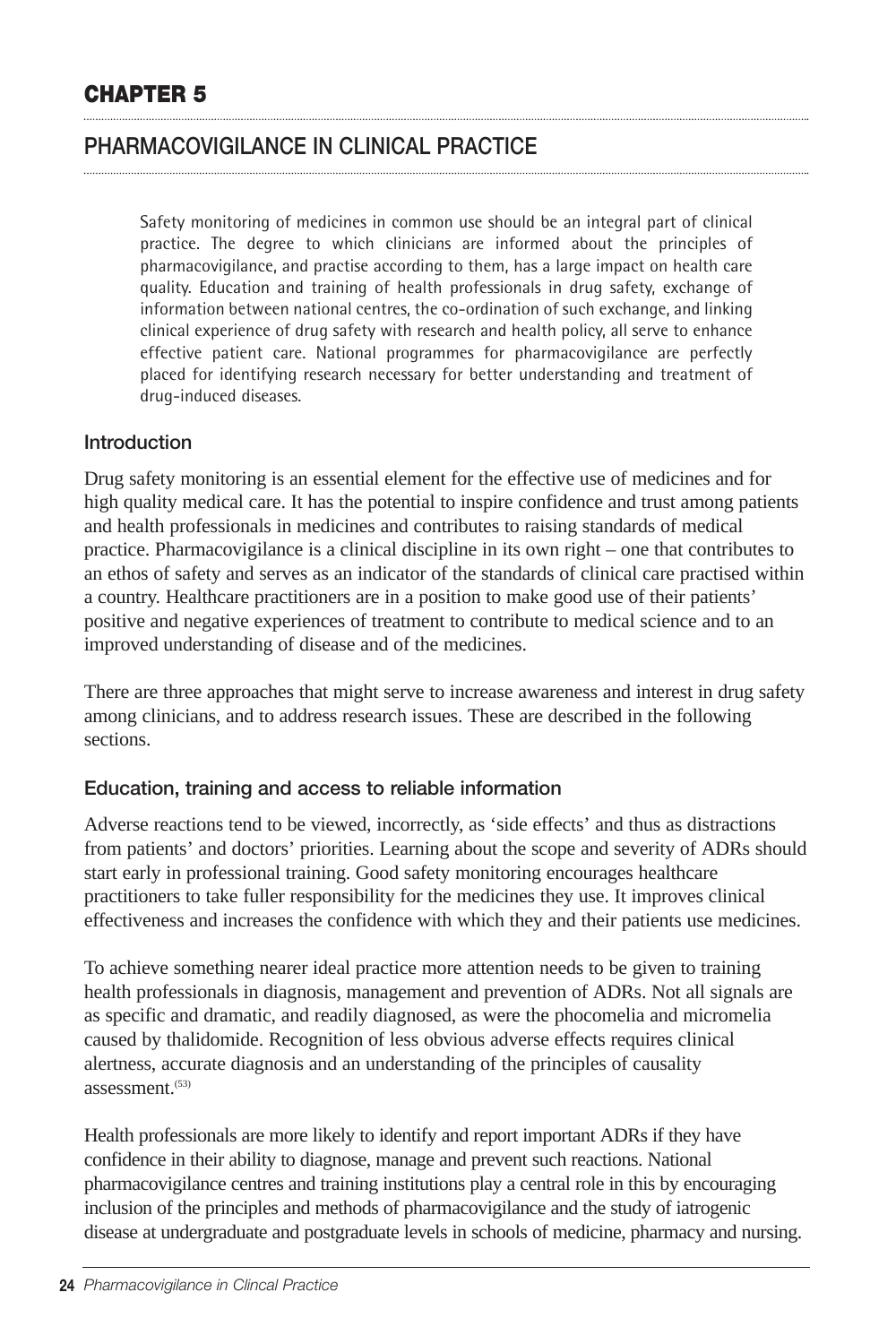Pharmacology curricula should give a higher priority to the study of the safety of medicines. This would lead to an enhanced awareness of the balance between the benefits and harms of medicines. An integrated approach to therapeutic decision-making might be encouraged. Excessive and irrational drug use contributes to adverse reactions.(54, 55) The misuse of medicines is largely caused by the poor quality and inaccessibility of drug information available to practitioners. These problems are worsened by:

- aggressive and inaccurate marketing and advertizing
- uninformed patient use and their demands for the latest medicines
- lack of accurate drug information.

Indicators of inappropriate drug use can be obtained from spontaneous reports of ADRs. Case examples may serve as useful teaching tools for improving the safe use of medicines. In some countries an overwhelming volume of information (as opposed to effective communication of critical information) can serve as a deterrent to rational use.

Medication errors and ADRs are well documented in hospitalized and non-hospitalized patients, and they contribute substantially to morbidity and mortality.<sup>(56, 59)</sup> They also contribute to the number of hospital admissions and are known to occur in the community setting. Many are predictable and preventable.<sup>(60)</sup>

This suggests considerable opportunity for minimizing the risks of ADRs through rational use, monitoring and follow-up. Early detection is important, particularly in hospitals where systems for detecting ADRs and medication errors will save lives and money. Such systems might be linked to institutional, regional or national pharmacy and therapeutics committees so that information can be used to educate professional staff in safe drug use.  $(61, 62)$ 

Prospective hospital-based surveillance reduces the risk and severity of ADRs.<sup>(63)</sup> There is, furthermore, a need to provide health professionals with the skills required to evaluate drug information critically and to decide how the safety profile of a drug (e.g. developed from population data) might be applied to a particular patient. Often, the manufacturer's product information and promotional materials are the only information available to the practitioner. Evidence-based and comprehensive sources may not be available. Availability of balanced and reliable drug information is likely to improve standards of use and to reduce the frequency of adverse reactions. Information that includes patients' subjective experiences of adverse reactions would be most useful to patients and to prescribers of medicines. Product safety information, the way it is currently presented, often consists of lists of adverse reactions, perhaps rated in order of frequency, without real description of how these might affect quality of life. Moreover, prescribers should be free to practise without being subjected to the vested interest of manufacturers and any conflict in interest.

There are also other opportunities for integrating pharmacovigilance into clinical practice through training and education. Participation of National Centre staff in continuing education programmes, conferences, scientific publications and e-mail discussion groups all contribute. The National Centre might serve as a teaching base, and as a training centre for medical and pharmacy interns, post-graduate students, pharmacology registrars (residents) and drug information staff. Research in ADRs and pharmacoepidemiology in departments of internal medicine and pharmacology should be encouraged and promoted.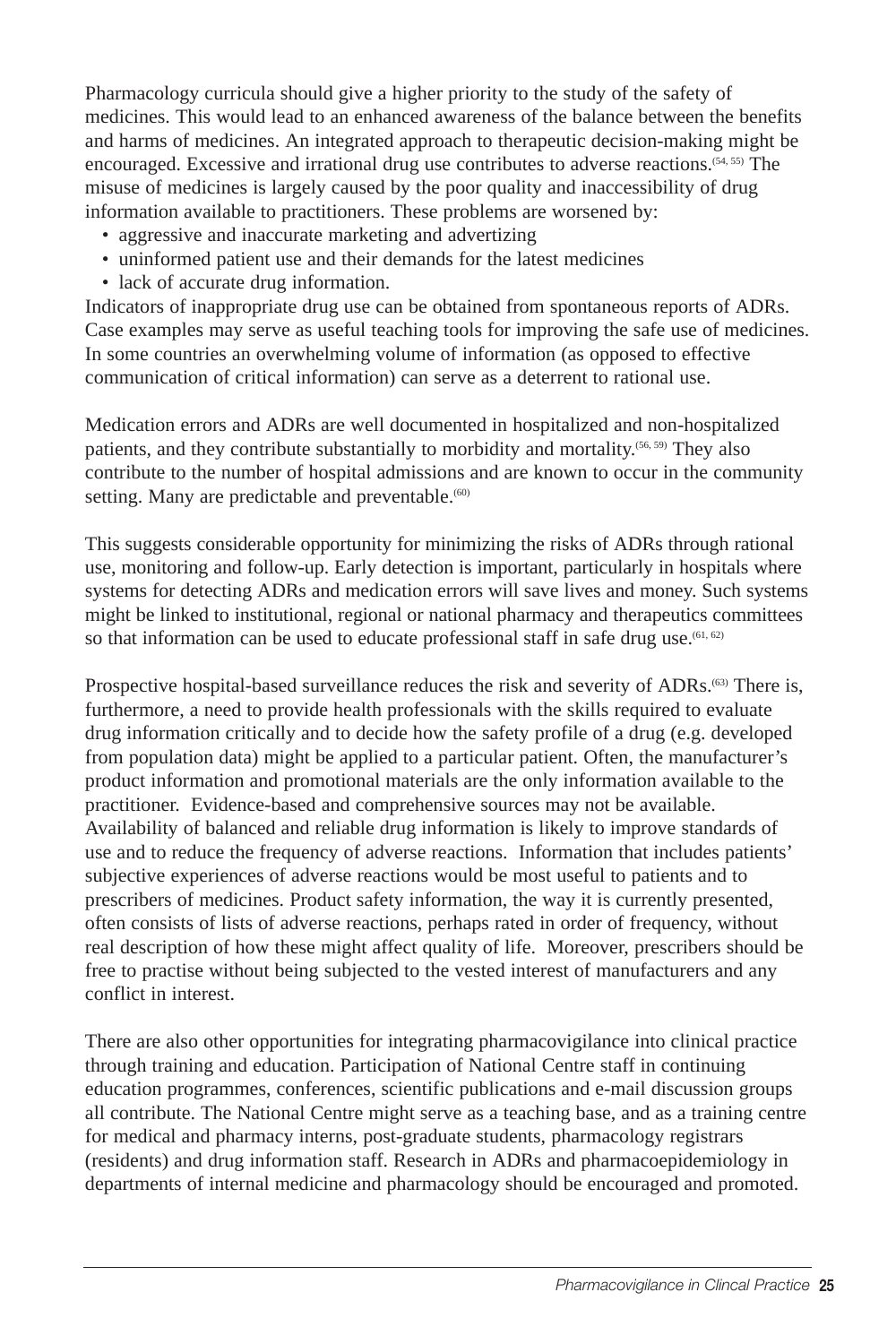In the training of health professionals <sup>(64)</sup> it is important to develop competence in evaluating and communicating information about benefit, harm, effectiveness and risk to the patient. Difficulties in communication between patients and healthcare providers represent an important and preventable potential source of harm. The following elements are likely to reduce significantly the risks of adverse effects and their severity:

- an adequate drug history of the patient
- rational prescribing and dispensing
- proper counselling
- the provision of clear and understandable drug information.

#### **Communication with health professionals**

A further strategy for integrating pharmacovigilance into clinical practice is the creation of open lines of communication and broader collaboration between health professionals and National Centres. For this to happen, National or regional centres need to be situated so that two-way communication between health practitioners and professional staff of the centre is easy. Drug information and poison centres are ideal locations for this purpose, since many poisoning reports and drug information queries are in fact ADRs.(65) The staff of these centres are in an ideal position to support the work of pharmacovigilance.

Pharmacovigilance centres should provide ready access to clinical expertise and sharing of resources, including databases. Communication materials developed by drug information and poison centers, including newsletters and other publications, can be utilized for disseminating drug alerts and other drug safety information to the professions.

Academic departments and university hospitals have proved effective places for national and regional pharmacovigilance centres for a number of reasons. These include the following:

- (i) Pharmacovigilance can readily be linked with experimental and clinical pharmacology, and epidemiology in that environment
- (ii) The location makes peer review of adverse reaction reports easier and more efficient, and it provides ready access to hospital specialists in university departments. From such a base, an advisory panel for the National Centre with scientific and medical experts can be created
- (iii) The information obtained from spontaneous reports can be incorporated into undergraduate and postgraduate teaching in the health sciences
- (iv) Health professionals are likely to feel confident in reporting problems and therapeutic dilemmas to an academic unit with which they are familiar and that they know will consider their reports thoroughly and expertly
- (v) Effective medical education strategies such as academic detailing<sup>(66)</sup>, feedback on individual cases, reminders and soliciting the support of acknowledged experts are most readily achievable under these circumstances.<sup>(67)</sup>

Clinicians making reports expect ready access to the centre and to specialized advice and feedback. They should be encouraged to publish unusual or interesting case reports without delaying submission of such reports to the National Centre. Newsletters, publications and responses by letter or telephone encourage dialogue with clinicians. Collaboration with professional accreditation bodies and associations, academic institutions, continuing education organizations, third party funders (e.g. managed care institutions, medical insurance companies) and other non-governmental organizations adds to the scope and quality of the work of the National Centre.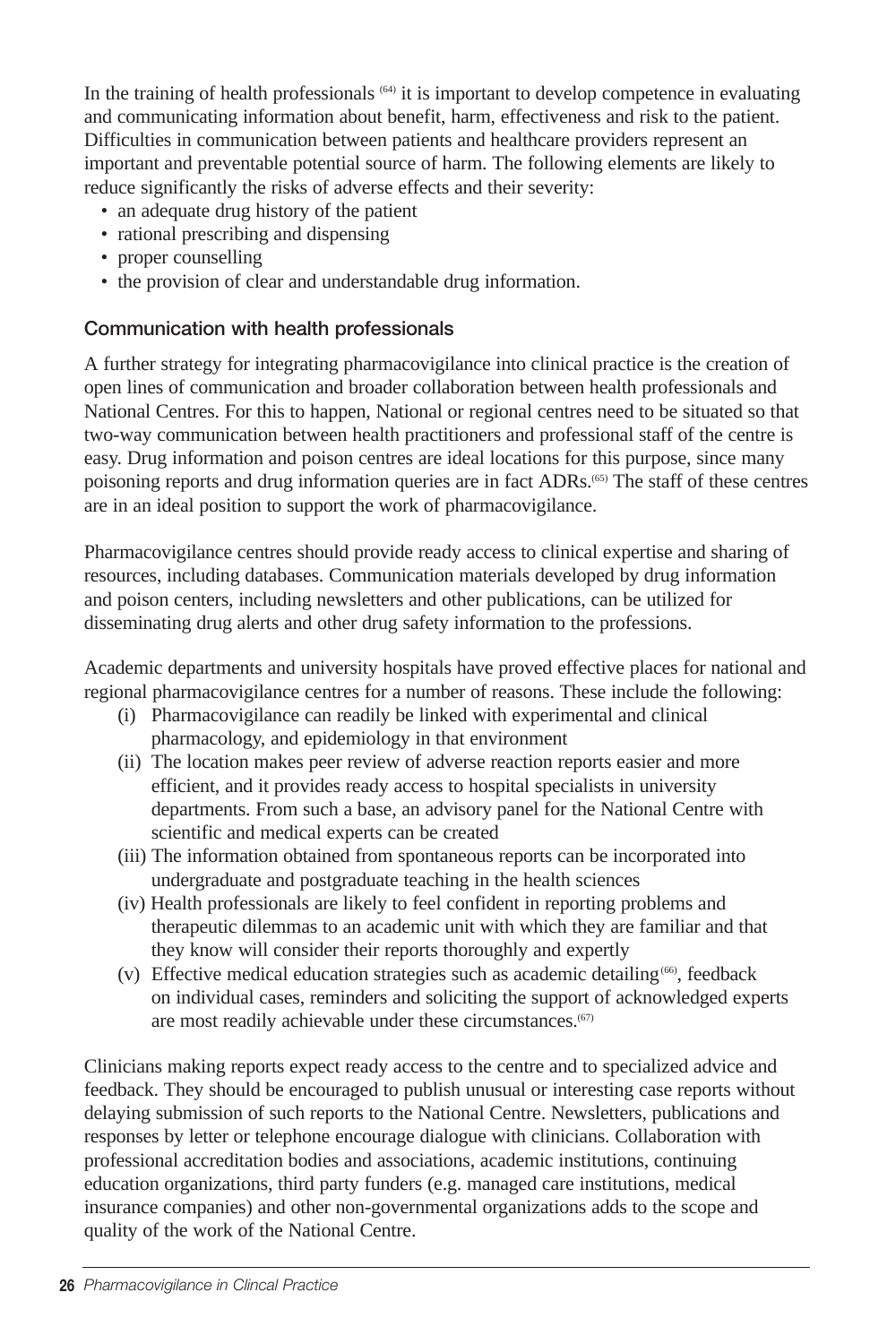## **Linking clinical findings with research and policy**

Careful study of adverse drug events may identify diagnostic features, syndromes or pathogenic mechanisms. Moreover, clinical, pathological and epidemiological information relating to adverse reactions is necessary for a full understanding of the nature of an adverse reaction and for identifying patients at risk.

Although spontaneous reporting is the mainstay of passive surveillance, the information obtained is inherently limited and likely to be insufficient for regulatory and clinical decisions. Active or intensive surveillance programmes (68) for addressing serious safety concerns have had success in identifying and quantifying drug safety issues, using:

- case control networks
- hospital-based intensive monitoring systems
- record linkage systems
- epidemiological studies.

Information received from pharmacovigilance centres should feed directly into drug policy and drug utilization practice. Safety information from National Centres has a bearing on essential drugs programmes, standard treatment guidelines, and national and institutional formularies.

Measuring the impact of such information on drug utilization and on the quality of patient care has considerable research potential. It is necessary that drug regulatory decisions should be based on safety information that reflects national as well as international experience, and that this has been thoroughly and expertly reviewed. Drug utilization patterns also need to be taken into account.<sup>(53)</sup>

ADRs have the potential to provide insights into structure-activity relationships, pharmacokinetic, pharmacodynamic and genetic factors affecting the action of medicines. They may provide leads for other novel, indications. This is why it is important for the negative connotation of an ADR to be removed and for systems to be developed that enable medical, pharmaceutical and chemical information to be applied constructively to a better understanding of how drugs work.<sup>(69)</sup>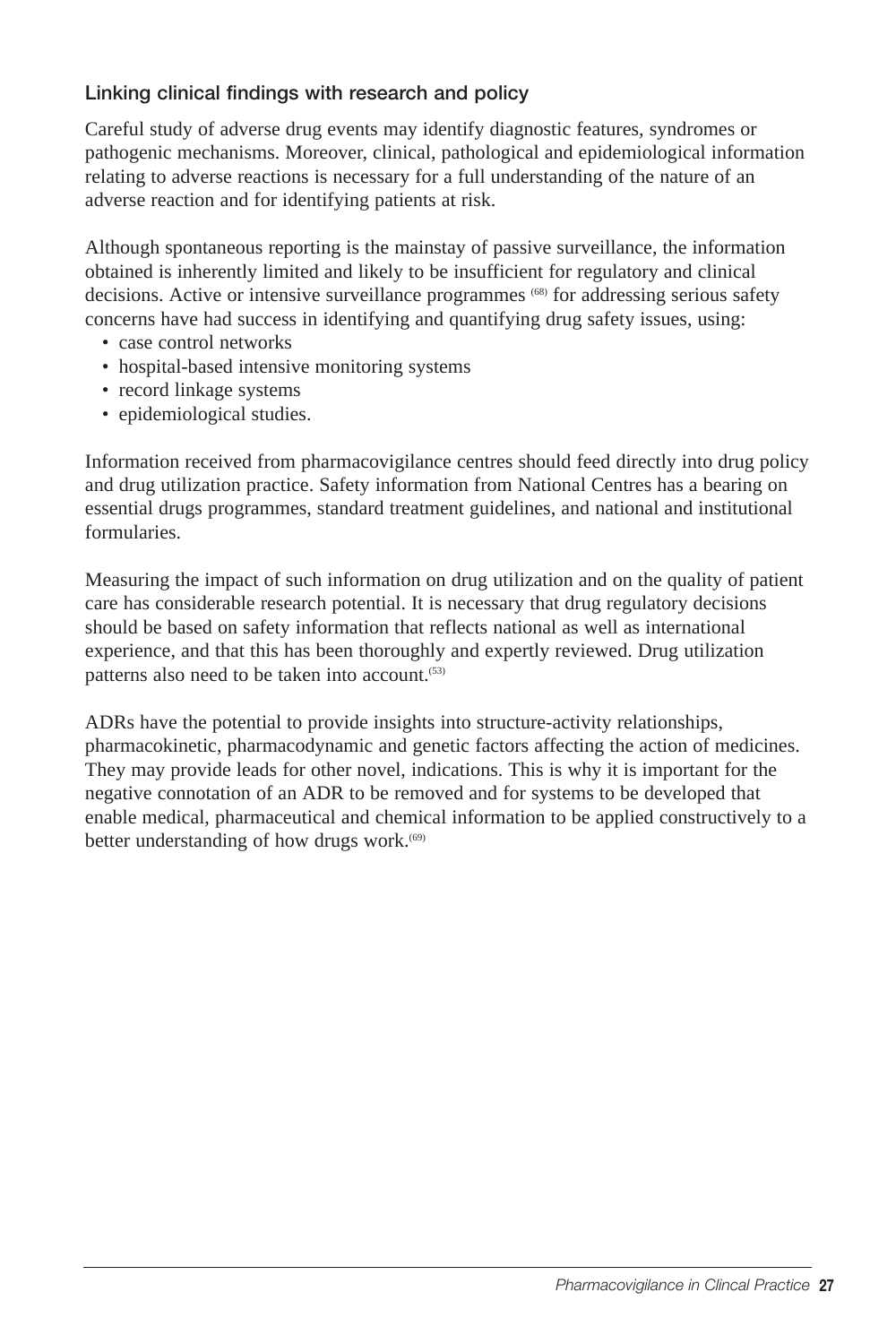# **PHARMACOVIGILANCE AND INTERNATIONAL HEALTH**

Pharmacovigilance is an activity that has international significance. The current global network of pharmacovigilance centres, co-ordinated by the Uppsala Monitoring Centre, would be strengthened by an independent system of review. This would consider contentious and important drug safety issues that have the potential to affect public health adversely beyond national boundaries.

The Erice Declaration provides a framework of values and practice for collection, analysis and subsequent communication of drug safety issues. In providing for this, it asserts scientific and clinical issues on the one hand and the right of the public to be openly and fully informed on the other. It is a process that requires the active commitment of all involved – regulators, policy makers, health personnel, journalists, and (not least) pharmaceutical manufacturers. Scrupulous attention is required in the practice of pharmacovigilance to the issues of patient confidentiality.

#### **Introduction**

Until recently, pharmacovigilance has been confined mainly to detection of adverse drug events that were previously either unknown or poorly understood. Its particular purpose was to contribute to a scientific understanding of the safety profile of a rather small number of drugs and to advise national regulatory authorities. In this document it is proposed that pharmacovigilance has the potential to move beyond its previously rather confined limits, and to serve a higher priority within public health. How that might happen is the subject of this chapter.

#### **The burden of ADRs on public health**

Despite the progress in pharmacovigilance that has been made, the burden on public health of ADRs remains significant.<sup>(60)</sup> Pharmacoeconomic studies on the costs of adverse reactions suggest that governments pay considerable amounts from health budgets towards covering costs associated with them.(70) In most countries the extent of this expenditure has not been measured.

The relationship between drug utilization patterns and the frequency of ADRs is poorly understood. However, it has become increasingly clear that the safety profile of medicines is directly linked with socio-political, economic and cultural factors that in turn affect access to medicines, their utilization patterns and public perceptions of them.  $(71, 72)$ 

#### **Drug utilization**

Drug utilization patterns are a major determinant in drug safety. For instance, the use of injectable medicines is more common in developing countries.(73) The parenteral route is likely to be associated with a high risk of adverse effects when injections are administered by inadequately sterilized equipment or poorly trained personnel. It is estimated that unsafe injection practice may lead to 780,000 to 1.56 million cases of hepatitis B, 250,000 to 500,000 cases of hepatitis C and 50,000 to 100,000 cases of HIV, annually in Africa.<sup>(74)</sup>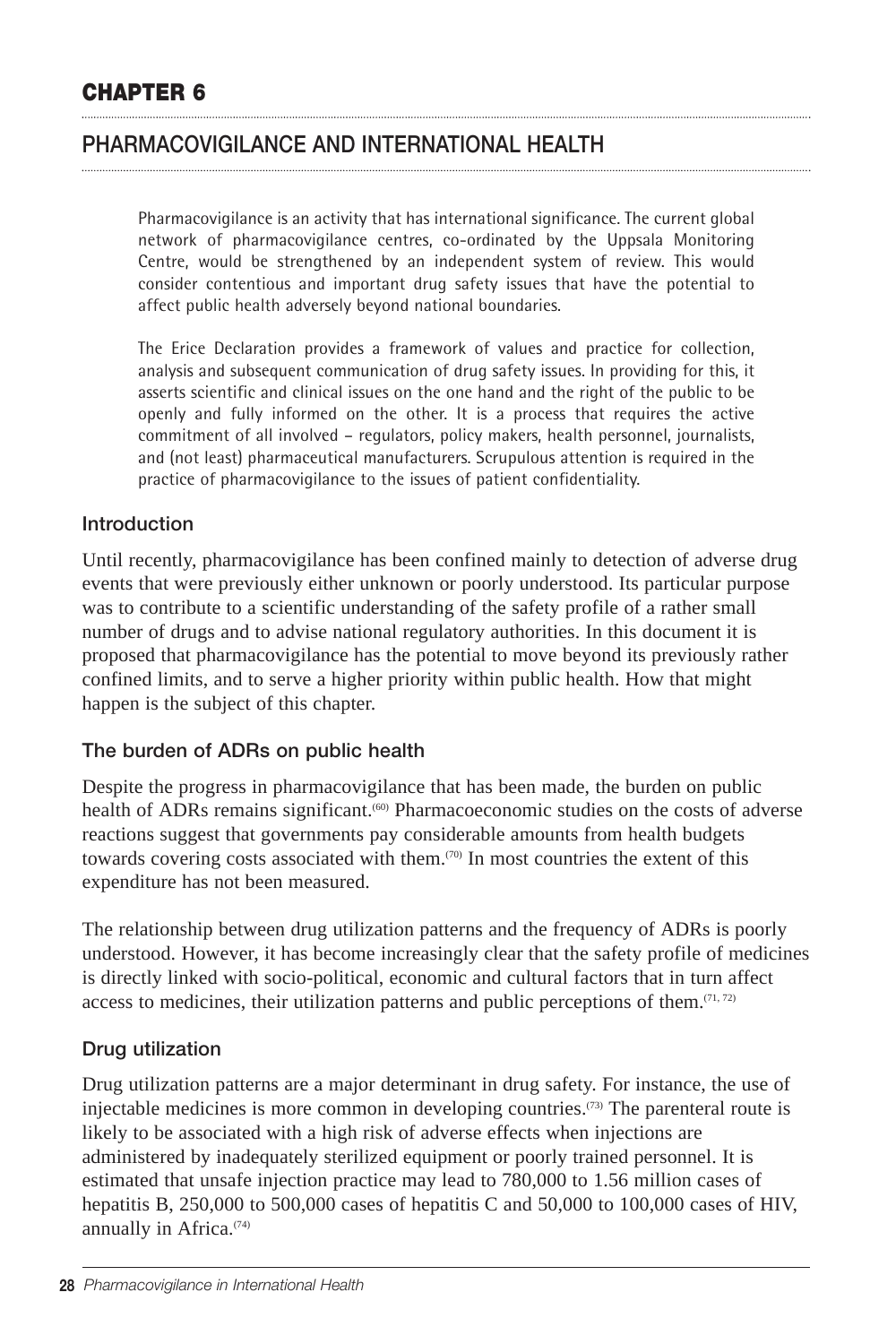Self-medication and the lack of regulatory control measures over the sale of drugs further increase the risk of adverse reactions. The number of drugs in each prescription is highest in developing countries.(73) Factors such as illiteracy, concomitant use of traditional medicines, and the continued availability of impure and irrational pharmaceutical preparations contribute further to the risk.

Sound drug legislation, policy and an essential drugs programme that includes education of health professionals and patients in rational use of medicines are measures that should ensure better health care in all countries. Pharmacovigilance programmes could learn from the social mobilization practices that have been introduced in programmes for injection safety during immunization.<sup>(74)</sup> Social mobilization includes the three-pronged approach of:

- increasing public awareness,
- ensuring advocacy for decision-makers, and
- sensitization of health workers.

This encourages a consumer-based demand for safe medicines from a public that is informed about the safety profile of the medicines they use. The incorporation of pharmacovigilance into these activities should ensure that such measures are relevant locally, and that they promote public confidence in the process.

#### **A partnership with patients**

The ready availability of safer and more effective medicines of good quality inspires confidence and trust among patients. Pharmacovigilance is an essential part of the public programmes that underpin the reliable availability of sound medicines and it needs to be understood, supported and promoted at the highest levels.

For this to be achieved it is necessary for information about drug safety programmes to be easily available to the public so that the central role of the patient in the rational and safe use of medicines is understood. The public has in recent years increasingly influenced health professionals' prescribing and patterns of drug use. This influence and greater awareness on the part of the public is attributable in part to the role of the media and Internet. High expectations of all service providers and medical institutions have developed.

Available information is not always reliable or scientifically valid. Direct advertizing to the consumer of prescription medicines has become commonplace in many countries. With this information patients feel more able to make their own therapeutic decisions, without assistance from doctor or pharmacist. The result has been increasing selfmedication, licit and illicit sale of medicines over the Internet, and over-prescribing by doctors on patients' demand. This has had considerable effect on increased prescribing.<sup>(75,</sup> 76)

If variations in the way medicines are used alter their safety profile, then there is a need for research to be conducted into how the process works. It also needs to be determined how access to drug information might influence patient safety, including patients' perception of safety and the level of harm they are prepared to accept for different medicines. The social and cultural aspects of pharmaceutical use and the expectations and concerns of patients need to be further studied. The outcome of such research should make possible a better formulation of policies with a view to reducing patient risk.<sup> $(7)$ </sup>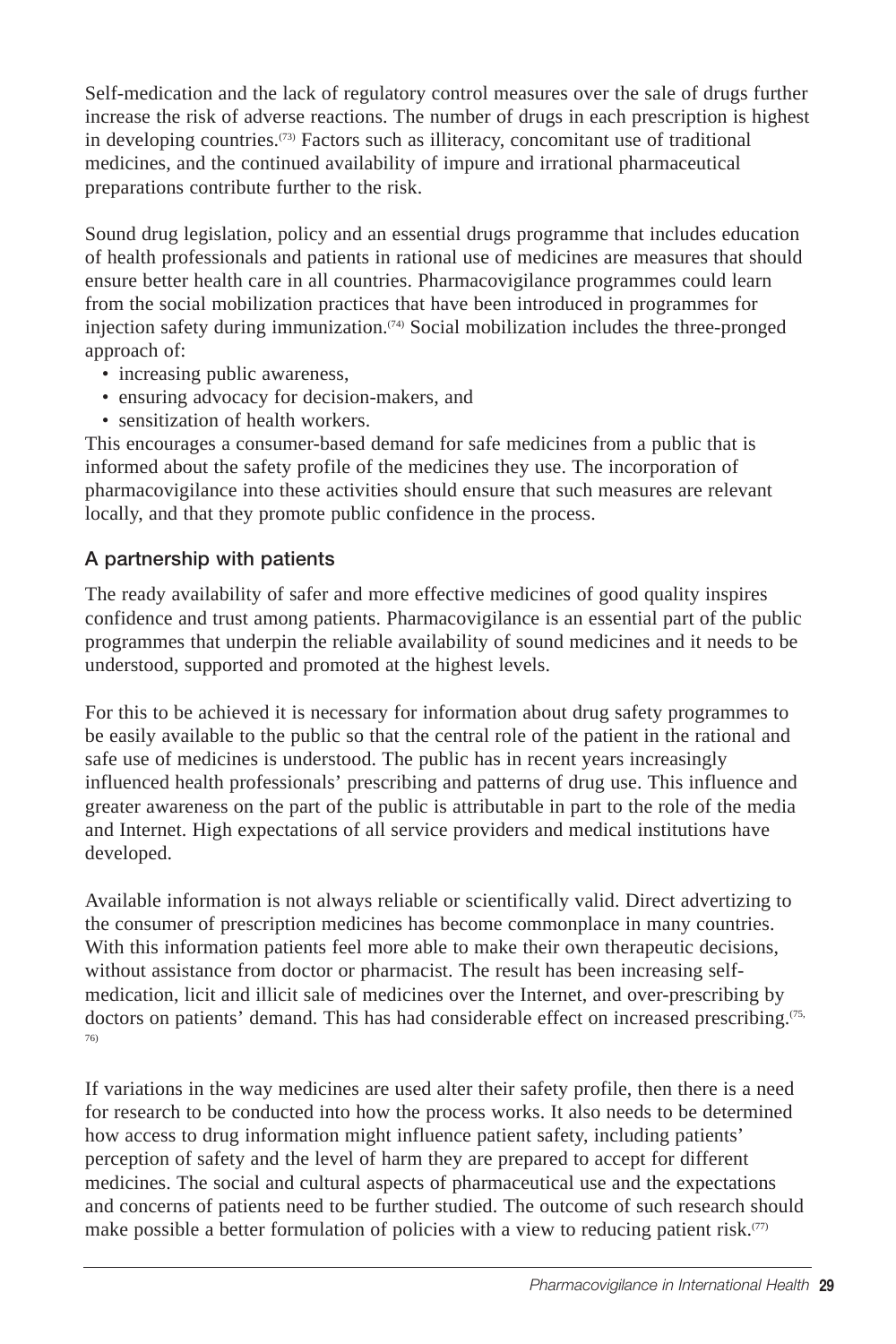Public health programmes and responsible media coverage aimed at increasing access to drug information have made it possible for patients in many countries to take greater responsibility for their own health and for the decisions they make, and in the wider involvement of patients in decisions. This is reflected, in the creation of patient charters and patients' bills of rights,<sup>(75)</sup> and in the work of patient advocacy groups. For example, patients with HIV/AIDS have been instrumental in creating international awareness of the impact of the disease and in improving access to therapies and communication of the associated risks. It is a welcome development in some places that patients' concerns are now recognized as having a legitimate part to play at the heart of the decision-making process.

Such public health programmes, however, need not focus only on patients but could be used for the benefit of the general public as well. Such awareness-building and educational initiatives should also include children and elderly populations and could be greatly facilitated through partnerships with the media, educational institutions, other governmental and non-governmental organizations.

## **The Erice Declaration**

The Erice Declaration (1997) represented significant progress in the light of these changes.(5) The Declaration challenges all the players:

- public health administration
- health professionals
- the pharmaceutical industry
- government
- drug regulators
- the media
- consumers

to strive towards the highest ethical, professional and scientific standards in protecting and promoting safe use of medicines. The Declaration urges governments and others involved in determining policies relating to the benefit, harm, effectiveness and risk of medicines to account for what they communicate to the public and patients. It calls for honesty when communicating drug safety information, even when such information may be incomplete and investigations still underway. It further asks that patients be openly informed of the facts, assumptions and uncertainties of the safety profiles of the medicines they use.

Some efforts have been made subsequently to achieve the goals formulated at Erice. Many regulatory agencies have websites to keep the public informed of their regulatory decisions and of drug safety concerns. In the Philippines and Australia videos and television programmes on ADRs are used to encourage reporting. Newsletters, bulletins and electronic distribution lists are increasingly used to communicate safety information globally. The WHO has made considerable efforts to train drug regulators and national immunization staff in communicating information to the media on adverse effects following immunization.<sup>c</sup>

<sup>c</sup> Details on the training in vaccines safety can be viewed at the following website: http://www.who.int/vaccines-access/Vaccines/Vaccine\_Quality/GTN/aefi.htm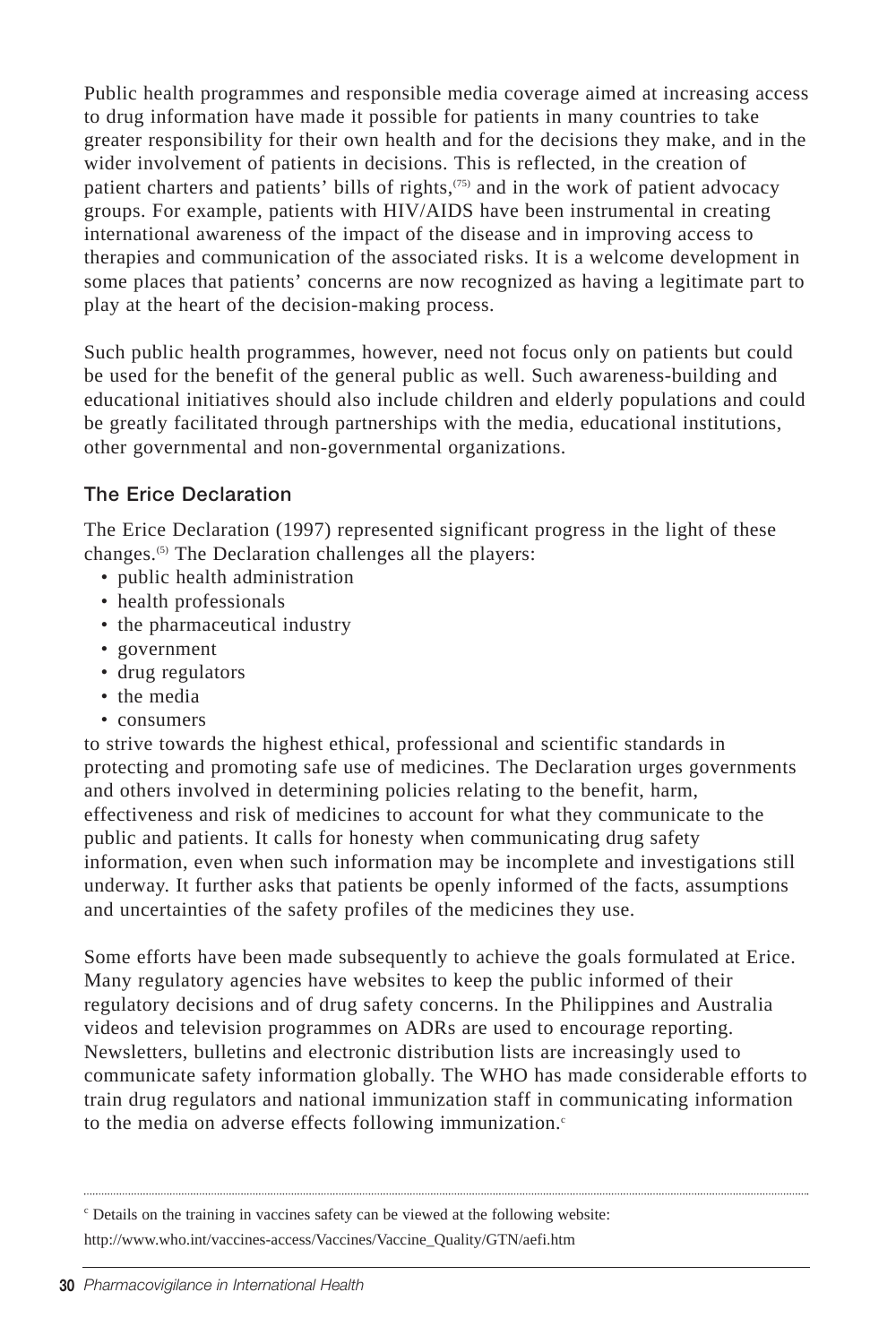There are, however, several challenges facing pharmacovigilance programmes in achieving the aspirations of the Erice Declaration. These include the following:

- (i) The difficulties and risks in communicating conflicting or contentious messages to the public. For instance, during the course of immunization programmes, communication of new safety concerns associated with the vaccine(s), or with programmatic errors, may result in a dramatic fall in coverage. Nonetheless, an approach of secrecy in such circumstances is likely to erode public trust and confidence, and it fails to respect the rights of the public to participate in decisionmaking. Not only do facts and figures need to be shared with the public, but also the process by which the data is assessed and how decisions are made should be shared openly.
- (ii) Communication between national drug regulatory authorities and national pharmacovigilance centres needs to be improved so that regulatory decisions with possible international implications are rapidly communicated to regulators, to avoid widespread public concern or panic.

The pharmaceutical industry shares responsibility for sound communication with the public and health professionals for drug safety issues. This would be helped if manufacturers were routinely to communicate new safety information to regulators and pharmacovigilance centres in all countries where the drug concerned is marketed.

Regulators and manufacturers should have mutually agreed procedures for managing a crisis and for dealing with any new safety information. Manufacturer and regulator need to have an established common view and be in agreement as to what they regard as a new safety concern and what constitutes a crisis, so that problems of miscommunication and lack of trust are minimized when crises do arise.

A critical link in the chain of drug safety crisis management is the knowledge, competence and approach of journalists. They depend, for balanced reporting, on an understanding of how drugs work, of benefit, harm, effectiveness and risk, and on being able to distinguish between relative and absolute risk. That requires astute and thoughtful briefing from the responsible reporting official in the ministry of health or drug regulatory authority, and ability and understanding on the part of health reporters. A platform that encourages debate and discussion between regulators, manufacturers, consumers and the media would do much towards achieving these objectives. This applies as much to investigations in progress as it does to the conclusions that are reached.

The real cost, time, skills and human resources necessary to communicate drug safety issues pro-actively to the media, the public and health professionals need to be carefully considered. Such planning and resources need to be given a higher priority than in the past. Local issues such as culture, literacy and the socio-economic status of the population at risk may have bearing on the way the message is presented. Communication of information must ensure that participants' rights to confidentiality are protected.

## **The costs to society of drug-related problems**

When considering the cost of disease to society, ADRs and what is spent on detecting, preventing and managing them need to be included in the analysis. As pharmaceuticals become an increasingly prominent item in health budgets, and reliance is increasingly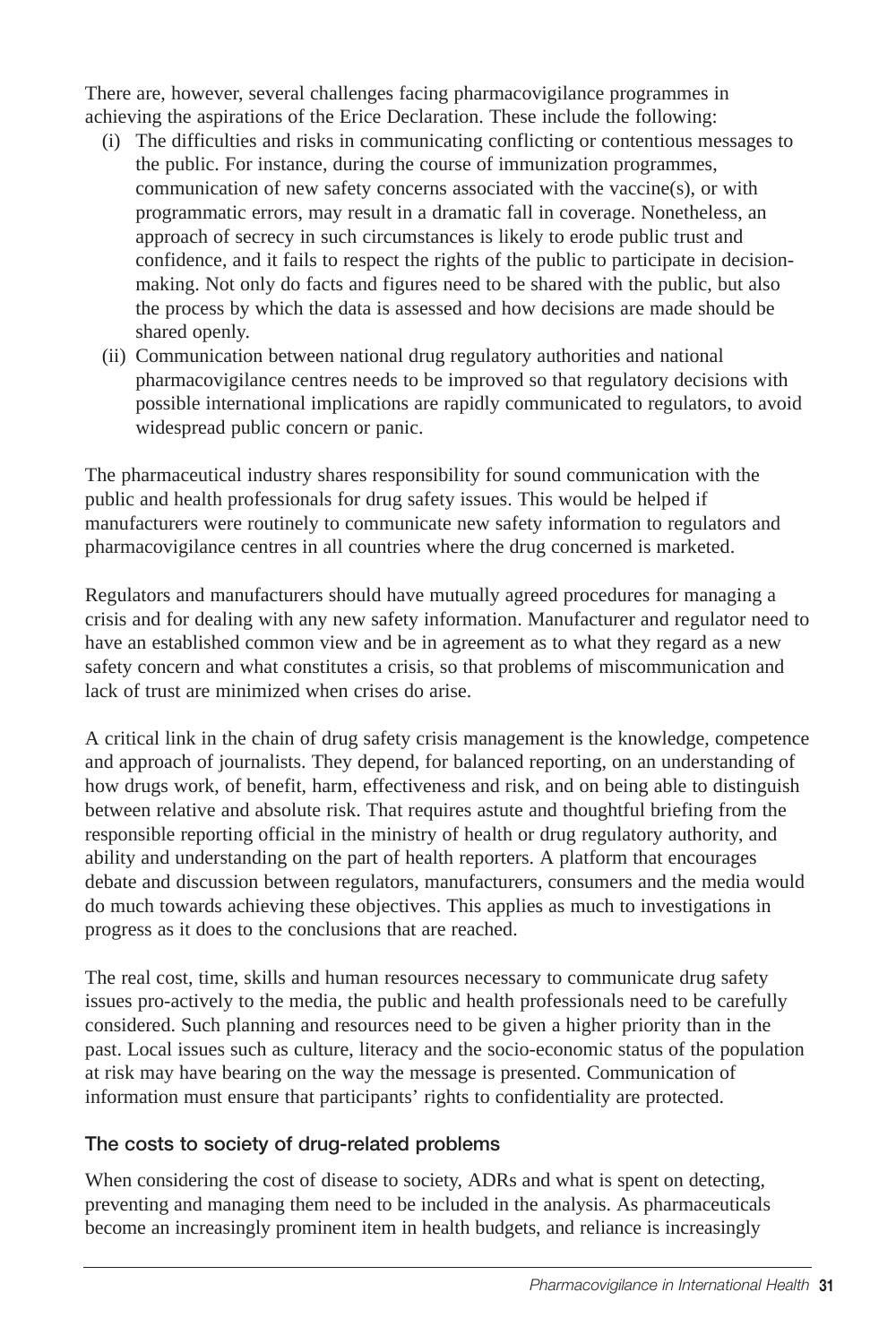placed on physicians for controlling costs and curtailing their prescribing practices, pharmacovigilance has growing importance in addressing health costs. The management of HIV/AIDS in developing countries is illustrative of these issues. Within the debate over drug prices and intellectual property rights there are in addition important concerns regarding widespread use of potentially toxic medicines in developing countries with poor resources. Antiretroviral treatment regimens commonly involve two or three potentially toxic agents. Monitoring safety and efficacy in this situation involves regular laboratory testing of liver function, haematology, viral resistance by CD4 cell count and viral load. Furthermore, treatment of the serious and not uncommon adverse effects of such treatment, which include dermatological, hepatic, haematological, metabolic and neurological disturbances, adds even further to the health budget.

Pharmacovigilance activities are expanding around the world. This is reflected in the increasing number of national pharmacovigilance centres that have been established in recent years. There are still many countries where no formal systems for pharmacovigilance are in place. To ensure that the existing centres are effective, their impact on public health and health costs should be measurable and the benefits demonstrable. Only then will widespread support and long-term sustainability of pharmacovigilance centres be assured.

## **Encouraging product stewardship**

Product stewardship may be defined as:

• the demonstrable process by which a business can identify and manage its safety, health and environmental performance as applied to the development, manufacture, marketing, use and disposal of its products (including packaging). $d$ 

The principle requires pharmaceutical manufacturers to assume responsibility for the impact of their activities 'from cradle to grave', including consideration of the key influences in regulatory, customer and community contexts. The main underlying concern of the manufacturers is product liability, driven by legislation that requires products to have a safety profile which meets statutory requirements and public expectations. It is aimed at encouraging manufacturers to aspire to a new level of responsibility for the integrity of their products.

Responsibility for their products extends to all manufacturers (including those who produce generic medicines) and suppliers of raw materials. More broadly, the idea of stewardship is applicable to all industries. The principles of stewardship in the pharmaceutical industry include:

- compliance with policies and legislation that would assure patients' and public confidence in their medicines
- research that is scientifically sound, ethical and safe for trial participants
- determining the impact of the manufacturing process on the safety of a medicine, for the patient and the environment (this includes adhering to principles of conservation and protection of the environment, and to recycling of resources)
- training and education of personnel and of patients in the optimum use of pharmaceutical products

<sup>d</sup> Modified from: Gibson B, Product Stewardship in the Chemical Industry. ATSE Focus 1997 (98): http://www.atse.org.au/publications/focus/ focus-gibson.htm.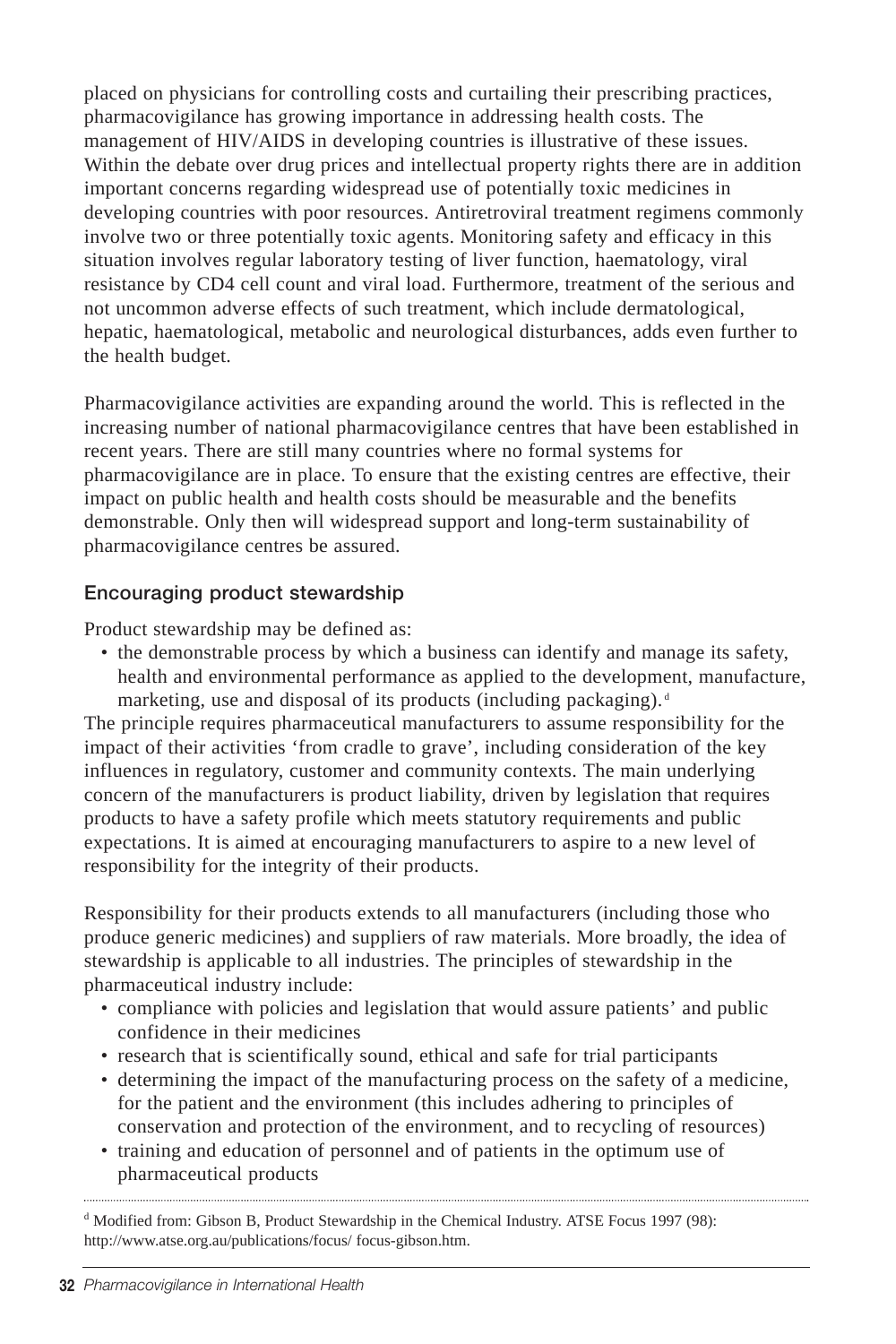- storage and transport of medicinal products in a way that ensures quality at the time they are used by patients
- safe disposal of waste, raw materials, and of the end-products and their packaging (for example, injections, chemotherapeutic agents)
- rational and appropriate use of medicines by patients and by health professionals, requiring sound drug information, good product information (package insert/data sheet), including information on benefit, harm, effectiveness and risk, and how the total package of information can be communicated most effectively
- ensuring that sales and marketing observe the highest ethical standards that will instil public trust and confidence.

Adoption of the idea of stewardship would have important implications for the activities of pharmaceutical manufacturers. Many have already partly adopted the principles, but much remains to be done before the industry can be said to subscribe to these standards and comply fully with them. The standards cannot be achieved by industry alone. Sound legislation, a competent national drug regulatory authority, and informed prescribers and consumers are necessary for stewardship to succeed.

## **Protecting patient confidentiality**

When patients are prescribed medicines for prevention or cure of disease they have a right, of which they should be informed, to decide whether or not to accept what is offered. They are also entitled to confidentiality. Physicians have a duty to protect that right and to use information from treatment only in relation to that patient's care, unless they are expressly allowed otherwise by prior informed consent.

These rights and duties are not absolute. In some instances, the needs of public health may override those of the individual patient for protection of confidentiality. Public health requirements such as mandatory notification of certain diseases may justify disclosure of patient information. But even when such disclosure is required in terms of public health need, it remains the responsibility of the health worker to protect patient confidentiality as far as possible.

In most countries, the law does not require that ADRs should be reported, and National Centres in those circumstances do not have the legal protection afforded where there are mandatory reporting systems. It is essential that healthcare personnel should obtain the consent of the patient when identity is disclosed on an ADR form or in a drug surveillance study.

It is ultimately in the patient's interest that healthcare personnel should have access to good information from other patients who have been exposed to the drug. Only by encouraging reporting can regulatory agencies and manufacturers take responsibility for the safety, efficacy and quality of the drugs they have approved or marketed for public consumption.

National Centres have to maintain high standards of data protection when information has been received on patients who have not given their informed consent. Patients should also be helped to understand that the information they provide is likely to contribute to an international understanding of drug safety.<sup>(78)</sup>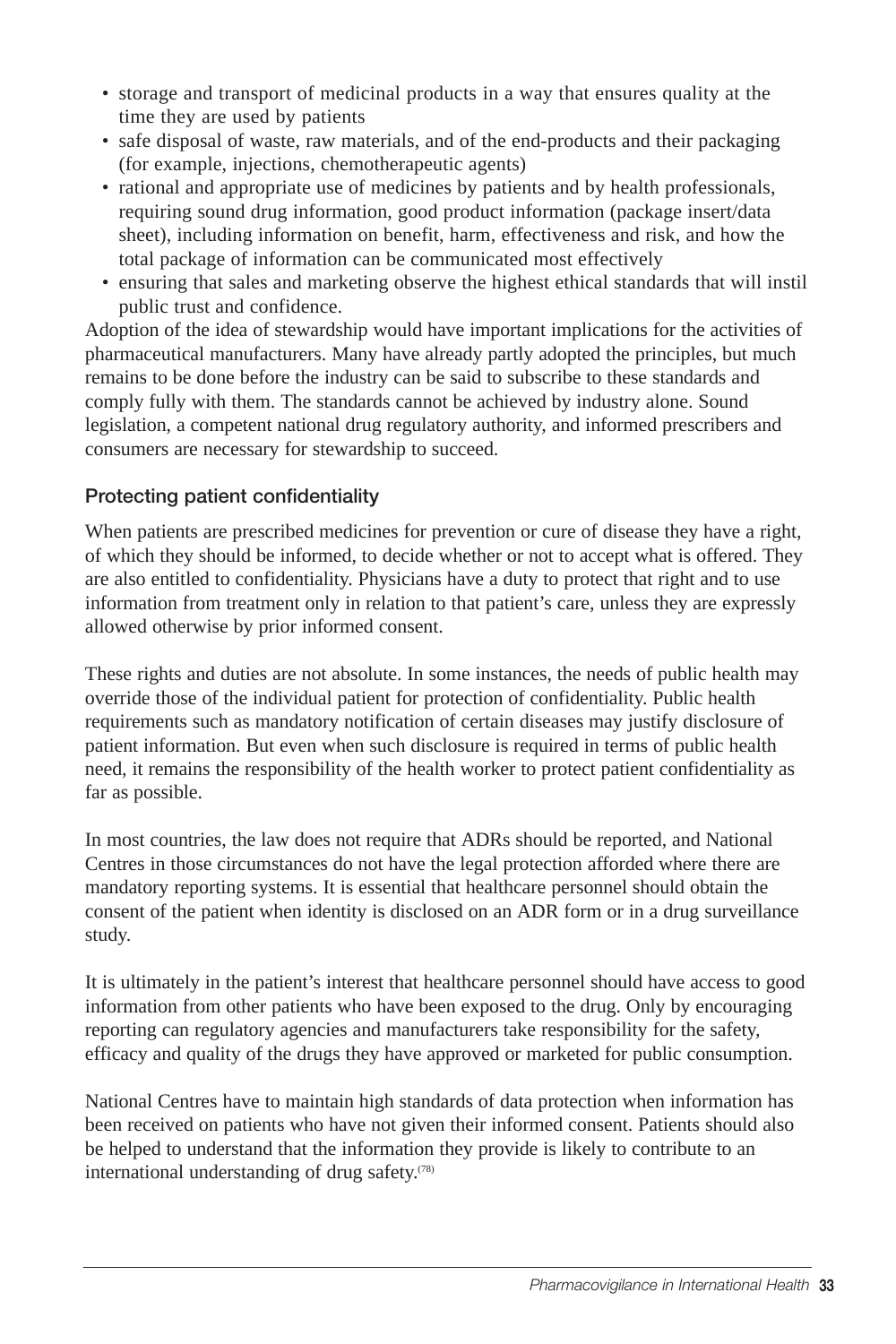#### **International response to drug safety issues**

Certain safety issues are likely to have a global impact with possibly serious consequences for public health. When this happens, a cohesive international assessment and response is needed.(79) Such a system would need to be supported by member countries. Its terms of reference should be quite clear and generally agreed. There would need to be access to all data relating to a product under consideration, including product information protected by secrecy laws and patient case records when necessary.

The aggressive marketing of new medicines by pharmaceutical manufacturers and the resultant rapid exposure over a short period of time of large numbers of patients to them warrant the creation of a system for global assessment of drug safety concerns. The WHO has supported the creation of an independent advisory panel composed of a broad spectrum of medical disciplines including clinical pharmacologists, regulators, academics and epidemiologists. The functions of this panel will be to provide advice to WHO on safety issues relating to medicinal products, including its Collaborating Centre for International Drug Monitoring (*the* UMC) and through it to the Member States of WHO.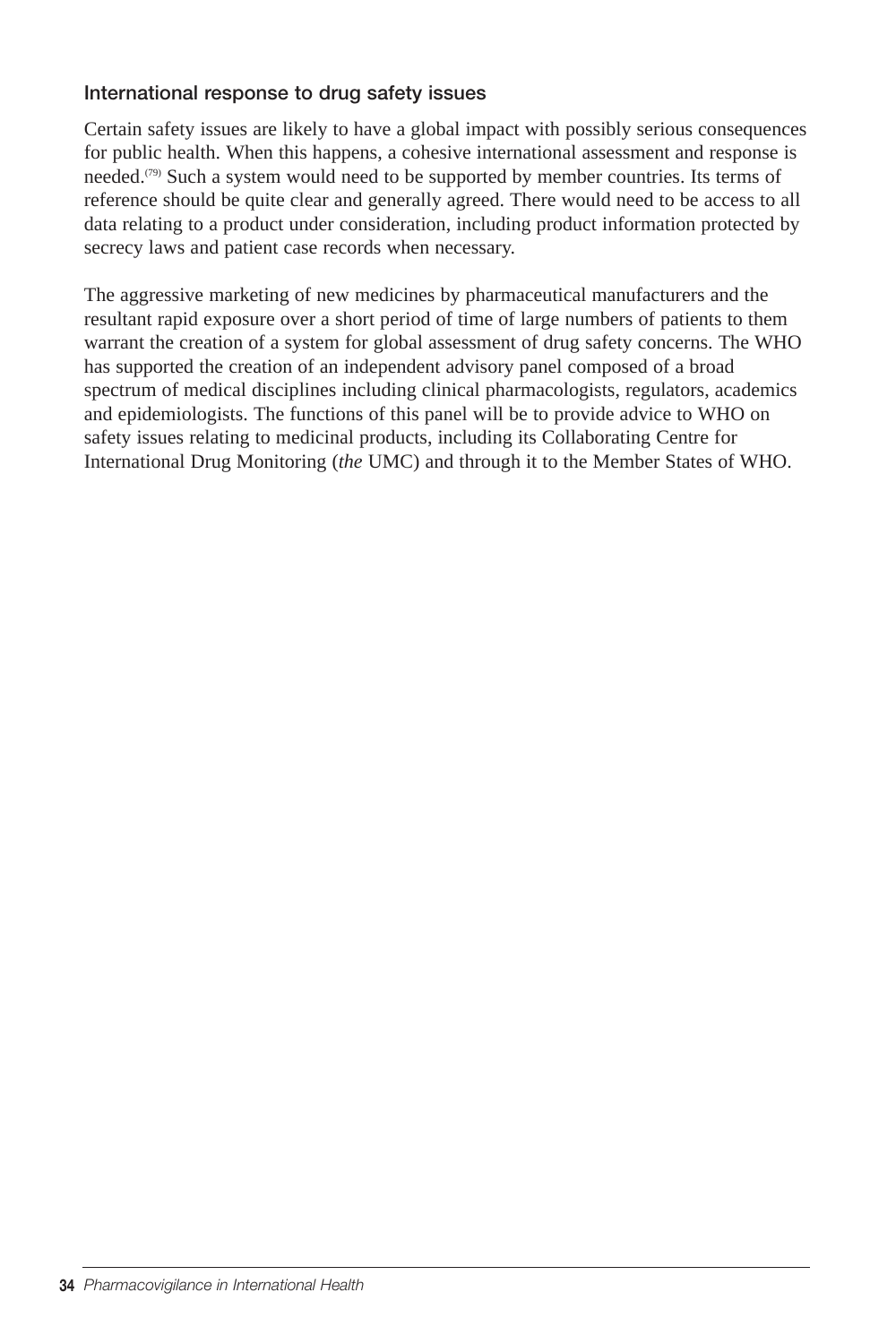# **CONCLUSION AND CONSIDERATIONS FOR THE FUTURE**

For all medicines there is a trade-off between the benefits and the potential for harm. To minimize the harm, it is necessary that medicines of good quality, safety and efficacy are used rationally, and that the expectations and concerns of the patient are taken into account when therapeutic decisions are made. To achieve this is to serve public health, and to foster a sense of trust in patients in the medicines they use that would extend to confidence in the health service in general.

The discipline of pharmacovigilance has developed considerably since the 1972 WHO technical report, and it remains a dynamic clinical and scientific discipline. It has been essential to meet the challenges of the increasing range and potency of medicines (including vaccines), which carry with them an inevitable and sometimes unpredictable potential for harm.

The risk of harm, however, is less when medicines are used by an informed health profession and by patients who themselves understand and share responsibility for their drugs. When adverse effects and toxicity appear – particularly when previously unknown in association with the medicine – it is essential that they should be analysed and communicated effectively to an audience that has the knowledge to interpret the information. This is the role of pharmacovigilance. Much has already been achieved.

But more is required for the integration of the discipline into clinical practice and public policy.

The following is a summary of some of the serious challenges facing pharmacovigilance programmes in the next ten years, describing in brief the potential implications of such trends on the evolution of the science.

Major challenges are:

- 1) **Globalization**. The globalization of drug distribution and the increased exposure of massive populations to large volumes of medicines. These include novel chemical entities used for symptomatic relief and lifestyle modification as well as medicines used in developing countries to curb the prevalence of pandemic diseases such as HIV/AIDS, malaria and tuberculosis. The use of medicines on such a large scale and within such a short period of time calls for a better and more efficient level of international pharmacovigilance.
- 2) **Web-based sales and information**. The Internet, in addition to its many benefits, has also facilitated the uncontrolled sale of medicines (including herbal and traditional medicines) across national borders. Drug information in all forms and with varying levels of accuracy is distributed internationally through this medium. Such information covers: prescription drugs, unregistered medicines, highly controlled substances and traditional and herbal medicines with questionable safety, efficacy and quality. Regulatory decisions on drug safety made in distant countries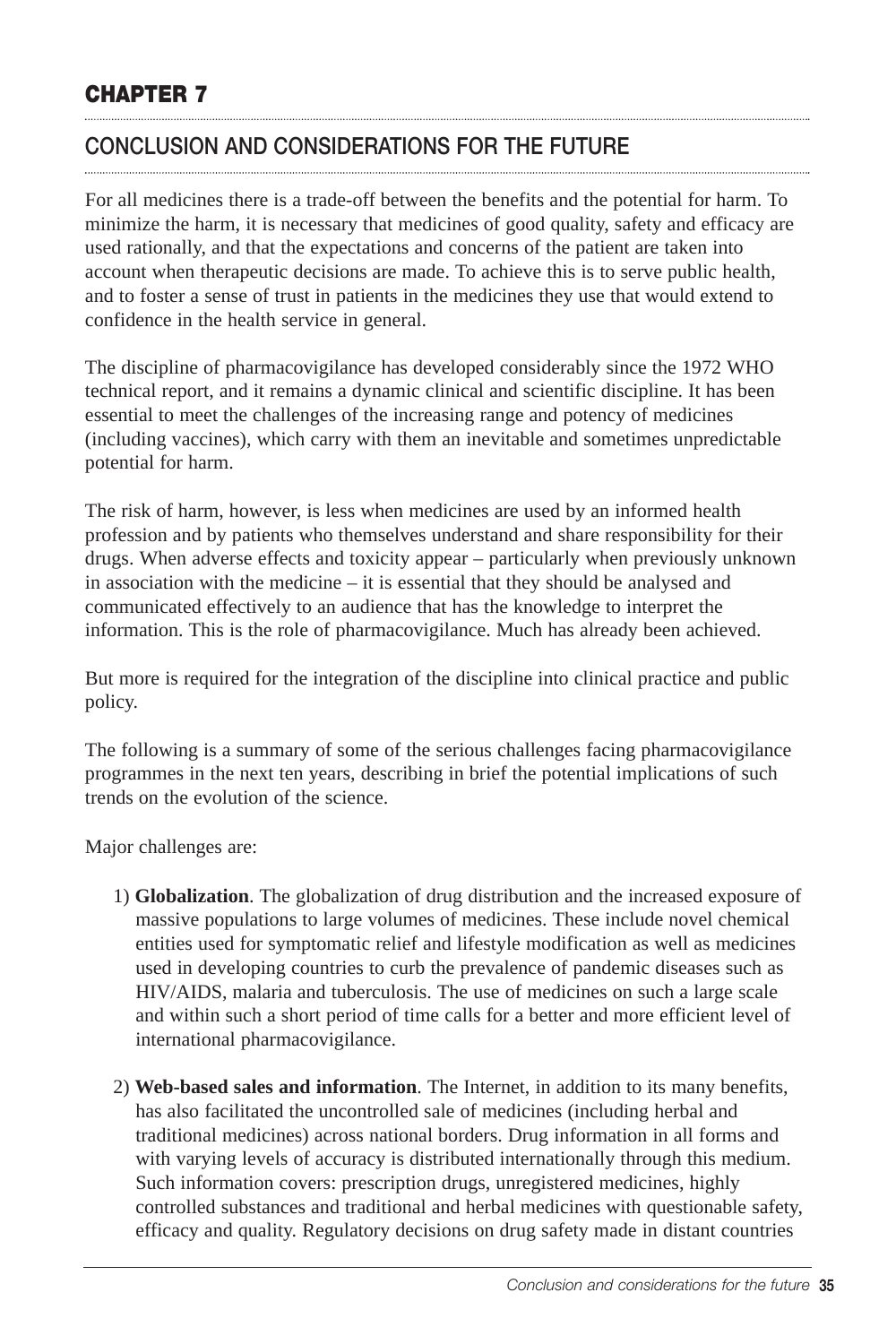are available to the international public at the same time as national drug regulatory authorities. Aggressive marketing by manufacturers and distributors through the Internet often results in excessive and, probably irrational, use of medicines. All these changes in drug use are likely to have important consequences on public health and safety.

3) **Broader safety concerns**. The scope of pharmacovigilance continues to broaden as the array of medicinal products grows. There is a realization that drug safety is more than the monitoring, detection and assessment of ADRs occurring under clearly defined conditions and within a specific dose range. Rather, it is closely linked to the patterns of drug use within society.

Problems resulting from:

- irrational drug use
- overdoses
- polypharmacy and interactions
- increasing use of traditional and herbal medicines with other medicines
- illegal sale of medicines and drugs of abuse over the Internet
- increasing self medication practices
- substandard medicines
- medication errors
- lack of efficacy

are all within the domain of pharmacovigilance. Current systems need to evolve in order to address this broad scope adequately.

Another aspect of broadened scope is the lack of clear boundaries between:

- blood products
- biologicals
- medical devices
- cosmetics
- food additives
- vaccines.
- 4) **Public health versus pharmaceutical industry economic growth**. There may be shortcomings and at times conflicting interests within the pharmaceutical industry when dealing with public health concerns arising from drug safety issues. The industry needs to overcome weaknesses in safety monitoring during clinical trials (80) and post-marketing surveillance.(81) Manufacturers should take a more proactive approach to drug safety rather than maintaining defensive tactics. This calls for a heightened level of product stewardship and recognition of responsibility to public and environmental health.
- 5) **Monitoring of established products**. The generic sector of the pharmaceutical industry has not fully recognized its responsibility to continuously monitor the safety of its products throughout the world. There is the erroneous belief that generic drugs are inherently safe even when they interact with other medicines. The generic sector is the largest supplier of essential drugs.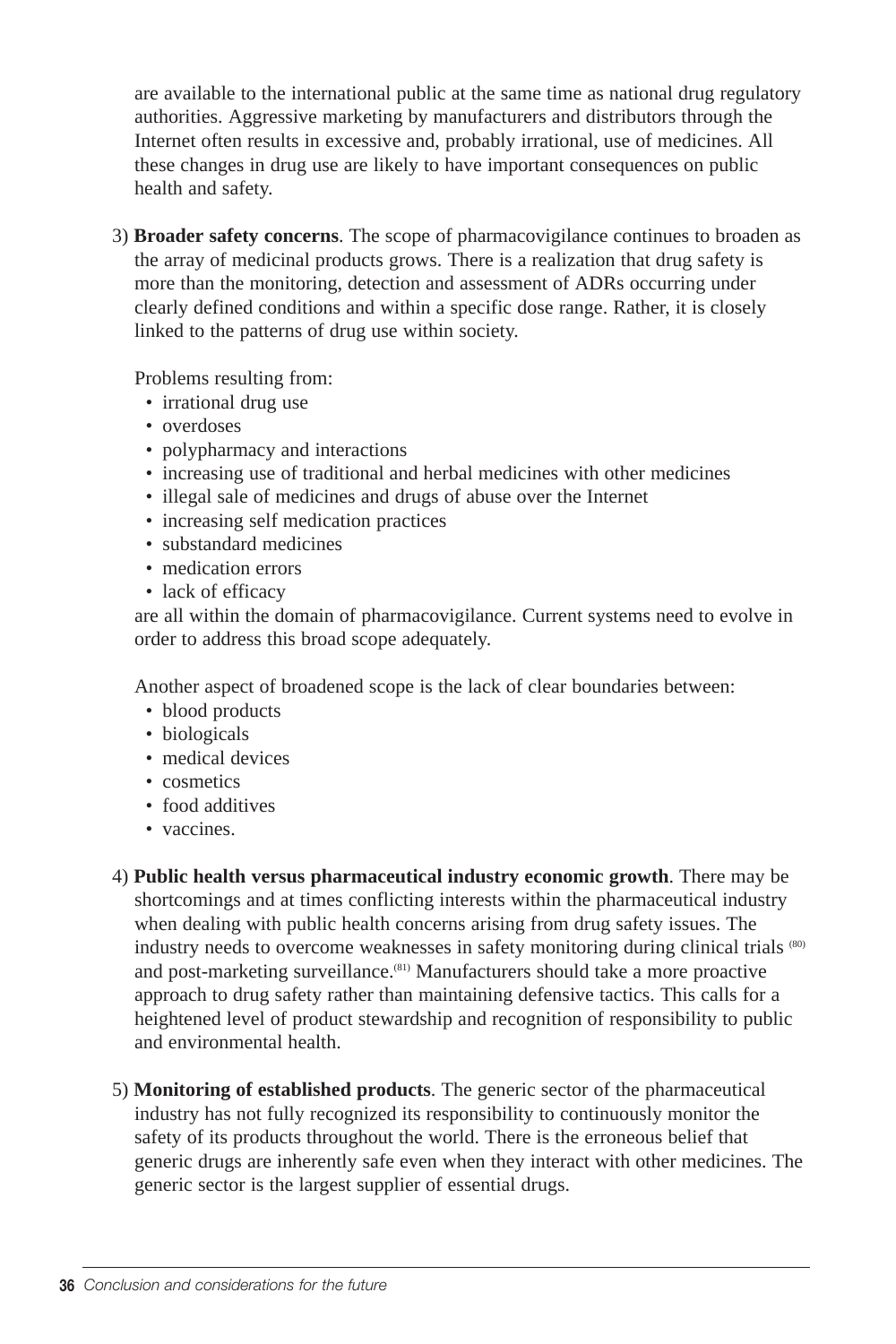- 6) **Developing and emerging countries**. Outside the OECD countries, the pharmaceutical industry has not been committed to pharmacovigilance activities, particularly the drug safety issues involving medicines used in communities with overburdened health care systems, different patterns of drug use and different comorbid conditions. Other problems to be tackled include:
	- irrational and potentially unsafe drug donation practices, and
	- widespread manufacture and sale of counterfeit and substandard medicines.
- 7) **Attitudes and perceptions to benefit and harm**. These trends have dramatically changed the way in which medicines are used by society. Healthcare providers, patients and the public have responded in different ways to these changing trends as has been described in previous chapters. Their perception of benefit and harm and the level of acceptable risk for medicines in the face of these rapid developments have not been considered in a meaningful way. The harm caused by medicines has been shown to be significant. Morbidity and mortality from drug-induced diseases are only recently being recognized as an important item on the public health agenda in developed and developing countries.
- 8) **Outcomes and Impact**. Along with increased public awareness over safety of medicines, there is an increasing public gaze on the performance of the health professions, industry and regulators. Increased accountability must lead to more research into the effectiveness of pharmacovigilance and its place in improving public perception. A major focus must be to empower health practitioners and patients themselves with useful information that improves individual therapy, aids the diagnosis and management of medicine-induced disease, and generally leads to a reduction of iatrogenic diseases.

Current pharmacovigilance systems need to be reviewed and developed further in the face of these important future challenges. The following summarize some of the priority areas that need to be addressed either at a national or international level:

#### **Detection of ADRs**

- 1) Improve detection and accurate diagnosis of ADRs by healthcare providers and patients.
- 2) Encourage active surveillance of specific drug safety concerns through epidemiological methods such as case control studies, record linkage and epidemiological studies.
- 3) Consider special activities and expertise required for the detection of safety concerns related to vaccines, biologicals, veterinary medicines, herbal medicines, biotechnology products and investigational drugs.
- 4) Improve signal detection systems by facilitating the rapid availability of ADR data that may have international relevance.
- 5) Revisit the definitions of terms used within the field of pharmacovigilance including the definitions of specific ADRs to ensure reliability and universal understanding of data obtained through ADR reporting systems.
- 6) Develop and implement ADR detection systems that could benefit populations with restricted access to health care.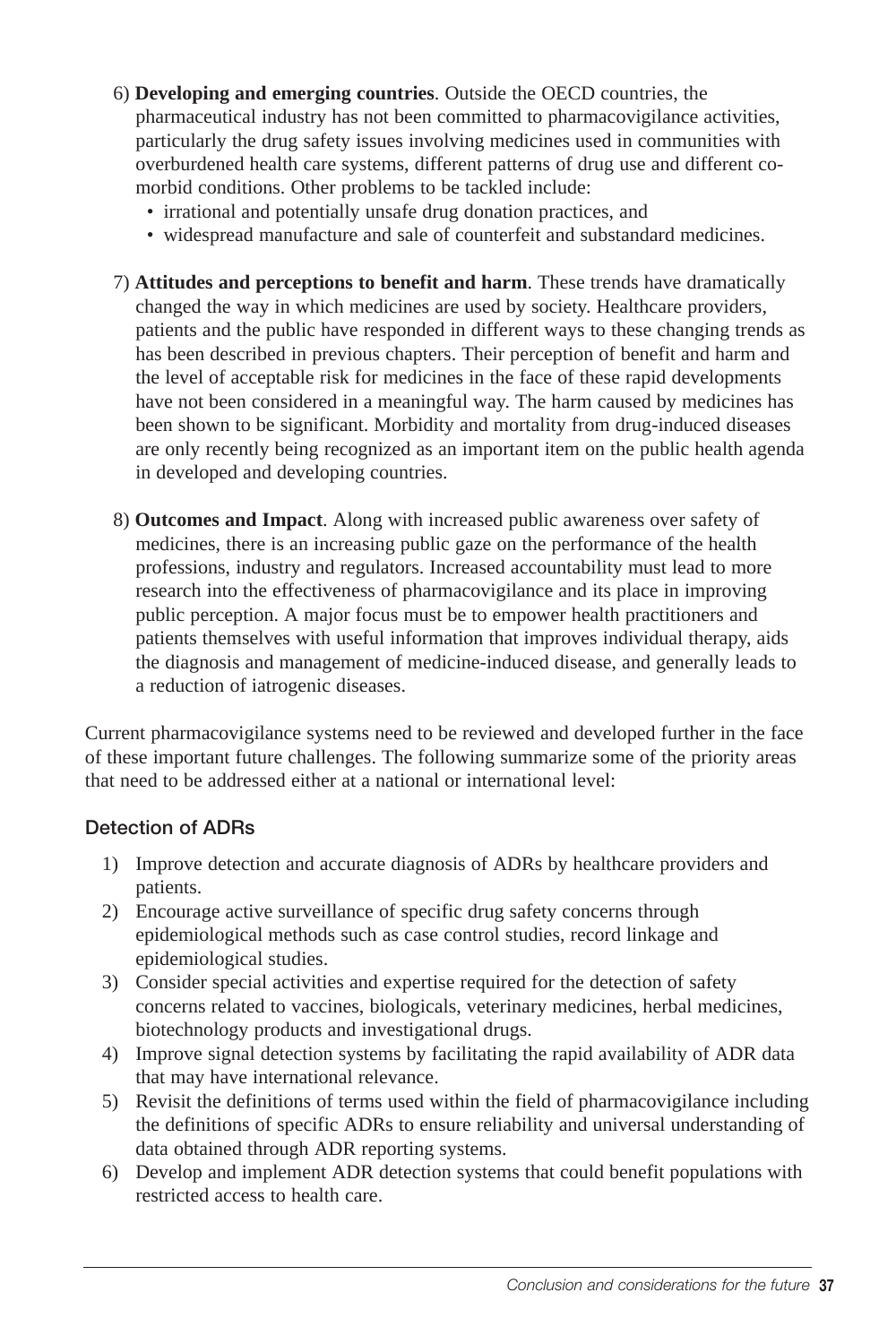#### **Assessment of ADRs**

- 7) Further development of automated signal detection systems used in spontaneous monitoring programmes.
- 8) Improvements in assessment of drug safety concerns that are of international relevance.
- 9) Foster collaborative links both at local and international level that could allow countries to assess and respond appropriately to drug safety crises.
- 10) Consider methods by which information on local patterns of drug use can be integrated with pharmacovigilance information during assessment of benefit and harm at a national level.

#### **Prevention**

- 11) Improve access to reliable and unbiased drug information at all levels of health care.
- 12) Improve access to safer and more effective medicines for neglected diseases prevalent in developing communities.
- 13) Encourage awareness of drug safety and rational drug use among health professionals and the public.
- 14) Integrate pharmacovigilance activities into national drug policies and the activities arising from these (e.g. standard treatment guidelines, essential drugs lists etc.).
- 15) Further incorporation of pharmacovigilance principles into clinical practice and academic medicine.
- 16) Encourage the principles of product stewardship among the various partners in health care.
- 17) Improve regulation and pharmacovigilance of traditional and herbal medicines.
- 18) Develop systems which assess the impact of preventive actions taken in response to drug safety problems.

#### **Communication**

- 19) Improve communication and collaboration between key partners in pharmacovigilance both locally and internationally.
- 20) The principles of good communications practice in pharmacovigilance and drug regulation should be encouraged, and the resources and expertise to deliver coopted. Different solutions are likely to be developed in different countries and regions, and the experience should be shared.
- 21) Develop a better understanding of patients, their expectations of medicines and their perception of risk associated with the use of medicines in order to facilitate programmes that will better inform the public on the benefit and harm associated with medicine.
- 22) Develop sustained and active relationships with the media in order to facilitate effective and accurate communication of drug information to the public.
- 23) Encourage harmonization of drug regulatory and pharmacovigilance activities by incorporating the wider international community in the development of harmonization policies.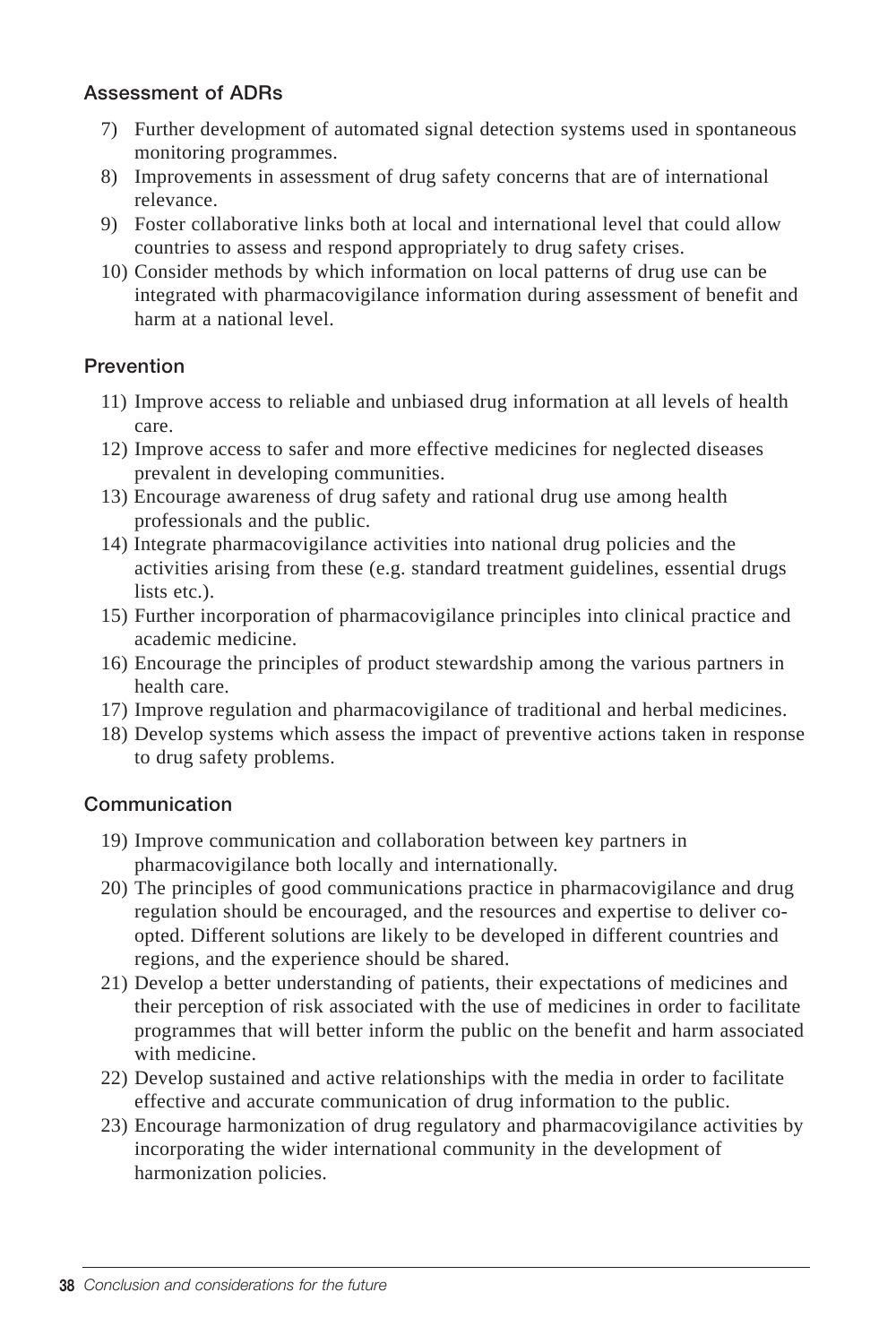#### **Outcomes and Impact**

- 24) Conduct on-going research to assess the cost-effectiveness of contemporary pharmacovigilance systems in contributing to patient welfare and public health.
- 25) Consider the sensitivity and specificity of current signal detection and assessment methods and the extent to which contemporary pharmacovigilance systems have been successful in detecting and preventing potential disasters while avoiding the premature withdrawal of safe and useful medicines from the market.

Taking medicines, and prescribing them, are among the commonest of activities of people who are unwell and of those who care for them. It makes sense that those medicines should be monitored to equally demanding standards as those evident in the development and evaluation of drugs, and that prescribing habits and the extent of rational and costeffective use should be reviewed.

Responsibility for the holistic approach to drug safety that is encompassed in the science and practice of pharmacovigilance, as reflected in this report, has to be shared if ideal practice is to be achieved. The scientists, clinicians, pharmaceutical manufacturers, drug developers, regulators, public policy makers, patients and the general public all have their own complementary roles in achieving what is envisaged. Among the important issues are information, information sharing and broader communication. What we need is a continuing and dynamic development of modern professional practice. We must recognize that solutions to the challenges will come from those inspired and committed individuals and institutions round the world with a vision of improved public health and patient safety. Most important in this venture, is the need for a new spirit of sharing of information and intelligence in line with the vision and aspirations of the Erice Declaration.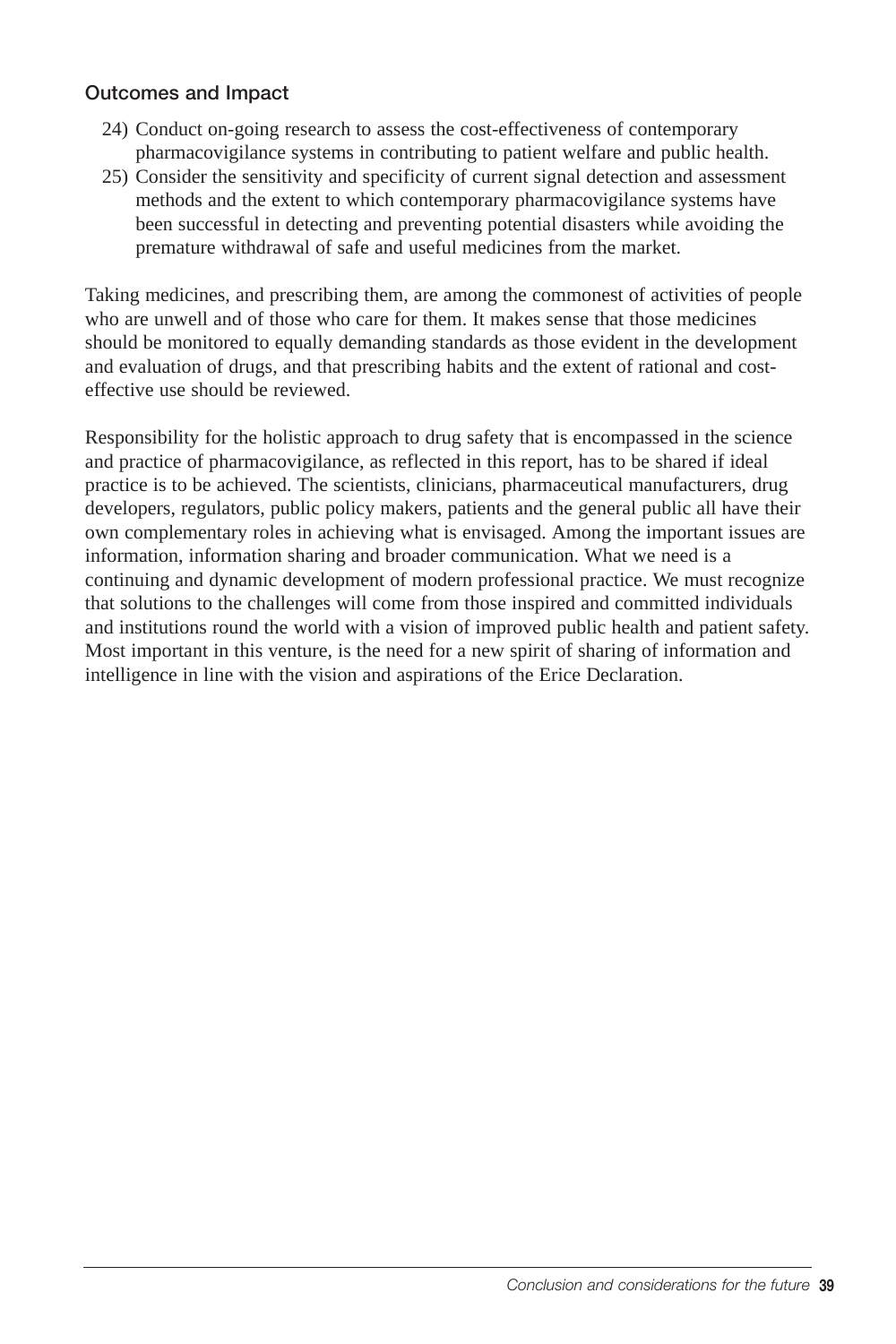# **GLOSSARY**

- **Adverse Event/Adverse Experience** Any untoward medical occurrence that may appear during treatment with a pharmaceutical product but which does not necessarily have a causal relationship with the treatment.
- **Adverse Reaction** A response to a drug which is noxious and unintended, and which occurs at doses normally used in man for the prophylaxis, diagnosis, or therapy of disease, or for the modification of physiological function.
- **Active surveillance system** The collection of case safety information as a continuous pre-organized process.
- **Bayesian confidence propagation neural network (BCPNN)** A computer architecture that mimics the network of cerebral neurones (neural network) and that uses a logic that determines the disproportionality of relationships between any of the items in the database including complexes of items compared with the background of the remaining or selected items. Changes in the disproportionality can be monitored, as new data are added or different patterns of items selected.
- **Benefit** An estimated gain for an individual or a population. See also: Effectiveness/risk; benefit/harm.
- **Biologicals** A medical product prepared from biologic material of human, animal or microbiologic origin (such as blood products, vaccines, insulin).
- **Benefit /harm** Benefit and harm are the positive and negative subjective qualitative experiences of individual patients. These are not usually assessed except in modern quality of life studies or in case reports. Benefit and harm at a societal level may also be considered, but then must include relative effectiveness and risk, the impact of all the outcomes on society and include cost analysis.
- **Case control study** Study that identifies a group of persons with the unintended drug effect of interest and a suitable comparison group of people without the unintended effect. The relationship of a drug to the drug event is examined by comparing the groups exhibiting and not exhibiting the drug event with regard to how frequently the drug is present.
- **Clinical trial** A systematic study on pharmaceutical products in human subjects (including patients and other volunteers) in order to discover or verify the effects of and/or identify any adverse reaction to investigational products, and/or to study the absorption, distribution, metabolism and excretion of the products with the objective of ascertaining their efficacy and safety. Clinical trials are generally classified into Phases I to IV. Phase IV trials are studies performed after marketing of the pharmaceutical product. They are carried out on the basis of the product characteristics for which the marketing authorization was granted and are normally in the form of postmarketing surveillance.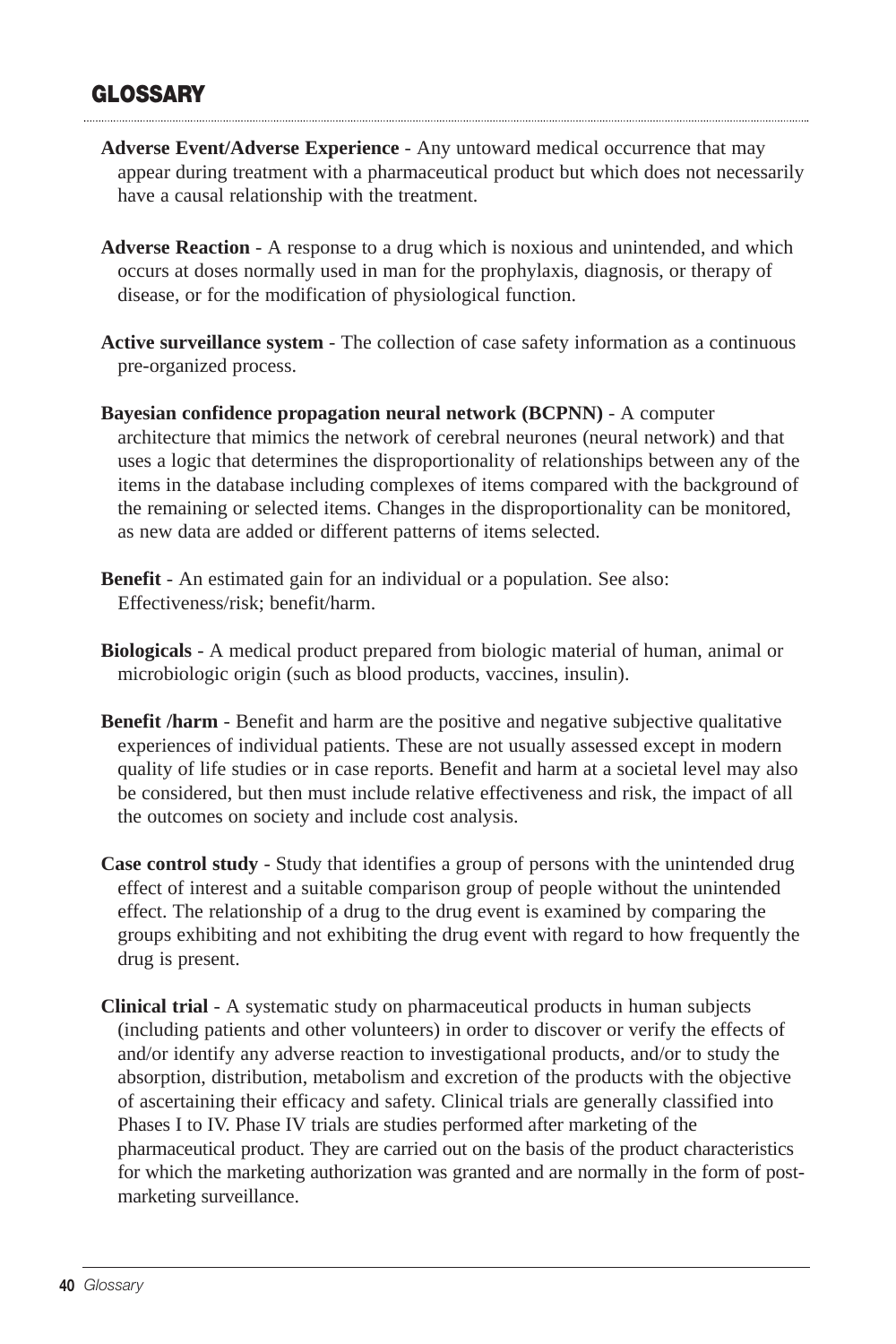- **Cohort study** A study that identifies defined populations and follows them forward in time, examining their rates of disease. A cohort study generally identifies and compares exposed patients to unexposed patients or to patients who receive a different exposure.
- **Complementary/Alternative Medicine** These terms are used interchangeably with traditional medicine in some countries. They refer to a broad set of healthcare practices that are not part of that country's own tradition and are not integrated into the dominant health care system. They have not usually been tested in specified clinical indications by an objective scientific discipline.
- **Counterfeit Medicine** A medicine that is deliberately and fraudulently mislabelled with respect to identity and/or content and/or source.
- **Drug/medicine** Any substance in a pharmaceutical product that is used to modify or explore physiological systems or pathological states for the benefit of the recipient. The term drug/medicinal product is used in a wider sense to include the whole formulated and registered product, including the presentation and packaging, and the accompanying information.
- **Drug Alerts** The action of notifying a wider audience than the initial information holder(s) of a suspected association between a drug and an adverse reaction. Note that the term is used in different contexts that can be confusing, for example, an alert may be from a manufacturer to a regulator or from a regulator to the public.
- **Effectiveness/risk** The balance between the rate of effectiveness of a medicine versus the risk of harm is a quantitative assessment of the merit of a medicine used in routine clinical practice. Comparative information between therapies is most useful. This is more useful than the efficacy and hazard predictions from pre-marketing information that is limited and based on selected subjects.
- **Ethics committee** An independent body (a review board or an institutional, regional or national committee), constituted of medical professionals and non-medical members whose responsibility is to verify that the safety, integrity and human rights of the subjects participating in a particular clinical trial are protected and to consider the general ethics of the trial, thereby providing public reassurance. Ethics committees should be constituted and operated so that their tasks can be executed free from bias and from any influence of those who are conducting the trial.
- **Generic (multisource pharmaceutical product**) The term 'generic product' has somewhat different meanings in different jurisdictions. Generic products may be marketed either under the non-proprietary approved name or under a new brand (proprietary) name. They are usually intended to be interchangeable with the innovator product, which is usually manufactured without a licence from the innovator company and marketed after the expiry of patent or other exclusivity rights.
- **Herbal medicine** Includes herbs, herbal materials, herbal preparations and finished herbal products.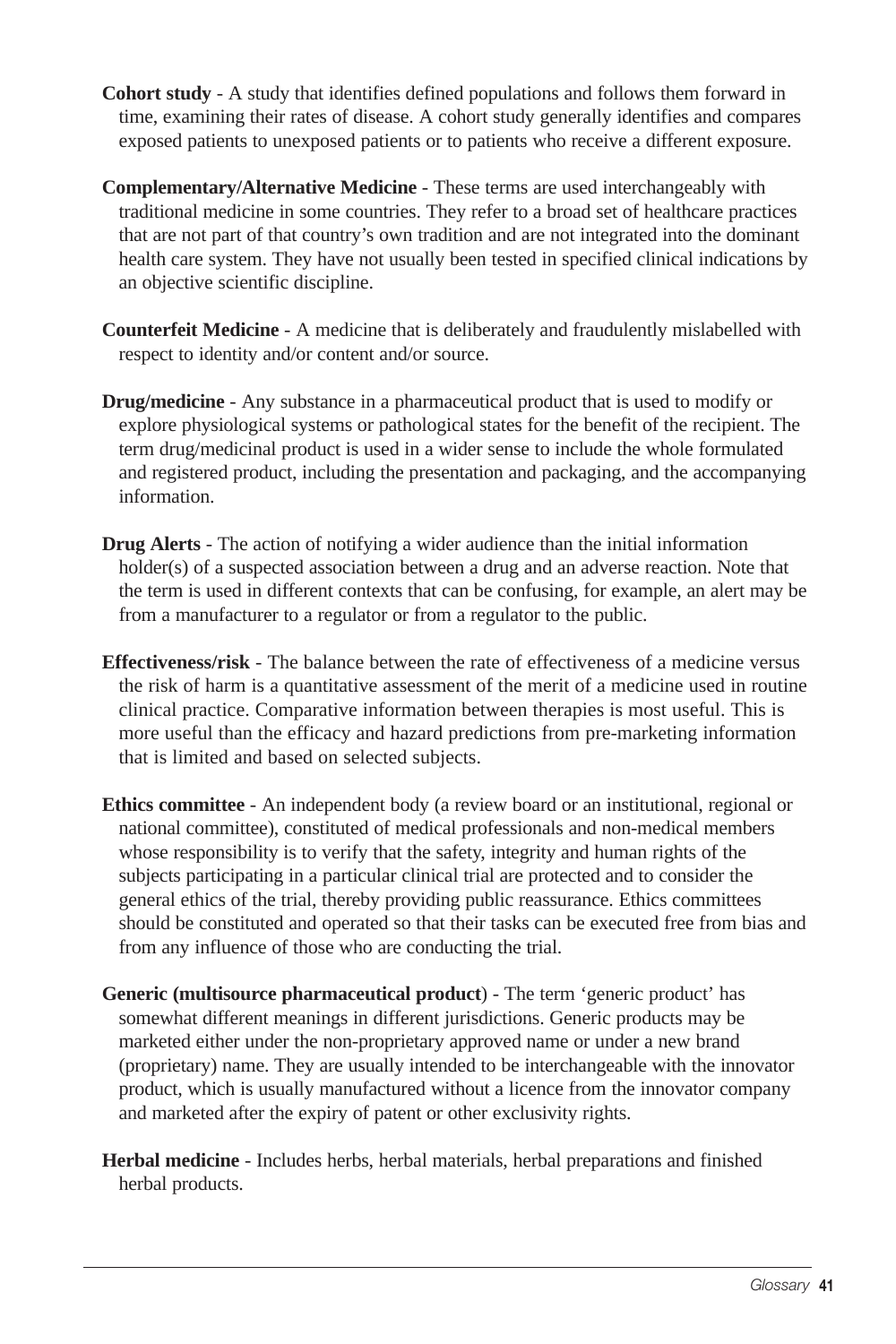- **International Conference on Harmonization (ICH)** The International Conference on Harmonization of Technical Requirements for Registration of Pharmaceuticals for Human Use is a project that brings together the regulatory authorities of Europe, Japan and the United States and experts from the pharmaceutical industry in the three regions to discuss scientific and technical aspects of product registration.
- **Lack of efficacy** Unexpected failure of a drug to produce the intended effect as determined by previous scientific investigation.
- **National pharmacovigilance centre** A single, governmentally recognized centre (or integrated system) within a country with the clinical and scientific expertise to collect, collate, analyse and give advice on all information related to drug safety.
- **Pharmacoepidemiology** The study of the use and effects of drugs in large numbers of people.
- **Pharmacovigilance** The science and activities relating to the detection, assessment, understanding and prevention of adverse effects or any other drug-related problem.
- **Prescription event monitoring** System created to monitor adverse drug events in a population. Prescribers are requested to report all events, regardless of whether they are suspected adverse events, for identified patients receiving a specified drug.
- **Product stewardship** The demonstrable process by which a business can identify and manage its safety, health and environmental performance as applied to the development, manufacture, marketing, use and disposal of its products (including packaging).
- **Record linkage** Method of assembling information contained in two or more records, e.g., in different sets of medical charts, and in vital records such as birth and death certificates. This makes it possible to relate significant health events that are remote from one another in time and place.
- **Risk evaluation** Risk evaluation is the complex process of determining the significance or value of the identified hazards and estimated risks to those concerned with or affected by the process.
- **Risk management** The making of decisions concerning risks, or action to reduce the consequences or probability of occurrence.
- **Side effect** Any unintended effect of a pharmaceutical product occurring at a dose normally used in man, which is related to the pharmacological properties of the drug.
- **Signal** Reported information on a possible causal relationship between an adverse event and a drug, the relationship being unknown or incompletely documented previously. Usually more than a single report is required to generate a signal, depending upon the seriousness of the event and the quality of the information.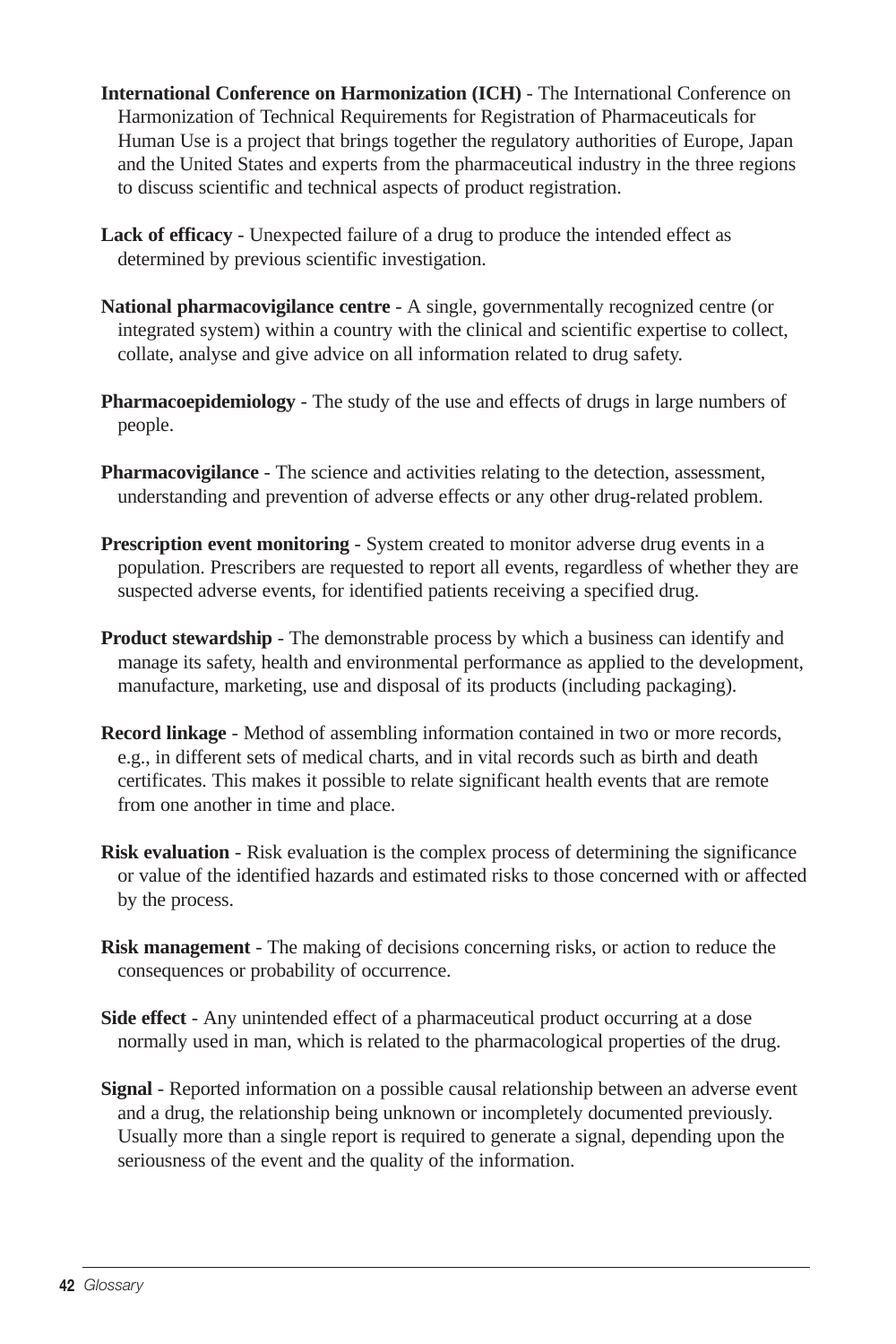- **Spontaneous reporting** System whereby case reports of adverse drug events are voluntarily submitted from health professionals and pharmaceutical manufacturers to the national regulatory authority.
- **Traditional Medicine** Traditional medicine is the sum total of the knowledge, skills, and practices based on the theories, beliefs, and experiences indigenous to different cultures, whether explicable or not, used in the maintenance of health as well as in the prevention, diagnosis, improvement or treatment of physical and mental illness. The terms 'complementary medicine' / 'alternative medicine' / 'non-conventional medicine' are used inter-changeably with traditional medicine in some countries.
- **Unexpected Adverse Reaction** An adverse reaction, the nature or severity of which is not consistent with domestic labelling or market authorization, or expected from characteristics of the drug.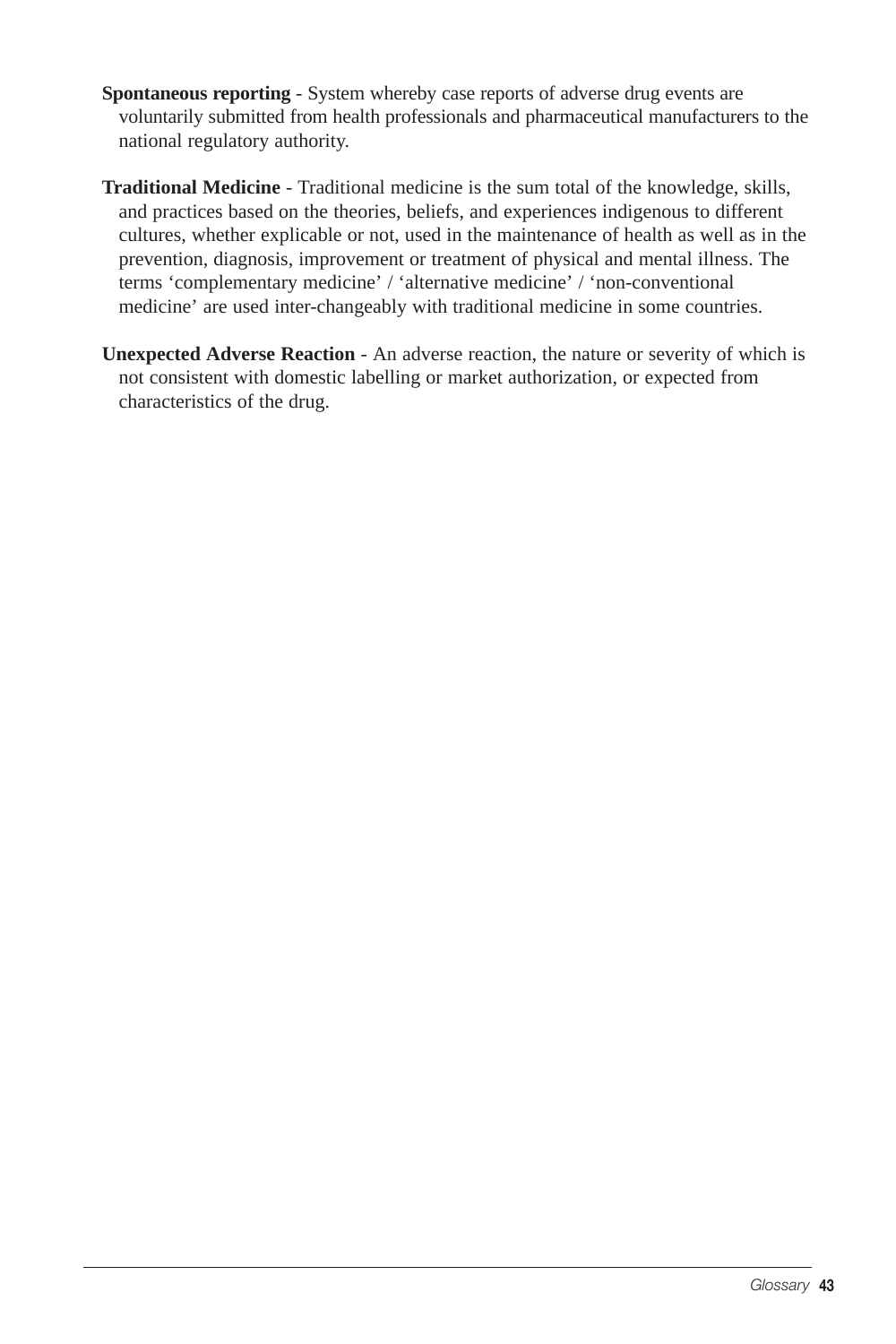## **REFERENCES**

- 1. Handbook of resolutions and decisions of the World Health Assembly and Executive Board, Vol 11948-1972. Geneva: World Health Organization, 1973. WHA16.36 Clinical and pharmacological Evaluation of Drugs.
- 2. International Drug Monitoring: The Role of National Centres (WHO Technical Report Series No. 498). Geneva: World Health Organization, 1972.
- 3. These formative years (1968-1975) have been described in: Venulet J. The WHO Drug Monitoring Programme: The formative years (1968-1975), and in Bankowski Z, Dunne JF (eds). Drug surveillance: International co-operation past, present and future. *Proceedings of the XXVIIth CIOMS Conference*, Geneva, Switzerland 14-15 September 1993. CIOMS 1994. pp13-21
- 4. Meyboom RHB, Egberts ACG, Gribnau FWJ, Hekster YA. Pharmacovigilance in perspective. *Drug Safety* 1999; 21(6): 429-447. Abbing HDCR. Legal aspects of medical devices: Study on regulatory mechanisms for safety control. *Health Services Research*. IOS Press 1993: 358-361. Fracchia GN, Theofilatou M (eds); Mehta U, Milstien JB, Duclos P, and Folb PI. Developing a national system for dealing with adverse events following immunization. *Bulletin of the World Health Organization* 2000, 78(2), 170-177. Craven BM, Stewart GT, Khan M. Chan TYK. Monitoring the safety of herbal medicines. *Drug Safety* 1997; 17(4): 209-215.
- 5. Effective communications in Pharmacovigilance. *The Erice Report. International Conference on Developing Effective Communications in Pharmacovigilance*, Erice, Sicily, 24-27 September 1997, at which a policy statement was drawn up known as The Erice Declaration.
- 6. WHO Medicines Strategy: Framework for Action in Essential Drugs and Medicines Policy 2000-2003. WHO/EDM/2000.1
- 7. Olsson S. The role of the WHO Programme for International Drug Monitoring in coordinating worldwide drug safety efforts. *Drug Safety* 1998; 19(1): 1-10.
- 8. Bate A, Lindquist M, Edwards IR et al. A Bayesian neural network method for ADR signal generation. *European Journal of Clinical Pharmacology* 1998, 54: 315-321.
- 9. Coulter DM. The New Zealand intensive medicines monitoring programme in proactive safety surveillance. *Pharmacoepidemiology and Drug Safety* 2000; 9:273-280; and Mackay FJ. Post-marketing studies: the work of the Drug Safety Research Unit. *Drug Safety* 1998:19(5): 343-353.
- 10. Folb PI and ten Ham M. Drug monitoring in developing countries: a drug regulator's perspective. *Drug Information Journal* 1995, 29: 303-305.
- 11. Talbot JCC, Nilsson BS. Pharmacovigilance in the pharmaceutical industry. *British Journal of Pharmacology* 1998; 45: 427-431.
- 12. Moore N. The role of the clinical pharmacologist in the management of ADRs. *Drug Safety* 2001; 24(1): 1-7.
- 13. Hall M, McCormack P, Arthur N, Feely J. The spontaneous reporting of ADRs by nurses. *British Journal of Clinical Pharmacology* 1995; 40: 173 – 175.
- 14. Hornbuckle K, Wu H-H, Fung MC. Evaluation of spontaneous adverse event reports by primary reporter - a 15-year review (1983 to 1997). *Drug Information Journal* 1999; 33: 1117 – 1124.
- 15. Consumer reporting of ADRs. *WHO Drug Information* 2000; 14: 211 215.
- 16. Egberts GPG Smulderes M, De Konig FHP et al. Can adverse drug reactions be detected earlier?: a comparison of reports by patients and professionals. *British Medical Journal* 1996; 313: 530 – 31.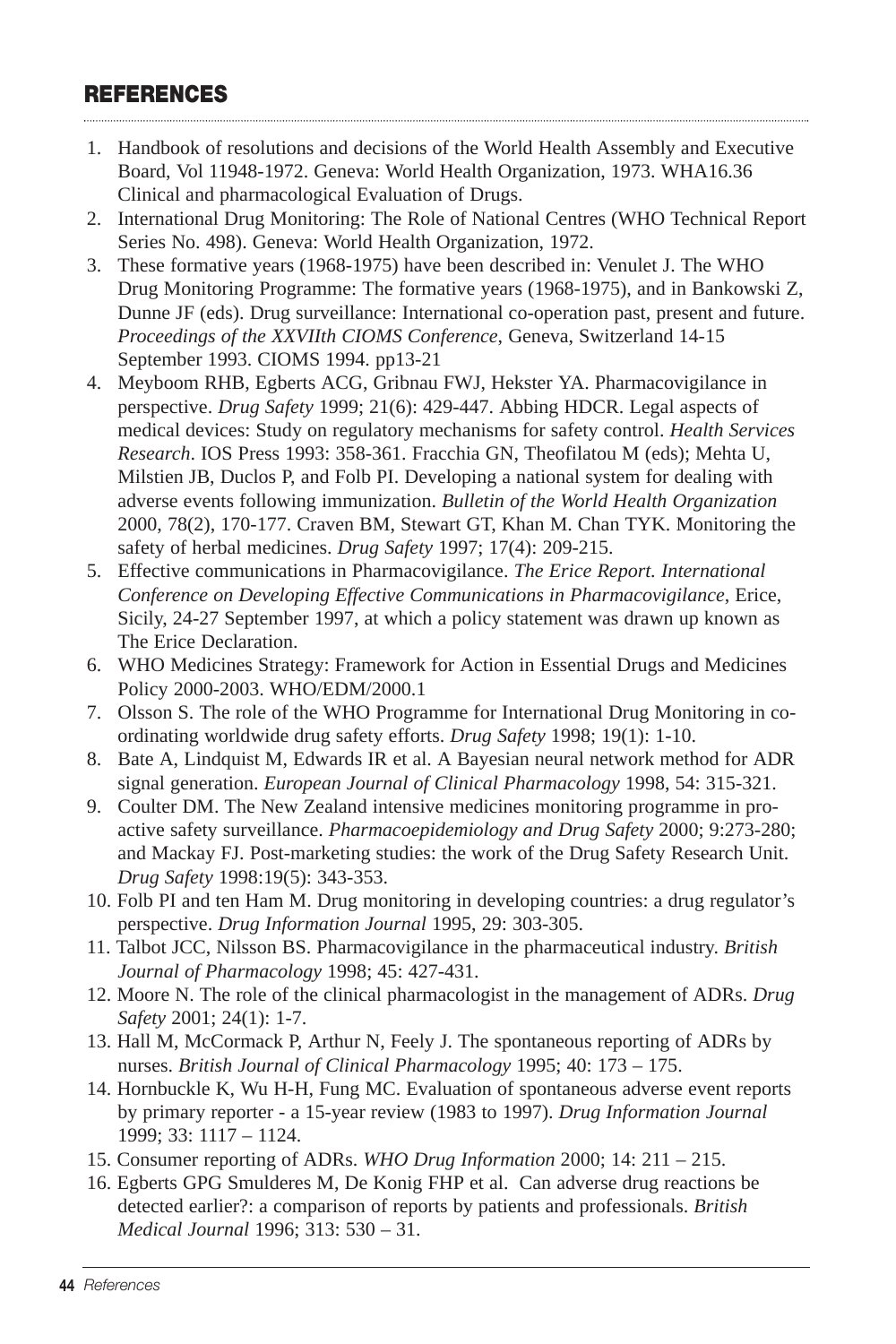- 17. Martin JB, Kasper DL. In whose best interest? Breaching the academic-industrial wall. *New England Journal of Medicine* 2000; 343 (22): 1646-9.
- 18. Editorial. Safeguarding participants in clinical trials. *Lancet* 2000; 355 (9222): 2177.
- 19. Angell M. Is academic medicine for sale? *New England Journal of Medicine* 2000; 342(20): 1516-8.
- 20. Angell M. Investigators' responsibilities for human subjects in developing countries. *New England Journal of Medicine* 2000; 342 (13): 967-969.
- 21. Ioannidis JPA, Lau J. Completeness of safety reporting in randomized trials: An evaluation of 7 medical areas. J*ournal of the American Medical Association* 2001; 285 (4): 437-443.
- 22. White NJ. Needs in developing countries: Current state of antimalarial drug resistance. Drug surveillance: international cooperation: past, present and future: *Proceedings of the XXVIIth CIOMS Conference*, Geneva, Switzerland 14-15 September 1993. Bankowski Z, Dunne JF (eds) CIOMS; Geneva 1994: pg126 –135.
- 23. Shalala D. Protecting research subjects what must be done. *New England Journal of Medicine* 2000; 343(11): 808-810.
- 24. A retrospective analysis conducted by the Medicines Control Agency in the United Kingdom found that company-sponsored post-marketing surveillance studies have made only a limited contribution to the assessment of drug safety, largely due to weak study designs and recruitment difficulties. Waller PC, Wood SM, Langman MJS, Breckenridge AM, Rawlins MD. Similarly an audit conducted by a consumer protection organization in the United States shows that in the vast majority of cases where a Phase IV study was required as a condition of registration in the United States, the applicant did not fulfil such obligations. Sasich LD, Lurie P, Wolfe SM. The Drug Industry's performance in finishing post-marketing research (Phase IV) studies. *http://www.citizen.org/hrg/Publications/1520.htm*
- 25. The fifth amendment to the Declaration of Helsinki contains a new statement on the importance of making the design and findings of clinical research studies open to the public. Editorial: A fifth amendment for the Declaration of Helsinki. *Lancet* 2000. 356 (9236): 1123. This implicitly includes communication of safety issues that arise during clinical trials. It would encourage improved communication between regulatory agencies in different countries on safety concerns, allowing for better management of patients and for decisions to be made that might minimize future risk. Where serious, unexpected risks are reported, suspension or discontinuation of the trial may be the only option.
- 26. Meyboom RHB, Egberts ACG, Gribnau FWJ, Hekster YA. Pharmacovigilance in perspective. *Drug Safety* 1999; 21(6): 429-447.
- 27. Benefit-risk balance for marketed drugs. *Evaluating safety signals: Report of CIOMS working group IV*. CIOMS, Geneva. 1998.
- 28. Editorial: Good manners for the pharmaceutical industry. *Lancet* 1997; 349: 1635.
- 29. Editorial: Drug-company influence on medical education in USA. *Lancet* 2000; 356: 781.
- 30. Angell M. The pharmaceutical industry to whom is it accountable? *New England Journal of Medicine* 2000; 342 (25):1902-4.
- 31. Dickman TF, Veit HR. Consumerism and Escalating Drug Costs. *Drug Benefit Trends* 2001; 13 (1): 48-52.
- 32. Barton C, Silvey J. The Internet and drug safety: What are the implications for pharmacovigilance? *Drug Safety* 1999; 20(2): 95-107.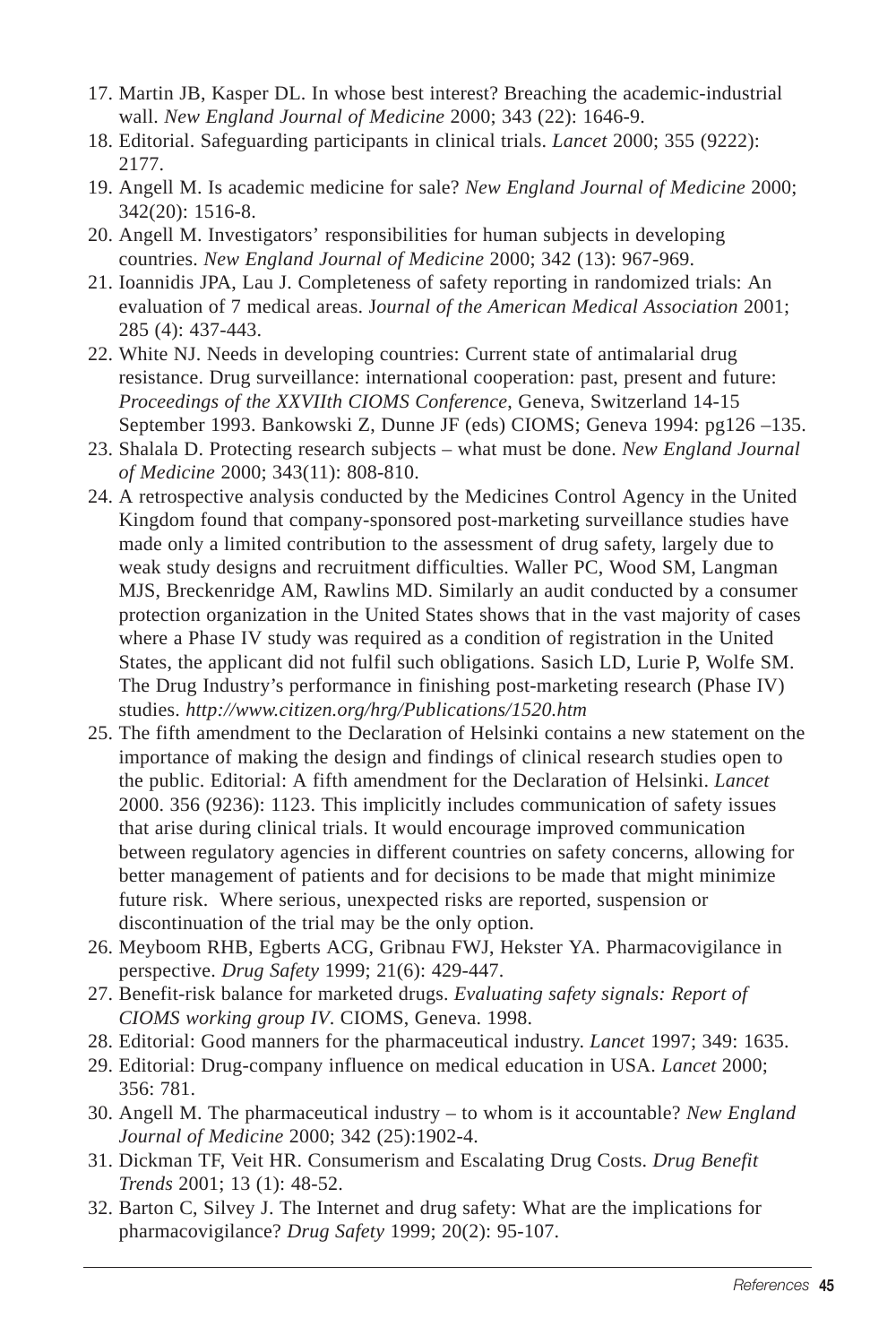- 33. Davidoff F, DeAngelis C, Drazen JM, et al. Sponsorship, authorship, and accountability. *Journal of the American Medical Association*. 2001; 28(10): 1232-4.
- 34. International harmonization of regulatory activities: future options. Wieniawski W. *WHO Drug Information* 2000; 14 (3): 145-159;
- 35. Folb PI, Olliaro P. Pharmaceutical policies and regulatory control. *WHO Drug Information* 2000; 14(2):82-84.
- 36. Lloyd AJ. The extent of patients' understanding of the risk of treatments. *Quality in Health Care* 2001; 10 Suppl 1:i14-8.
- 37. Edwards A, Elwyn G. How should effectiveness of risk communication to aid patients' decisions be judged? A review of the literature. *Medical Decision Making* 1999; 19(4): 428-34.
- 38. Managing the Risks from Medical Product Use: Creating a Risk Management Framework. *http://www.fda.gov/oc/tfrm/1999report.html.*
- 39. Dukes MNG. The importance of adverse reactions in drug regulation. *Drug Safety* 1990; 5(1): 3-6.
- 40. Edwards IR. The accelerating need for pharmacovigilance. *Journal of the Royal College of Physicians*, 2000; 34: 48-51.
- 41. Wood SM. Postmarketing surveillance: viewpoint from a regulatory authority. *Drug Information Journal* 1991; 25:191-5
- 42. Roeser HP, Rohan AP. Postmarketing surveillance of drugs. The spontaneous reporting scheme: role of the ADR advisory committee. *Medical Journal of Australia* 1990; 153:720-6.
- 43. Collet JP, MacDonald N, Cashman N, Pless R, and the advisory committee on causality assessment. Monitoring signals for vaccine safety: the assessment of individual adverse event reports by an expert advisory committee. *Bulletin of the World Health Organization*, 2000; 78(2): 178-85.
- 44. Barnes J, Mills SY, Abbot NC, Willoughby M, Ernst E. Different standards for reporting ADRs to herbal remedies and conventional OTC medicines: face-to-face interviews with 515 users of herbal remedies. *British Journal of Clinical Pharmacology* 1998; 45(5): 496-500.
- 45. Ang-Lee MK, Moss J, Yuan C. Herbal medicines and perioperative care. *Journal of the American Medical Association* 2001; 286:208-216.
- 46. Guidelines for the assessment of herbal medicines, WHO/TRM/91.4, WHO Geneva, 1991 - this guideline is included in: *Quality assurance of pharmaceuticals: A compendium of guidelines and related materials*. Volume 1, WHO Geneva, 1997; Good manufacturing practices (GMP): supplementary guidelines for the manufacture of herbal medicinal products, this supplementary guideline is included in: *Quality assurance of pharmaceuticals: A compendium of guidelines and related materials*. Volume 2: Good manufacturing practices and inspection, WHO Geneva, 1999; General guidelines for methodologies on research and evaluation of traditional medicine, WHO/EDM/TRM/2000.1, WHO Geneva, 2000.
- 47. Guidelines for safety monitoring of herbal preparations are under development.
- 48. Gangarosa EJ, Galazka EJ, Wolfe CR, Phillips LM, Gangarosa RE, Mi Chen E. Impact of anti-vaccine movements on Pertussis control: the untold story. *Lancet* 1998; 351:356-61.
- 49. Immunization safety surveillance: Guidelines for managers of immunization programmes on reporting and investigating adverse events following immunization. *Immunization Focus: WHO Regional Office for the Western Pacific*. Manila. WHO 1999.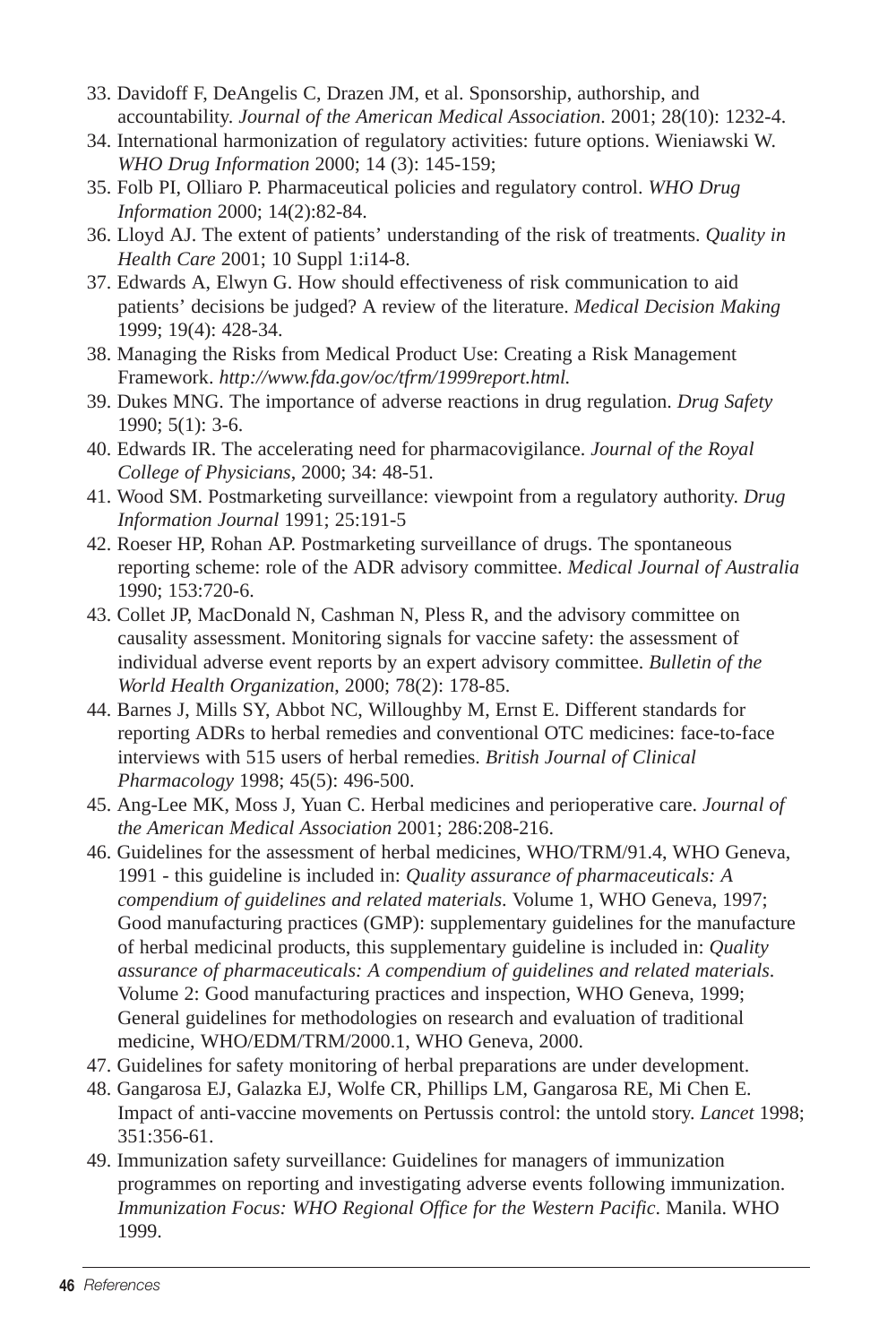- 50. Global programme for vaccines and immunization: Expanded Programme on Immunization. *Surveillance of adverse events following immunization: Field guide for managers of immunization programmes*. Geneva: WHO, 1997.
- 51. Bovine Spongiform Encephalopathy (BSE); Bovine Spongiform Encephalopathy (BSE) *http://www.fda.gov/cber/BSE/BSE.htm*. Variant Creutzfeldt-Jakob disease, *http://www.who.int/inf-fs/en/fact180.htm*.
- 52. Simonsen L, Kane A, Lloyd J, Zaffran M, Kane M. Unsafe injections in the developing world and transmission of bloodborne pathogens: a review. *Bulletin of the World Health Organization* 1999; 77(10): 789-800.
- 53. Meyboom RHB, Hekster YA, Egberts ACG, Gribnau FWJ, Edwards IR. Casual or Causal? The role of causality assessment in pharmacovigilance. *Drug Safety* 1997; 16:374-389.
- 54. Leape LL, Brennan TA, Laird N, et al. The nature of adverse events in hospitalized patients: results of the Harvard Medical Practice Study II. *New England Journal of Medicine* 1991; 324:377-84.
- 55. Bates DW, Miller EB, Cullen DJ et al. Patient risk factors for ADRs in hospitalized patients. *Archives of Internal Medicine* 1999; 159: 2553-60.
- 56. Pouyanne P, Haramburu F, Imbs JL, Bégaud B. Admissions to hospital caused by ADRs: cross sectional incidence study. *British Medical Journal* 2000; 320:1036.
- 57. Vitillo J, Lesar TS. Preventing medication prescribing errors. *DICP* 1991; 25: 1388 94.
- 58. Buajordet I, Ebbesen J, Erikssen J, Brors O, Hilberg T. Fatal adverse drug events: the paradox of drug treatment. *Journal of Internal Medicine* 2001; 250 (4): 327-41.
- 59. Van den Bemt PMLA, Egberts TCG, de Jong-van den Berg LTW, Brouwers JRJB. Drug-related problems in hospitalized patients. *Drug Safety* 2000; 22(4): 321-333.
- 60. Lazarou J, Pomeranz BH, Corey PN. Incidence of ADRs in Hospitalized Patients: A Meta-analysis of Prospective Studies. *Journal of the American Medical Association* 1998; 279:1200-1205.
- 61. Kelly WN. Potential risks and prevention, Part 1: Fatal adverse drug events. *American Journal of Health System Pharmacy* 2001 Jul 15; 58(14): 1317-24.
- 62. Weekes LM, Day RO. The application of ADR data to drug choice decisions made by pharmacy and therapeutics committees: An Australian perspective. *Drug Safety* 1998; 18(3): 153-9.
- 63. Evans RS, Pestotnik SL, Classen DC, et al. Preventing adverse drug events in hospitalized patients. *Annals of Pharmacotherapeutics* 1994; 28: 523-7.
- 64. Van den Bemt PMLA, Egberts TCG, de Jong-van den Berg LTW, Brouwers JRJB. Drug-related problems in hospitalized patients. *Drug Safety* 2000; 22(4): 321-333.
- 65. Chyka PA, McCommon SW. Reporting of ADRs by poison control centers in the US. *Drug Safety* 2000; 23(1): 87-93.
- 66. Soumerai SB and Avorn J. Principles of educational outreach ("academic detailing") to improve clinical decision taking. *Journal of the American Medical Association* 1990; 263: 549-556.
- 67. Davis DA, Thomson MA, Oxman AD and Haynes RB. Changing physician performance: A systematic review of the effect of continuing medical education strategies. *Journal of the American Medical Association* 1995; 274: 700-705.
- 68. New Zealand, Sweden, United Kingdom, USA and Canada are some examples of countries that have implemented active surveillance systems, with good results. For example in: Chen RT, DeStefano F, Davis RL, Jackson LA, Thompson RS, et al. The vaccine safety data link: immunization research in health maintenance organizations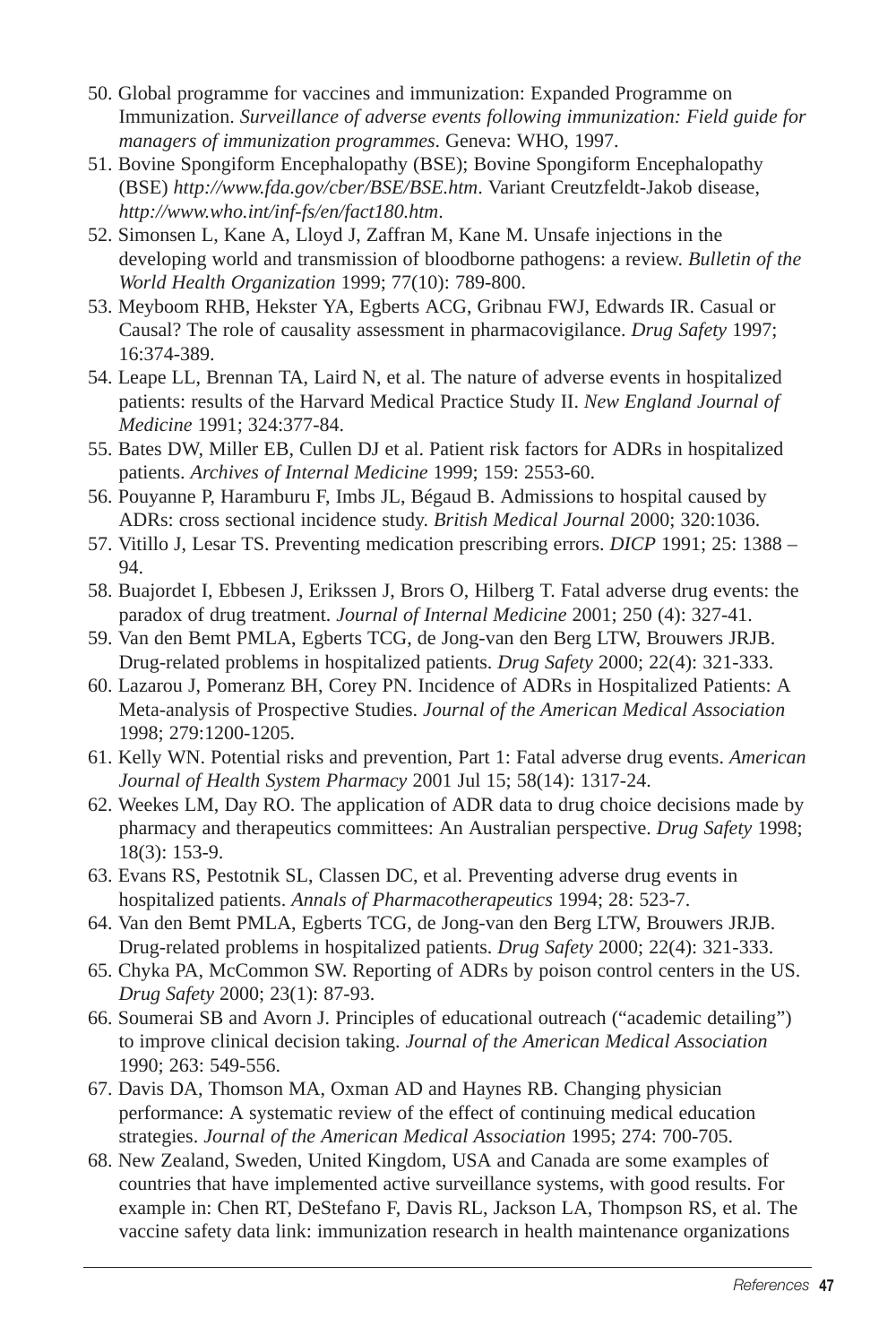in the USA. *Bulletin of the World Health Organization* 2000; 78(2): 186-194; Coulter DM. The New Zealand intensive medicines monitoring programme in pro-active safety surveillance. *Pharmacoepidemiology and Drug Safety* 2000; 9:273-280; and Turner C, Mowat D. Addressing Health Surveillance Data Gaps. *Health Canada* 1999.

- 69. Rikken F, Vos R. How ADRs can play a role in innovative drug research: Similarities in ADR profiles of captopril and penicillamine. *Pharmacy World and Science* 1995; 17(6): 195-200.
- 70. White TJ, Arakelian A, Rho JP. Counting the costs of drug-related adverse events. *Pharmacoeconomics* 1999; 15(5): 445-58.
- 71. Avorn J, Solomon DH. Cultural and economic factors that (mis)shape antibiotic use: The nonpharmacologic basis of therapeutics. *Annals of Internal Medicine* 2000; 133:128-135.
- 72. Ball LK, Evans G, Bostrom A. Risky business: Challenges in vaccine risk communication. *Paediatrics* 1998; 101: 453-458.
- 73. Bapna JS, Tripathi CD, Tekur U. Drug utilization patterns in the third world. *Pharmacoeconomics* 1996; 9(4): 286-294.
- 74. Kane et al. Transmission of hepatitis B, hepatitis C, and human immunodeficiency virus through safe injections in the developing world: mode-based regional estimates. *Bulletin of the World Health Organization* 1999, 78: 801 – 807.
- 75. De Vries CS, Duggan CA, Tromp TFJ, de Jong-van den Berg LTW. Changing prescribing in the light of tolerability concerns: How is this best achieved? *Drug Safety* 1999 Sep; 21(3): 153-160.
- 76. Schwartz RK, Soumerai SB, Avorn J. Physician motivation for non-scientific drug prescribing. *Social Science and Medicine* 1997; 44(4): 541 –8.
- 77. Sachs L, Tomson G. Medicines and culture a double perspective on drug utilization in a developing country. *Social Science and Medicine* 1992; 34 (3): 307-315.
- 78. Dickens BM. Legal aspects of access to information on drug reactions. Drug Surveillance: international cooperation past, present and future: *Proceedings of the XXVIIth CIOMS Conference*. Geneva Switzerland 14-15 September 1993. Bankowski Z , Dunne JF(eds). CIOMS 1994, Geneva.161-173.
- 79. An example of such a collaborative effort is the World Health Organization Global Vaccine Safety Advisory Committee. This committee has the specific goal of conducting independent scientific assessment on the causal association between administration of vaccines and the occurrence of specific reactions. The committee has been allocated a contingency fund to conduct emergency studies, if required, to determine whether causal associations exist. The committee was established in response to vaccine scares and rumours, which had dramatically affected immunization coverage in many countries. Anon. Vaccine Safety: Vaccine Safety Advisory Committee. *Weekly Epidemiological Record* 1999; 74:337-8.
- 80. Ioannidis JPA, Lau J. Completeness of safety reporting in randomized trials: An evaluation of 7 medical areas. *Journal of the American Medical Association* 2001; 285 (4): 437-443.
- 81. Waller PC, Wood SM, Langman MJS, Breckenridge AM, Rawlins MD. Review of company postmarketing surveillance studies. *British Medical Journal* 1992; 304: 1470-2.